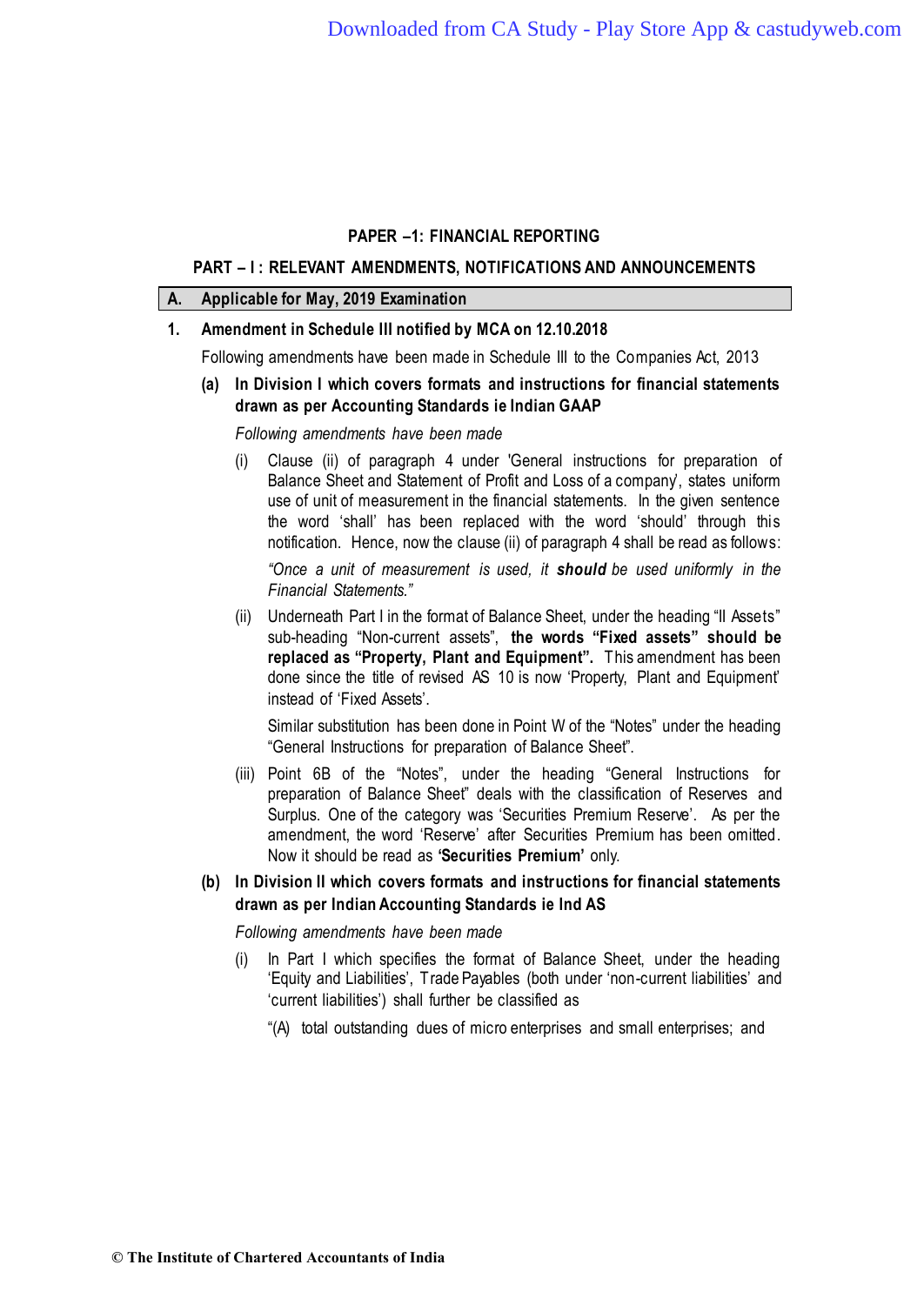- (B) total outstanding dues of creditors other than micro enterprises and small enterprises.";
- (ii) In the table (format) for 'Other Equity' under the 'Statement of Changes in Equity, "Securities Premium Reserve" is substituted as "Securities Premium". Also below the table on 'Other Equity' a note has been given which shall be renumbered as '(i)' and further a note has been added as follows:

*"(ii) A description of the purposes of each reserve within equity shall be disclosed in the Notes."*

- (iii) Paragraph 6A and 6B of "General Instructions for Preparation of Balance Sheet" is on 'Non-current assets' and 'current assets' respectively.
	- (A) Under point 'VII. Trade Receivables' of 6A and 'III. Trade Receivables' of 6B, sub point (i) has been substituted as follows:
		- *"(i) Trade Receivables shall be sub-classified as:*
			- *(a) Trade Receivables considered good - Secured;*
			- *(b) Trade Receivables considered good - Unsecured;*
			- *(c) Trade Receivables which have significant increase in Credit Risk; and*
			- *(d) Trade Receivables - credit impaired."*
	- (B) Under point 'VIII. Loans' of 6A and 'V. Loans' of 6B, sub point (ii) is substituted as follows:
		- *"(ii) Loans Receivables shall be sub-classified as:*
			- *(a) Loans Receivables considered good - Secured;*
			- *(b) Loans Receivables considered good - Unsecured;*
			- *(c) Loans Receivables which have significant increase in Credit Risk; and*
			- *(d) Loans Receivables - credit impaired,"*
- (iv) After paragraph F of "General Instructions for Preparation of Balance Sheet" paragraph FA shall be inserted as follows:

## *"FA. Trade Payables*

*The following details relating to micro, small and medium enterprises shall be disclosed in the notes:* 

*(a) the principal amount and the interest due thereon (to be shown separately) remaining unpaid to any supplier at the end of each accounting year;*

**© The Institute of Chartered Accountants of India**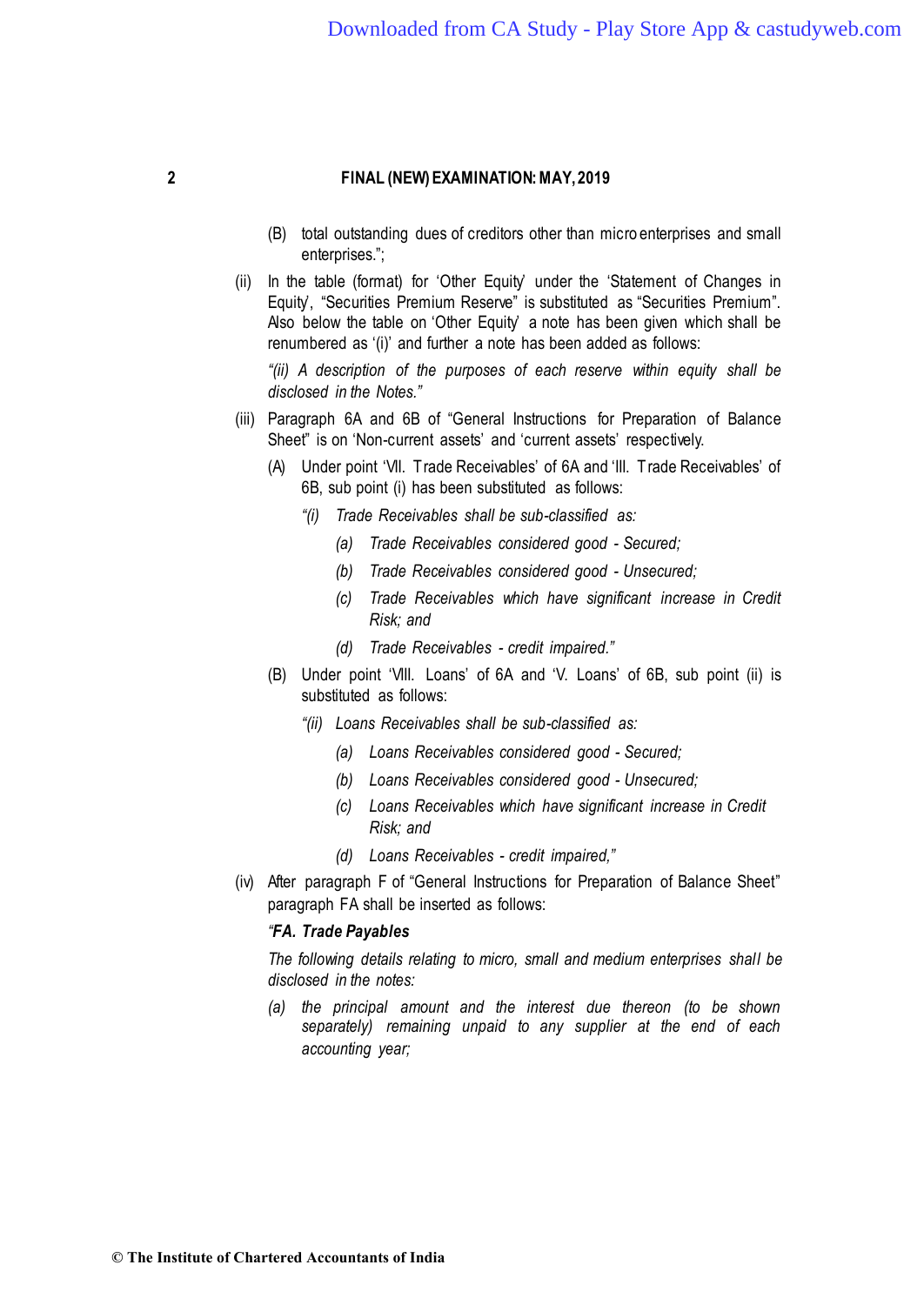- *(b) the amount of interest paid by the buyer in terms of section 16 of the Micro, Small and Medium Enterprises Development Act, 2006 (27 of 2006), along with the amount of the payment made to the supplier beyond the appointed day during each accounting year;*
- *(c) the amount of interest due and payable for the period of delay in making payment (which has been paid but beyond the appointed day during the year) but without adding the interest specified under the Micro, Small and Medium Enterprises Development Act, 2006;*
- *(d) the amount of interest accrued and remaining unpaid at the end of each accounting year; and*
- *(e) the amount of further interest remaining due and payable even in the succeeding years, until such date when the interest dues above are actually paid to the small enterprise, for the purpose of disallowance of a deductible expenditure under section 23 of the Micro, Small and Medium Enterprises Development Act, 2006.*

*Explanation- The terms 'appointed day', 'buyer', 'enterprise', 'micro enterprise', 'small enterprise' and 'supplier', shall have the same meaning as assigned to them under clauses (b), (d), (e), (h), (m) and (n) respectively of section 2 of the Micro, Small and Medium Enterprises Development Act, 2006."*

(v) In paragraph 9, after the words "For instance,", the words "plain vanilla" has been inserted. This amendment has been done to bring clarity to the treatment of redeemable preference shares ie which redeemable preference shares should fall in the category of 'borrowings'. Accordingly, the last sentence of para 9 will be read as follows:

*"For instance, plain vanilla redeemable preference shares shall be classified and presented under 'non-current liabilities' as 'borrowings' and the disclosure requirements in this regard applicable to such borrowings shall be applicable mutatis mutandis to redeemable preference shares."*

# **(c) Division III (newly notified division applicable for NBFCs)**

Through this notification, MCA added/notified Division III in the Schedule III which is applicable to Non-Banking Financial Company (NBFC) whose financial statements are drawn up in compliance of the Companies (Indian Accounting Standards) Rules, 2015. **However, this Division III has not been made applicable for CA Final Students**.

# **2. Amendment in Ind AS 20 notified by MCA in the Companies (Indian Accounting Standards) Second Amendment Rules, 2018 on 20th September 2018**

Amendment has been made in Ind AS 20 'Accounting for Government Grants and Disclosure of Government Assistance'. The amendment provides entities the option for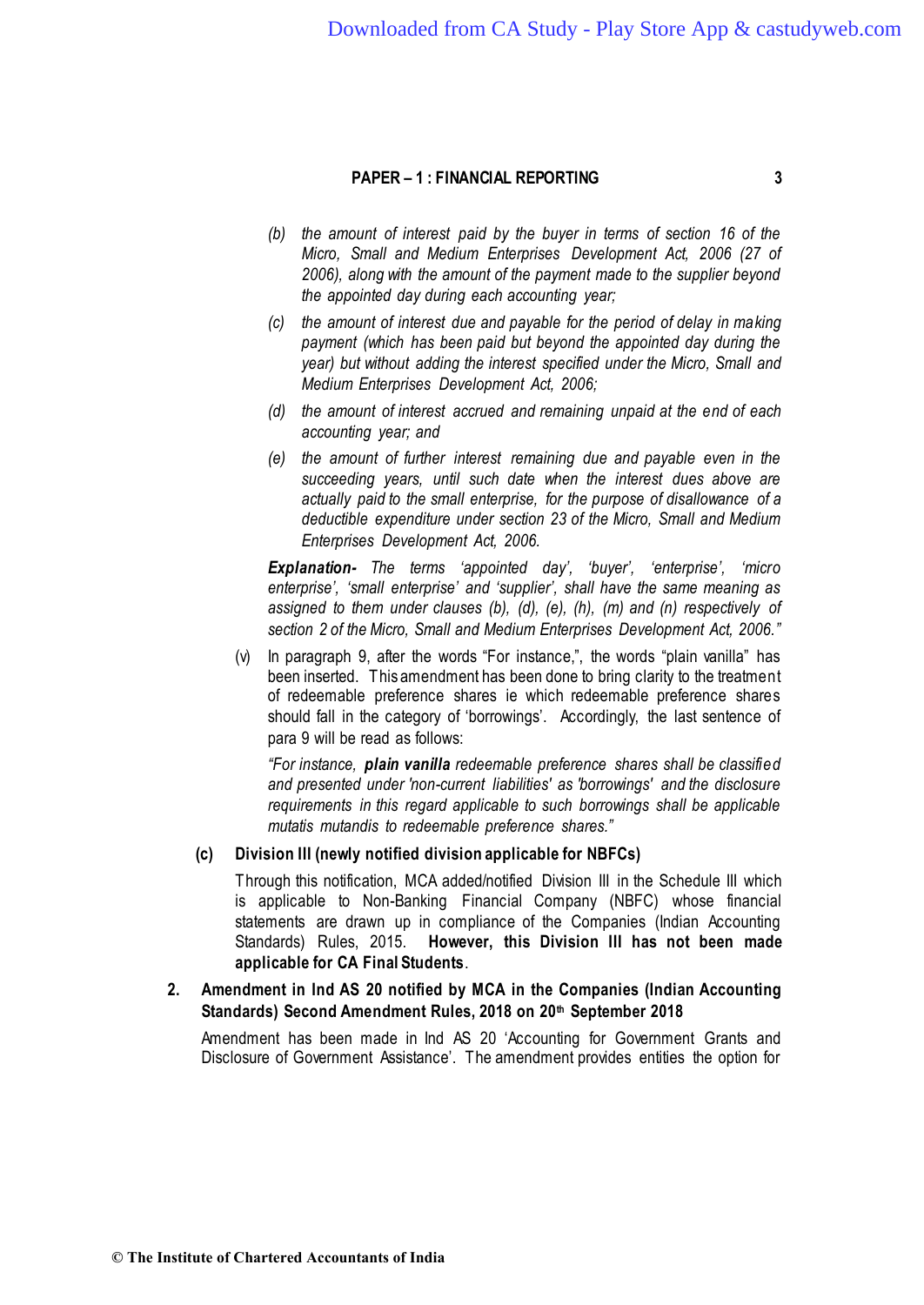recording non-monetary government grants at a nominal amount and presenting government grants related to assets by deducting the grant from the carrying amount of the asset.

**3. Notification of Ind AS 115 and withdrawal of Ind AS 11 and Ind AS 18 alongwith the consequential amendments in other Ind AS and other amendments notified in the Companies (Indian Accounting Standards) Second Amendment Rules, 2018 on 28th March, 2018**

The Rules have brought in the following significant amendments to Ind AS:

- New revenue standard Ind AS 115 has been notified which supersedes Ind AS 11, Construction Contracts and Ind AS 18, Revenue. **(Refer Chapter 5 of November, 2018 edition of the study material)**
- Appendix B, Foreign Currency Transactions and Advance Consideration to Ind AS 21, The Effects of Changes in Foreign Exchange Rates has been notified. The appendix applies where an entity either pays or receives consideration in advance for foreign currency-denominated contracts. The date of the transaction determines the exchange rate to be used for initial recognition of the related asset, expense or income. Ind AS 21 requires an entity to use the exchange rate at the 'date of the transaction', which is defined as the date when the transaction first qualifies for initial recognition.

Here, the question arises that whether the date of the transaction is the date when the asset, expense or income is initially recognised, or an earlier date on which the advance consideration is paid or received, resulting in recognition of a prepayment or deferred income.

The appendix provides guidance for when a single payment/receipt is made, as well as for situations where multiple payments/receipts are made.

- o **Single payment/receipt** The appendix states that the date of the transaction, for the purpose of determining the exchange rate to use on initial recognition of the related asset, expense or income, should be the date on which an entity initially recognises the non-monetary asset or liability arising from an advance consideration paid/received.
- o **Multiple receipts/payments** The appendix states that, if there are multiple payments or receipts in advance of recognising the related asset, income or expense, the entity should determine the date of the transaction for each payment or receipt.
- Amendment to Ind AS 40, Investment Property stating that when assets are transferred to, or from, investment properties. The amendment states that to transfer to, or from, investment properties there must be a change in use supported by evidence. A change in intention, in isolation is not enough to support a transfer.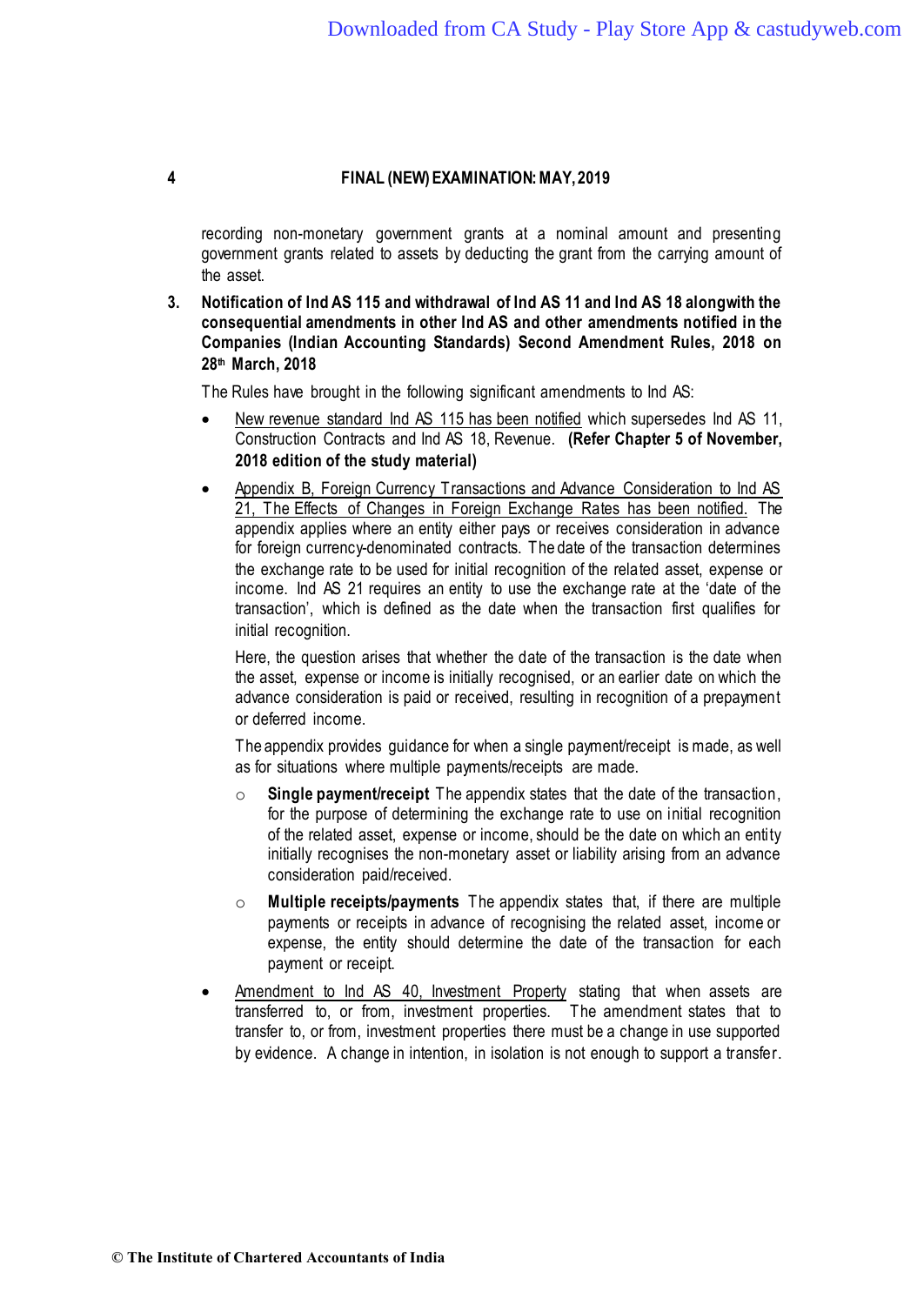The amendment has re-described the list of evidence of change in use as a nonexhaustive list of examples and scope of these examples have been expanded to include assets under construction and development and not only transfers of completed properties.

Examples of evidence of a change in use include:

- a) commencement of owner-occupation, or of development with a view to owneroccupation, for a transfer from investment property to owner-occupied property;
- b) commencement of development with a view to sale, for a transfer from investment property to inventories;
- c) end of owner-occupation, for a transfer from owner-occupied property to investment property;
- d) inception of an operating lease to another party, for a transfer from inventories to investment property.
- Amendments to Ind AS 12, Income Taxes elucidate the existing guidance in Ind AS 12. They do not change the underlying principles of recognition of deferred tax asset. As per the amendment:
	- o Existence of a deductible temporary difference depends solely on a comparison of the carrying amount of an asset and its tax base at the end of the reporting period, and is not affected by possible future changes in the carrying amount. Consequently, decreases below cost in the carrying amount of a fixed-rate debt instrument measured at fair value in the books of the holder for which the tax base remains at cost gives rise to a deductible temporary difference. This is regardless of whether the holder expects to collect all the contractual cash flows of the debt instrument.
	- o Determining the existence and amount of temporary differences and estimating future taxable profit against which deferred tax assets can be utilised are two separate steps. Recovering assets for more than their carrying amounts is inherent in an expectation of taxable profits and should therefore be included in estimated taxable profit if there is sufficient evidence to conclude that it is probable that the entity will recover the asset for more than its carrying amount. For example, an entity should assume that a debt investment measured at fair value will be recovered for more than its carrying value when that outcome is probable even if carrying value is below its tax base (original investment cost).
	- o Recoverability of deferred tax assets are assessed in combination with other deferred tax assets where the tax law does not restrict the source of taxable profits against which particular types of deferred tax assets can be recovered. Where restrictions apply (for example where capital losses can be set off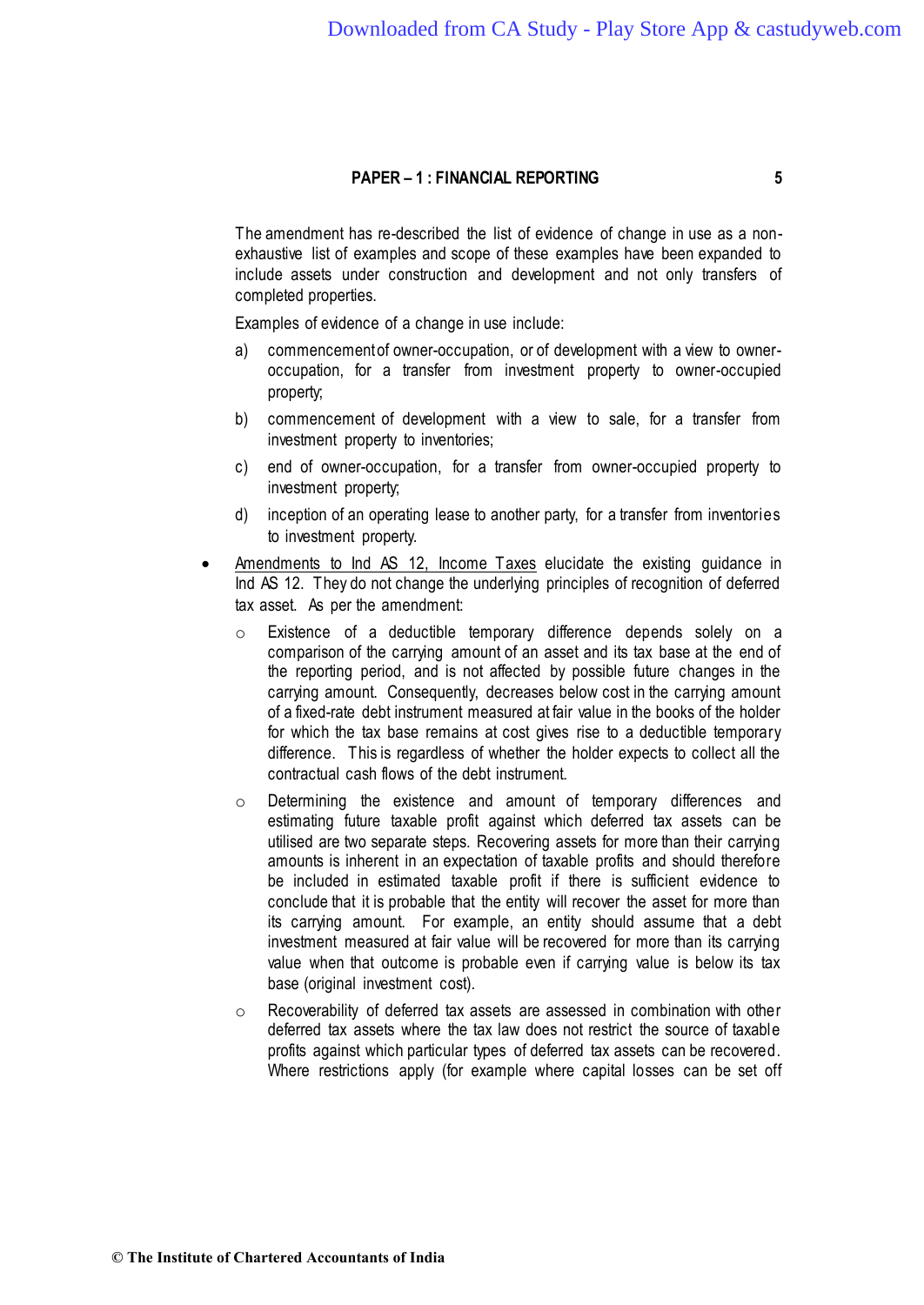against capital gains), deferred tax assets are assessed in combination only with other deferred tax assets of the same type.

- o When comparing deductible temporary differences against future taxable profits, the determination of future taxable profits shall exclude tax deductions resulting from reversal of these deductible temporary differences.
- Amendment to Ind AS 28, Investments in Associates and Joint Ventures and Ind AS 112, Disclosure of Interests in Other Entities stating that:
	- Disclosures requirement of Ind AS 112 are applicable to interest in entities classified as held for sale except for summarised financial information (para B17 of Ind AS 112).
	- $\circ$  In Ind AS 28, the option available with venture capital organisations, mutual funds, unit trusts and similar entities to measure their investments in associates or joint ventures at fair value through profit or loss (FVTPL) is available for each investment in an associate or joint venture.
- Consequential amendments to other Ind AS due to notification of Ind AS 115 and other amendments discussed above
	- **(i) Ind AS 101, First-time Adoption of Indian Accounting Standards**: The Rules introduce two additional exemptions in Ind AS 101 related to Ind AS 115 and Appendix B to Ind AS 21. These are:
		- $\circ$  Ind AS 115: A first-time adopter can apply the transition provisions in paragraphs C5 and C6 of Ind AS 115 (related to practical expedients when applying Ind AS 115 retrospectively) at the date of transition to Ind AS. Further, a first-time adopter is not required to restate contracts that were completed before the earliest period presented.
		- $\circ$  Appendix B to lnd AS 21: A first-time adopter need not apply Appendix B to Ind AS 21 to assets, expenses and income in the scope of the appendix initially recognised before the date of transition to Ind AS.
	- **(ii) Ind AS 2, Inventories:** Costs of services by a service provider that does not give rise to inventories will need to be accounted for as costs incurred to fulfil a contract with customer in accordance with Ind AS 115. Such costs can be capitalised under Ind AS 115 if they
		- (1) relate directly to the contract,
		- (2) enhance the resources of the entity to perform under the contract and relate to satisfying a future performance obligation, and
		- (3) are expected to be recovered.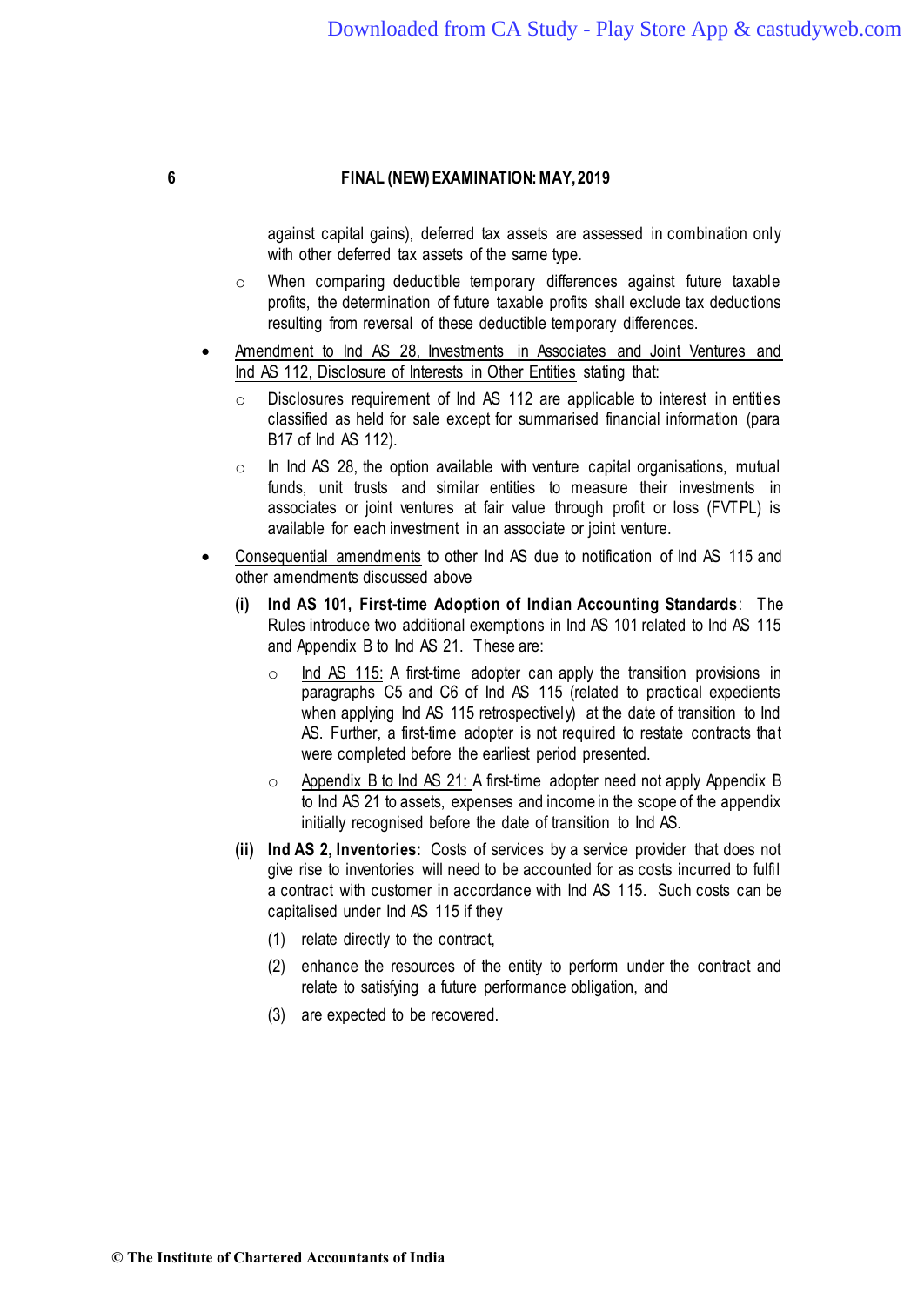Earlier paragraph 8 of Ind AS 2 which stated that in case of a service provider, inventories include costs of the service, for which the entity has not yet recognised the related revenue, has been deleted.

**(iii) Ind AS 16, Property, Plant and Equipment, Ind AS 38, Intangible Assets and Ind AS 40, Investment Property:** These standards have been amended to require use of principles of Ind AS 115 for recognition of a gain or loss on the transfer of non-financial assets i.e. property, plant and equipment, intangible asset and investment property, that are not an output of an entity's ordinary activities. Although a gain or loss on this type of sale generally does not meet the definition of revenue, an entity should apply the guidance in Ind AS 115 related to the transfer of control and measurement of the transaction price including the constraint on variable consideration, to evaluate the timing and amount of the gain or loss recognised.

Further, since Ind AS 115 deals with accounting for contract assets, Ind AS 38 has been amended to add a scope exclusion for such contract assets.

- **(iv) Ind AS 37, Provisions, Contingent Assets and Contingent Liabilities:** Ind AS 115 does not have any specific requirement to address the accounting of contracts with customers that are, or have become, onerous. Previously, depending upon type of contract, such onerous contracts were accounted under Ind AS 11 or Ind AS 37. With the omission of Ind AS 11, a consequential amendment has been made to Ind AS 37 to bring all onerous revenue contracts within the scope of the Ind AS 37. Ind AS 37 defines onerous contract asa contract in which the unavoidable costs of meeting the obligations under the contract exceed the economic benefits expected to be received under it. If an entity has a contract that is onerous, the present obligation under the contract shall be recognised and measured as a provision.
- **(v) Ind AS 109, Financial Instruments:** Amendments to Ind AS 109 are discussed below:
	- (i) The current Ind AS 109 states that an entity shall measure trade receivables at their transaction price. Due to notification of Ind AS 115, an entity is required to measure trade receivables at their transaction price if the trade receivables do not contain a significant financing component in accordance with Ind AS 115.
	- (ii) An entity shall have an accounting policy choice to measure loss allowance on trade receivables or contracts assets within the scope of Ind AS 115 containing a significant financing component at an amount equal to life time expected credit losses (simplified approach) or using the general model (3 stage).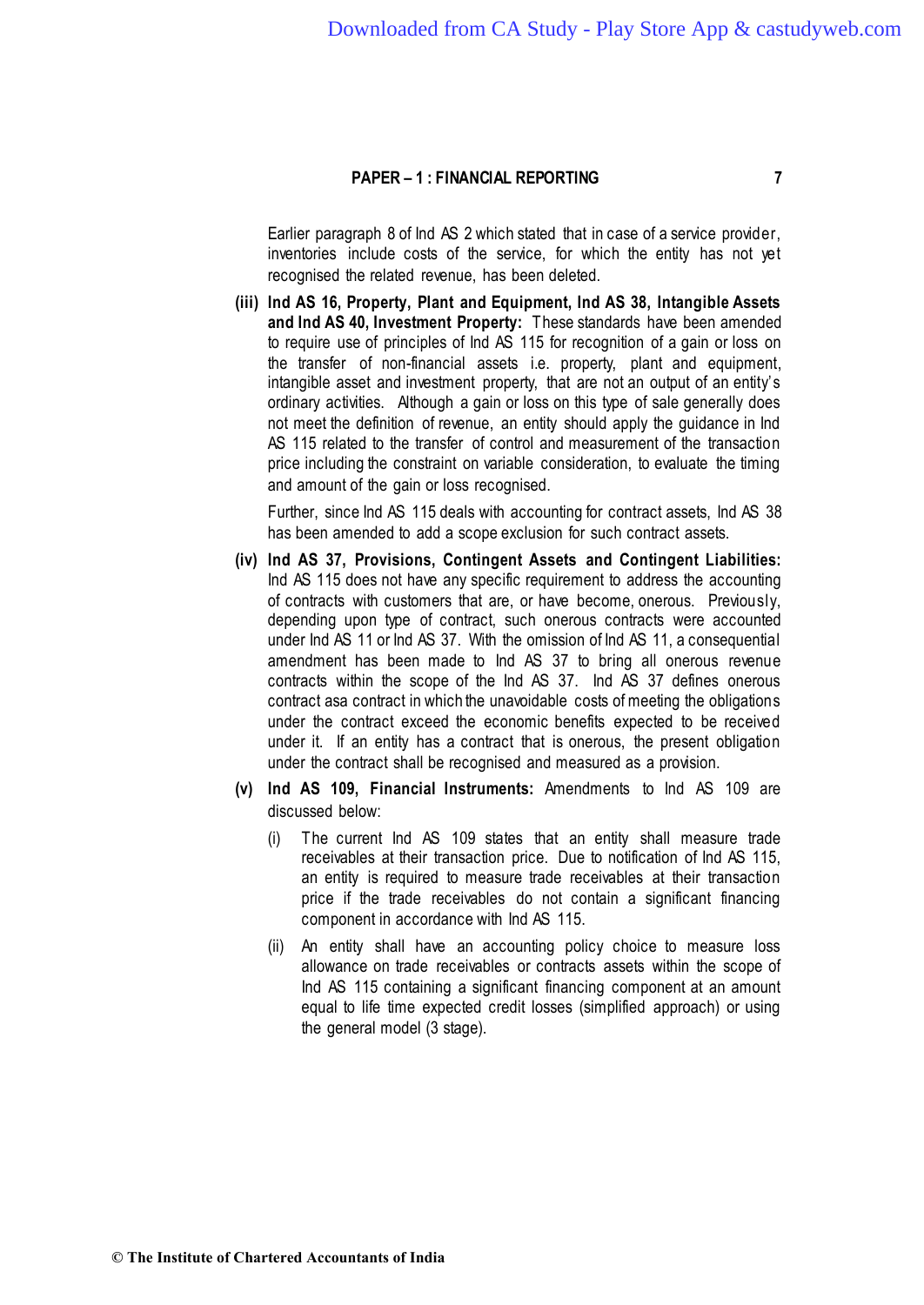(iii) Entities shall now consider the principles of Ind AS 115 for subsequent measurement of financial guarantee and loan commitments.

### **4. Relevant Sections of the Companies Act, 2013**

The relevant Sections of the Companies Act, 2013 notified up to 31st October, 2018 are applicable for May, 2019 Examination.

#### **B. Not applicable for May, 2019 Examination**

Division III of Schedule III (stating format of financial statements for NBFCs) notified by MCA on 12.10.2018 has not been made applicable for May, 2019 examination.

## **PART – II : QUESTIONS AND ANSWERS**

## **QUESTIONS**

#### **Ind AS 36**

1. Elia limited is a manufacturing company which deals in to manufacturing of cold drinks and beverages. It is having various plants across India. There is a Machinery A in the Baroda plant which is used for the purpose of bottling. There is one more machinery which is Machinery B clubbed with Machinery A. Machinery A can individually have an output and also sold independently in the open market. Machinery B cannot be sold in isolation and without clubbing with Machine A it cannot produce output as well. The Company considers this group of assets as a Cash Generating Unit and an Inventory amounting to  $\bar{\tau}$  2 Lakh and Goodwill amounting to  $\bar{\tau}$  1.50 Lakhs is included in such CGU.

Machinery A was purchased on 1<sup>st</sup> April 2013 for  $\bar{\tau}$  10 Lakhs and residual value is  $\bar{\tau}$  50 thousands. Machinery B was purchased on 1<sup>st</sup> April, 2015 for  $\bar{\tau}$  5 Lakhs with no residual value. The useful life of both Machine A and B is 10 years. The Company expects following cash flows in the next 5 years pertaining to Machinery A. The incremental borrowing rate of the company is 10%.

| Year  | <b>Cash Flows from Machinery A</b>  |
|-------|-------------------------------------|
| 1     | 1,50,000                            |
| 2     | 1,00,000                            |
| 3     | 1,00,000                            |
|       | 1,50,000                            |
| 5     | 1,00,000 (excluding Residual Value) |
| Total | 6,00,000                            |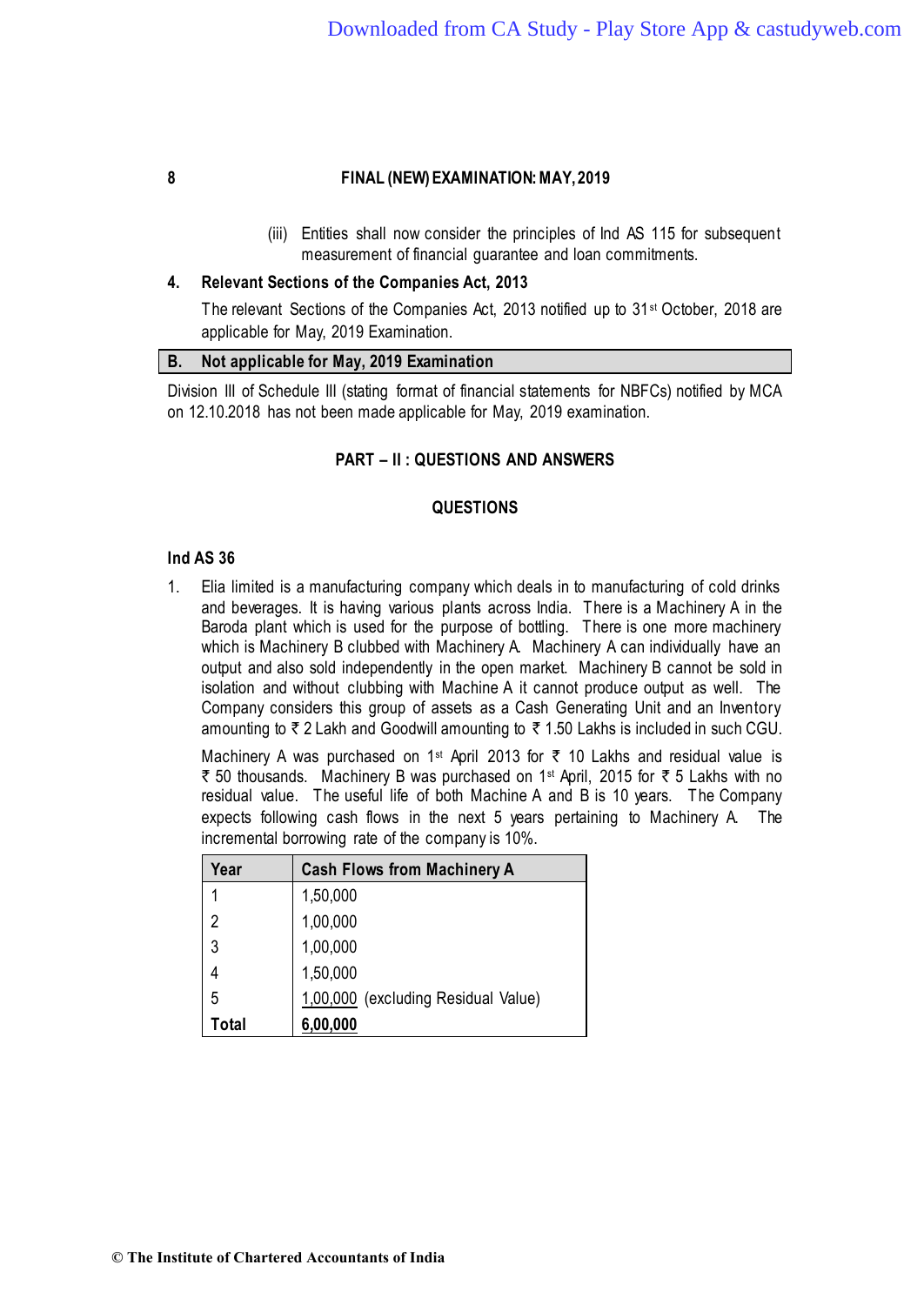On 31st March, 2018, the professional valuers have estimated that the current market value of Machinery A is  $\bar{\tau}$  7 lakhs. The valuation fee was  $\bar{\tau}$  1 lakh. There is a need to dismantle the machinery before delivering it to the buyer. Dismantling cost is  $\bar{\tau}$  1.50 lakhs. Specialised packaging cost would be  $\bar{\tau}$  25 thousand and legal fees would be  $\bar{\tau}$  75 thousand.

The Inventory has been valued in accordance with Ind AS 2. The recoverable value of CGU is  $\bar{\tau}$  10 Lakh as on 31<sup>st</sup> March, 2018. In the next year, the company has done the assessment of recoverability of the CGU and found that the value of such CGU is ₹ 11 Lakhs ie on 31<sup>st</sup> March, 2019. The Recoverable value of Machine A is ₹ 4,50,000 and combined Machine A and B is  $\overline{z}$  7,60,000 as on 31<sup>st</sup> March, 2019.

# **Required:**

- a) Compute the impairment loss on CGU and carrying value of each asset after charging impairment loss for the year ending 31st March, 2018 by providing all the relevant working notes to arrive at such calculation.
- b) Compute the prospective depreciation for the year 2018-2019 on the above assets.
- c) Compute the carrying value of CGU as at 31st March, 2019.

# **Ind AS 12**

- 2. PQR Ltd., a manufacturing company, prepares consolidated financial statements to 31<sup>st</sup> March each year. During the year ended 31<sup>st</sup> March, 2018, the following events affected the tax position of the group:
	- QPR Ltd., a wholly owned subsidiary of PQR Ltd., incurred a loss adjusted for tax purposes of  $\overline{\tau}$  30,00,000. QPR Ltd. is unable to utilise this loss against previous tax liabilities. Income-tax Act does not allow QPR Ltd. to transfer the tax loss to other group companies. However, it allows QPR Ltd. to carry the loss forward and utilise it against company's future taxable profits. The directors of PQR Ltd. do not consider that QPR Ltd. will make taxable profits in the foreseeable future.
	- During the year ended 31st March, 2018, PQR Ltd. capitalised development costs which satisfied the criteria as per Ind AS 38 'Intangible Assets'. The total amount capitalised was  $\bar{\tau}$  16,00,000. The development project began to generate economic benefits for PQR Ltd. from 1st January, 2018. The directors of PQR Ltd. estimated that the project would generate economic benefits for five years from that date. The development expenditure was fully deductible against taxable profits for the year ended 31st March, 2018.
	- On 1st April, 2017, PQR Ltd. borrowed ` 1,00,00,000. The cost to PQR Ltd. of arranging the borrowing was  $\bar{\tau}$  2,00,000 and this cost qualified for a tax deduction on 1st April 2017. The loan was for a three-year period. No interest was payable on the loan but the amount repayable on  $31$ <sup>st</sup> March 2020 will be  $\bar{\tau}$  1,30,43,800. This equates to an effective annual interest rate of 10%. As per the Income-tax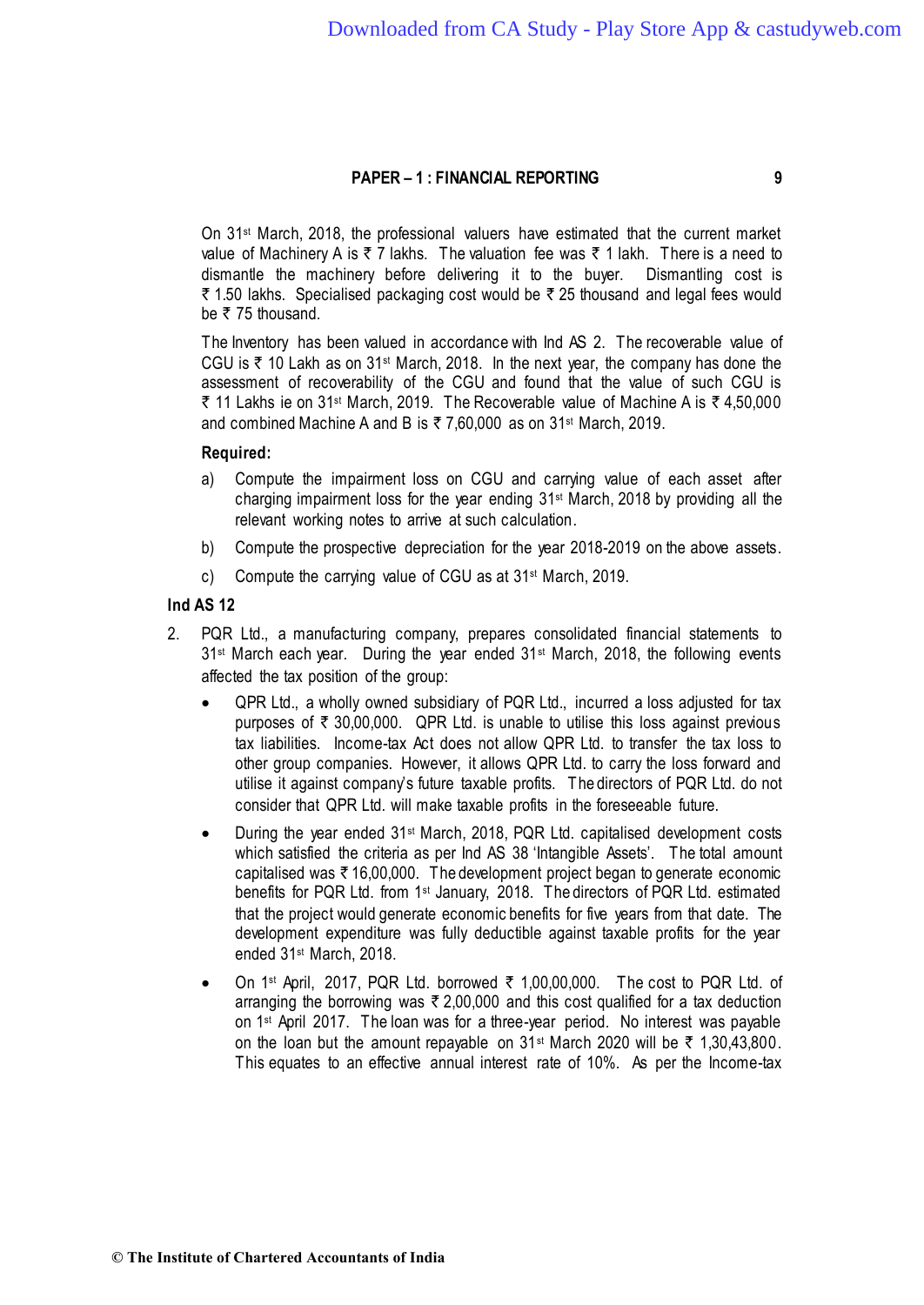Act, a further tax deduction of  $\bar{\tau}$  30,43,800 will be claimable when the loan is repaid on 31st March, 2020.

Explain and show how each of these events would affect the deferred tax assets / liabilities in the consolidated balance sheet of PQR Ltd. group at 31st March, 2018 as per Ind AS. The rate of corporate income tax is 30%.

# **Ind AS 103**

- 3. How should contingent consideration payable in relation to a business combination be accounted for on initial recognition and at the subsequent measurement as per Ind AS in the following cases:
	- (i) On 1 April 2016, A Ltd. acquires 100% interest in B Ltd. As per the terms of agreement the purchase consideration is payable in the following 2 tranches:
		- a. an immediate issuance of 10 lakhs shares of A Ltd. having face value of INR 10 per share;
		- b. a further issuance of 2 lakhs shares after one year if the profit before interest and tax of B Ltd. for the first year following acquisition exceeds INR 1 crore.
			- i. The fair value of the shares of A Ltd. on the date of acquisition is INR 20 per share. Further, the management has estimated that on the date of acquisition, the fair value of contingent consideration is  $\bar{\tau}$ 25 lakhs.
			- ii. During the year ended 31 March 2017, the profit before interest and tax of B Ltd. exceeded `1 crore. As on 31 March 2017, the fair value of shares of A Ltd. is  $\overline{5}25$  per share.
	- (ii) Continuing with the fact pattern in (a) above except for:
		- c. The number of shares to be issued after one year is not fixed.
		- d. Rather, A Ltd. agreed to issue variable number of shares having a fair value equal to  $\bar{\tau}$ 40 lakhs after one year, if the profit before interest and tax for the first year following acquisition exceeds  $\overline{5}1$  crore. A Ltd. issued shares with  $\overline{5}40$ lakhs after a year.

# **Ind AS 115**

4. KK Ltd. runs a departmental store which awards 10 points for every purchase of  $\bar{\tau}$  500 which can be discounted by the customers for further shopping with the same merchant. Each point is redeemable on any future purchases of KK Ltd.'s products within 3 years . Value of each point is  $\overline{\zeta}$  0.50. During the accounting period 2017-2018, the entity awarded 1,00,00,000 points to various customers of which 18,00,000 points remained undiscounted (to be redeemed till 31<sup>st</sup> March, 2020). The management expects only 80% of the remaining will be discounted in future.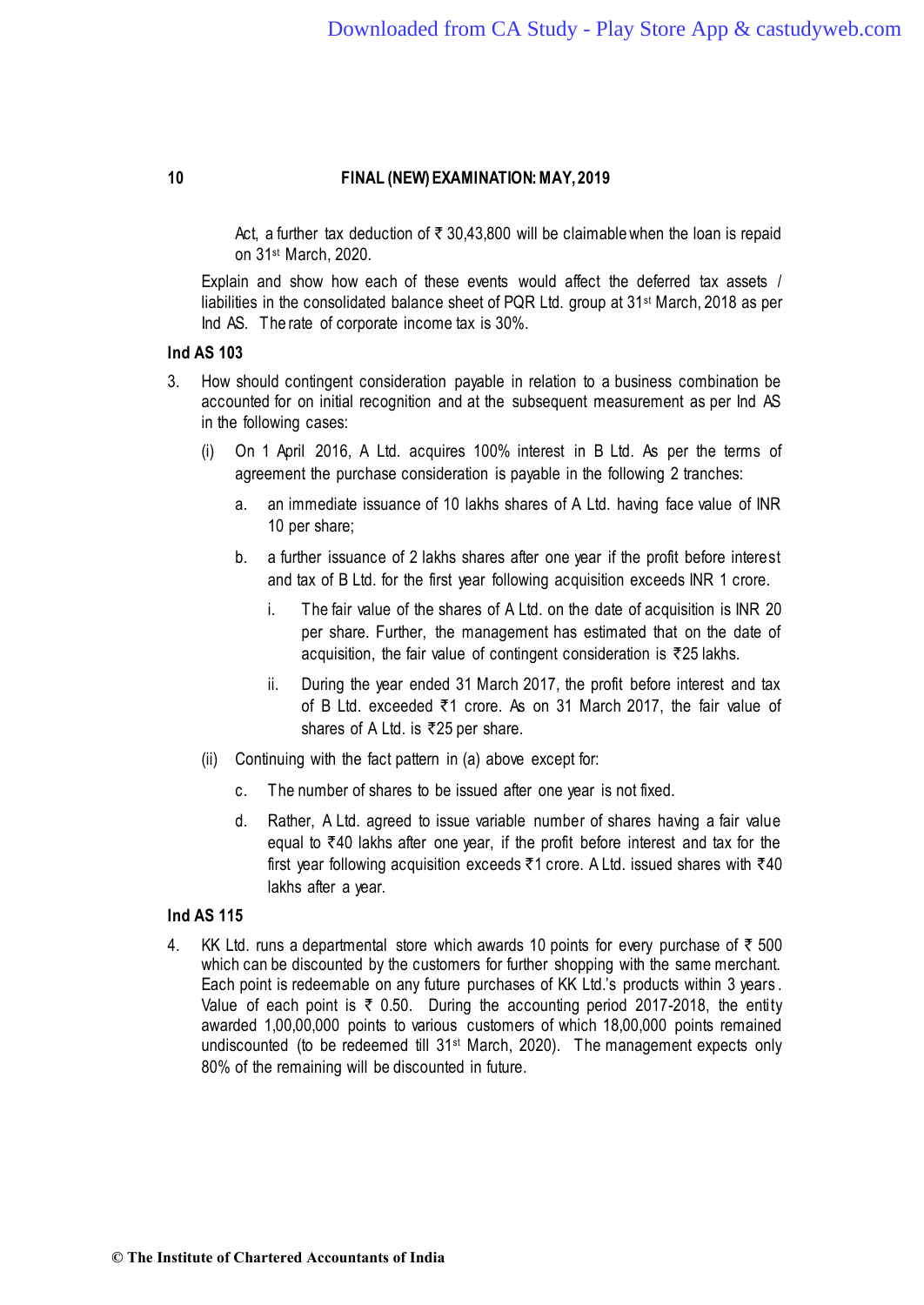The Company has approached your firm with the following queries and has asked you to suggest the accounting treatment (Journal Entries) under the applicable Ind AS for these award points:

| (a) | How should the recognition be done for the sale of goods worth $\bar{\tau}$ 10,00,000 on<br>a particular day?                                                                                                                                                                                                   |
|-----|-----------------------------------------------------------------------------------------------------------------------------------------------------------------------------------------------------------------------------------------------------------------------------------------------------------------|
| (b) | How should the redemption transaction be recorded in the year 2017-2018?<br>The Company has requested you to present the sale of goods and redemption<br>as independent transaction. Total sales of the entity is $\overline{\xi}$ 5,000 lakhs.                                                                 |
| (c) | How much of the deferred revenue should be recognised at the year-end (2017-<br>2018) because of the estimation that only 80% of the outstanding points will be<br>redeemed?                                                                                                                                    |
| (d) | In the next year 2018-2019, 60% of the outstanding points were discounted<br>Balance 40% of the outstanding points of 2017-2018 still remained outstanding.<br>How much of the deferred revenue should the merchant recognize in the year<br>2018-2019 and what will be the amount of balance deferred revenue? |
| (e) | How much revenue will the merchant recognized in the year 2019-2020, if<br>3,00,000 points are redeemed in the year 2019-2020?                                                                                                                                                                                  |

# **Ind AS 21**

5. Supplier, A Ltd., enters into a contract with a customer, B Ltd., on 1st January, 2018 to deliver goods in exchange for total consideration of USD 50 million and receives an upfront payment of USD 20 million on this date. The functional currency of the supplier is INR. The goods are delivered and revenue is recognised on  $31<sup>st</sup>$  March, 2018. USD 30 million is received on 1<sup>st</sup> April, 2018 in full and final settlement of the purchase consideration.

State the date of transaction for advance consideration and recognition of revenue. Also state the amount of revenue in INR to be recognized on the date of recognition of revenue. The exchange rates on 1<sup>st</sup> January, 2018 and 31<sup>st</sup> March, 2018 are ₹ 72 per USD and  $\bar{\tau}$  75 per USD respectively.

## **Ind AS 102**

**6.** A parent grants 200 share options to each of 100 employees of its subsidiary, conditional upon the completion of two years' service with the subsidiary. The fair value of the share options on grant date is  $\bar{\tau}$  30 each. At grant date, the subsidiary estimates that 80 percent of the employees will complete the two-year service period. This estimate does not change during the vesting period. At the end of the vesting period, 81 employees complete the required two years of service. The parent does not require the subsidiary to pay for the shares needed to settle the grant of share options.

Pass the necessary journal entries for giving effect to the above arrangement.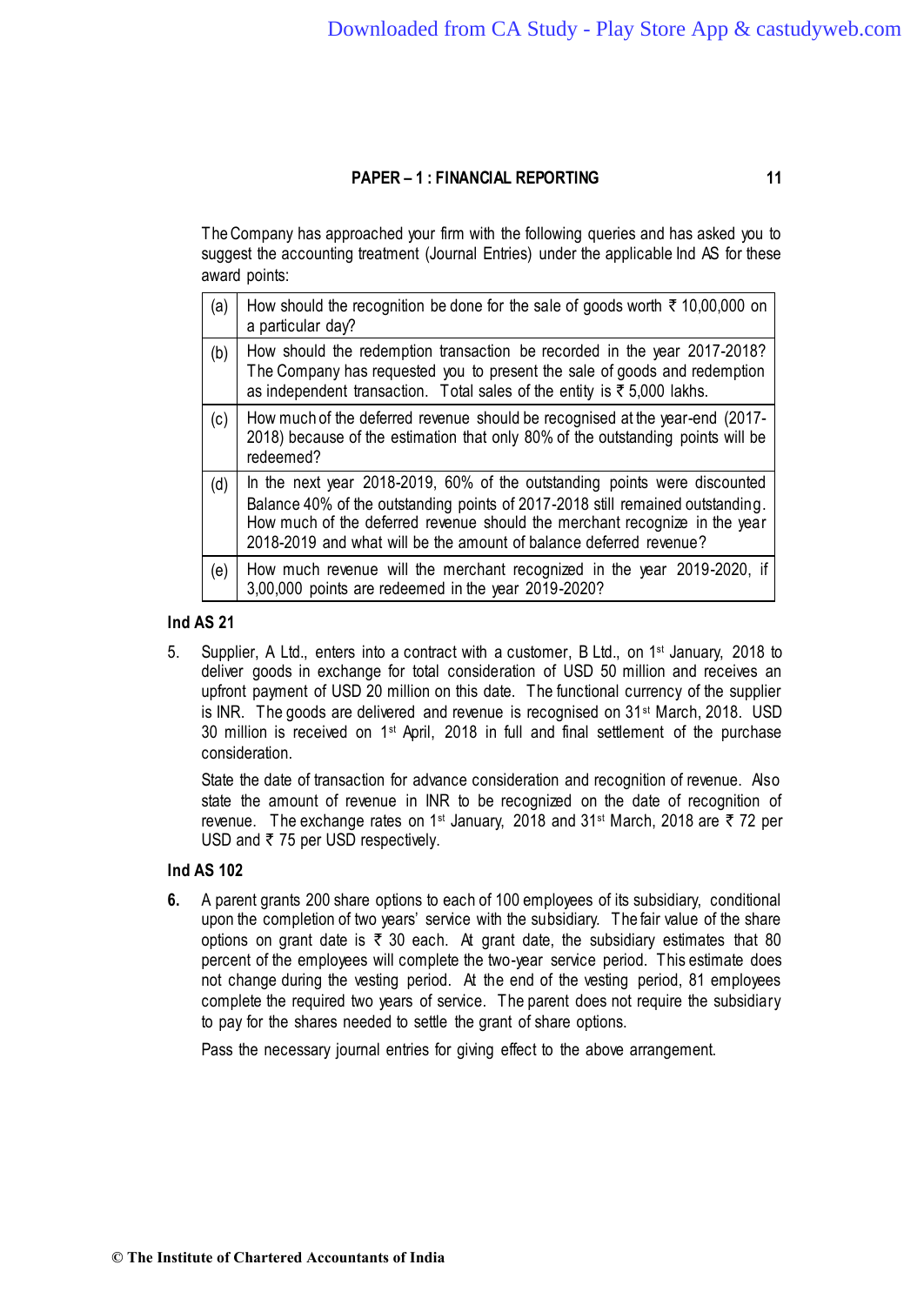# **Ind AS 10**

7. XYZ Ltd. was formed to secure the tenders floated by a telecom company for publication of telephone directories. It bagged the tender for publishing directories for Pune circle for 5 years. It has made a profit in 2013-2014, 2014-2015, 2015-2016 and 2016-2017. It bid in tenders for publication of directories for other circles – Nagpur, Nashik, Mumbai, Hyderabad but as per the results declared on  $23<sup>rd</sup>$  April, 2017, the company failed to bag any of these. Its only activity till date is publication of Pune directory. The contract for publication of directories for Pune will expire on 31st December 2017. The financial statements for the F.Y. 2016-17 have been approved by the Board of Directors on July 10, 2017.

Whether it is appropriate to prepare financial statements on going concern basis?

# **Ind AS 28 / Ind AS 110**

8. Angel Ltd. has adopted Ind AS with a transition date of 1<sup>st</sup> April, 2017. Prior to Ind AS adoption, it followed Accounting Standards notified under Companies (Accounting Standards) Rules, 2006 (hereinafter referred to as "IGAAP").

It has made investments in equity shares of Pharma Ltd., a listed company engaged in the business of pharmaceuticals. The shareholding pattern of Pharma Ltd. is given below:

| <b>Shareholders (refer Note 1)</b>            | Percentage shareholding as<br>on 1st April, 2017 |
|-----------------------------------------------|--------------------------------------------------|
| Angel Ltd.                                    | 21%                                              |
| Little Angel Ltd. (refer Note 2)              | 24%                                              |
| Wealth Master Mutual Fund (refer Note 3)      | 3%                                               |
| Individual public shareholders (refer Note 4) | 52%                                              |

## **Notes:**

- (1) None of the shareholders have entered into any shareholders' agreement.
- (2) Little Angel Ltd. is a subsidiary of Angel Ltd. (under Ind AS) in which Angel Ltd. holds 51% voting power.
- (3) Wealth Master Mutual Fund is not related party of either Little Angel Ltd. or Pharma Ltd.
- (4) Individual public shareholders represent 17,455 individuals. None of the individual shareholders hold more than 1% of voting power in Pharma Ltd.

All commercial decisions of Pharma Ltd. are taken by its directors who are appointed by a simple majority vote of the shareholders in the annual general meetings ("AGM"). The following table shows the voting pattern of past AGMs of Pharma Ltd.: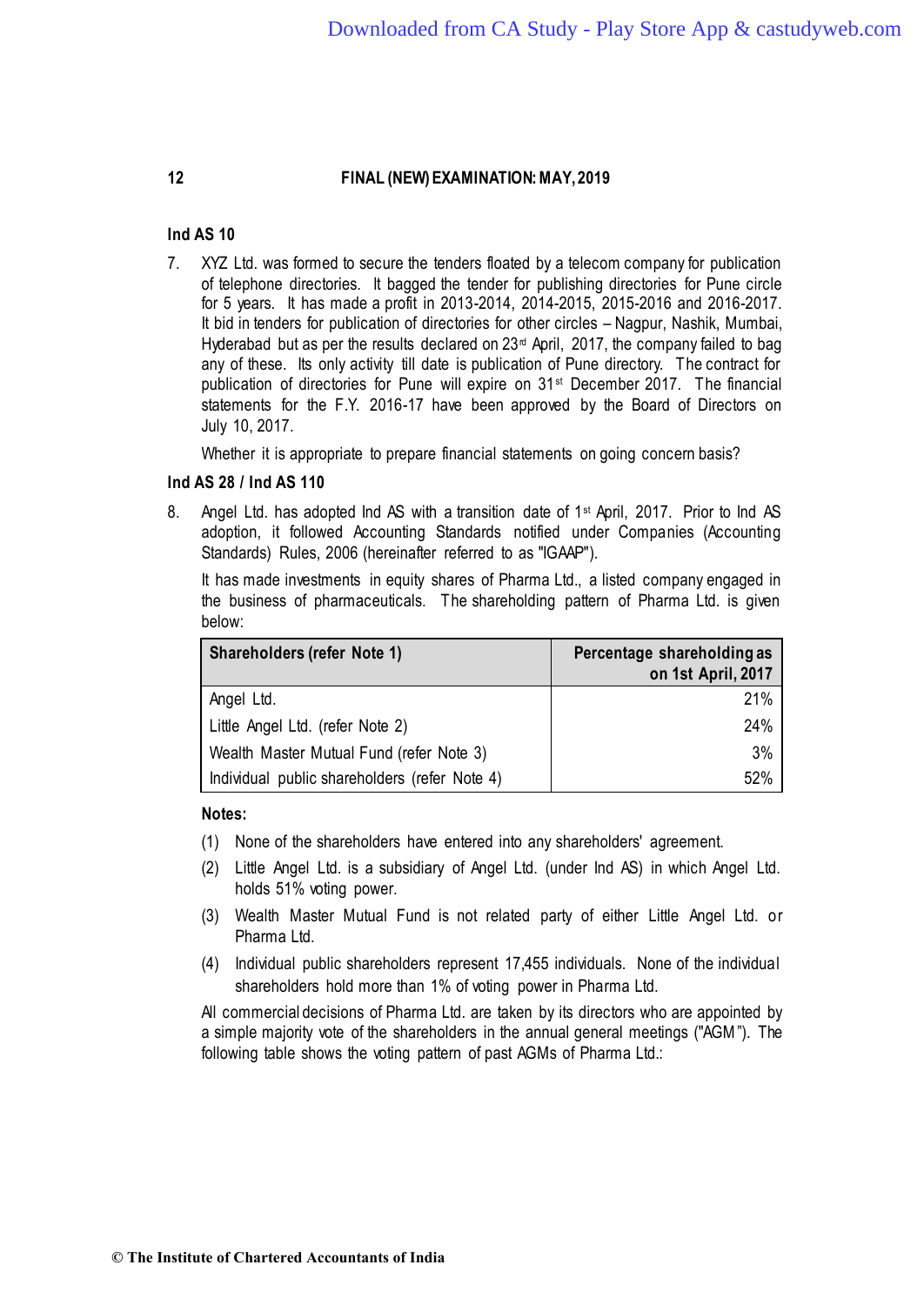| Shareholders                           | AGM for the financial year:                                                                                                                                                                                                                                                                         |                                                                                                                                                                                                                                                                                                  |                                                                                                                                                                                                                                                                                                     |
|----------------------------------------|-----------------------------------------------------------------------------------------------------------------------------------------------------------------------------------------------------------------------------------------------------------------------------------------------------|--------------------------------------------------------------------------------------------------------------------------------------------------------------------------------------------------------------------------------------------------------------------------------------------------|-----------------------------------------------------------------------------------------------------------------------------------------------------------------------------------------------------------------------------------------------------------------------------------------------------|
|                                        | 2013-14                                                                                                                                                                                                                                                                                             | 2014-15                                                                                                                                                                                                                                                                                          | 2015-16                                                                                                                                                                                                                                                                                             |
| Angel Ltd.                             | Attended and voted<br>in favour of all the<br>resolutions                                                                                                                                                                                                                                           | Attended and voted<br>in favour of all the<br>resolutions                                                                                                                                                                                                                                        | Attended and voted<br>in favour of all the<br>resolutions                                                                                                                                                                                                                                           |
| Little Angel<br>Ltd.                   | Attended and voted<br>as per directions of<br>Angel Ltd.                                                                                                                                                                                                                                            | Attended and voted<br>as per directions of<br>Angel Ltd                                                                                                                                                                                                                                          | Attended and voted<br>as per directions of<br>Angel Ltd                                                                                                                                                                                                                                             |
| Wealth<br>Master<br><b>Mutual Fund</b> | Attended and voted<br>in favour of all the<br>resolutions<br>except<br>the<br>for<br>reappointment of the<br>retiring directors                                                                                                                                                                     | Attended and voted<br>in favour of all the<br>resolutions except<br>the<br>for<br>reappointment of<br>the the state of the state of the state of the state of the state of the state of the state of the state of the<br>retiring<br>directors                                                   | Attended and voted<br>in favour of all the<br>resolutions<br>except<br>the<br>for<br>reappointment of the<br>retiring directors                                                                                                                                                                     |
| <b>Individuals</b>                     | 7% of the individual<br>shareholders<br>attended the AGM.<br>individual<br>All<br>the<br>shareholders<br>voted<br>in favour of all the<br>resolutions, except<br>50%<br>that<br>of<br>the<br>individual<br>Shareholders voted<br>against<br>the<br>resolution to appoint<br>the retiring directors. | 8% of the individual<br>shareholders<br>attended the AGM.<br>the individual<br>All<br>shareholders voted<br>in favour of all the<br>resolutions, except<br>that $50\%$<br>of the<br>individual<br>Shareholders voted<br>against<br>the<br>resolution<br>to<br>appoint the retiring<br>directors. | 6% of the individual<br>shareholders<br>attended the AGM.<br>All<br>the<br>individual<br>shareholders<br>voted<br>in favour of all the<br>resolutions,<br>except<br>that $50\%$<br>of the<br>individual<br>Shareholders voted<br>the<br>against<br>resolution to appoint<br>the retiring directors. |

Pharma Ltd. has obtained substantial long term borrowings from a bank. The loan is payable in 20 years from 1st April, 2017. As per the terms of the borrowing, following actions by Pharma Ltd. will require prior approval of the bank:

- Payment of dividends to the shareholders in cash or kind;
- Buyback of its own equity shares;
- Issue of bonus equity shares;
- Amalgamation of Pharma Ltd. with any other entity; and
- Obtaining additional loans from any entity.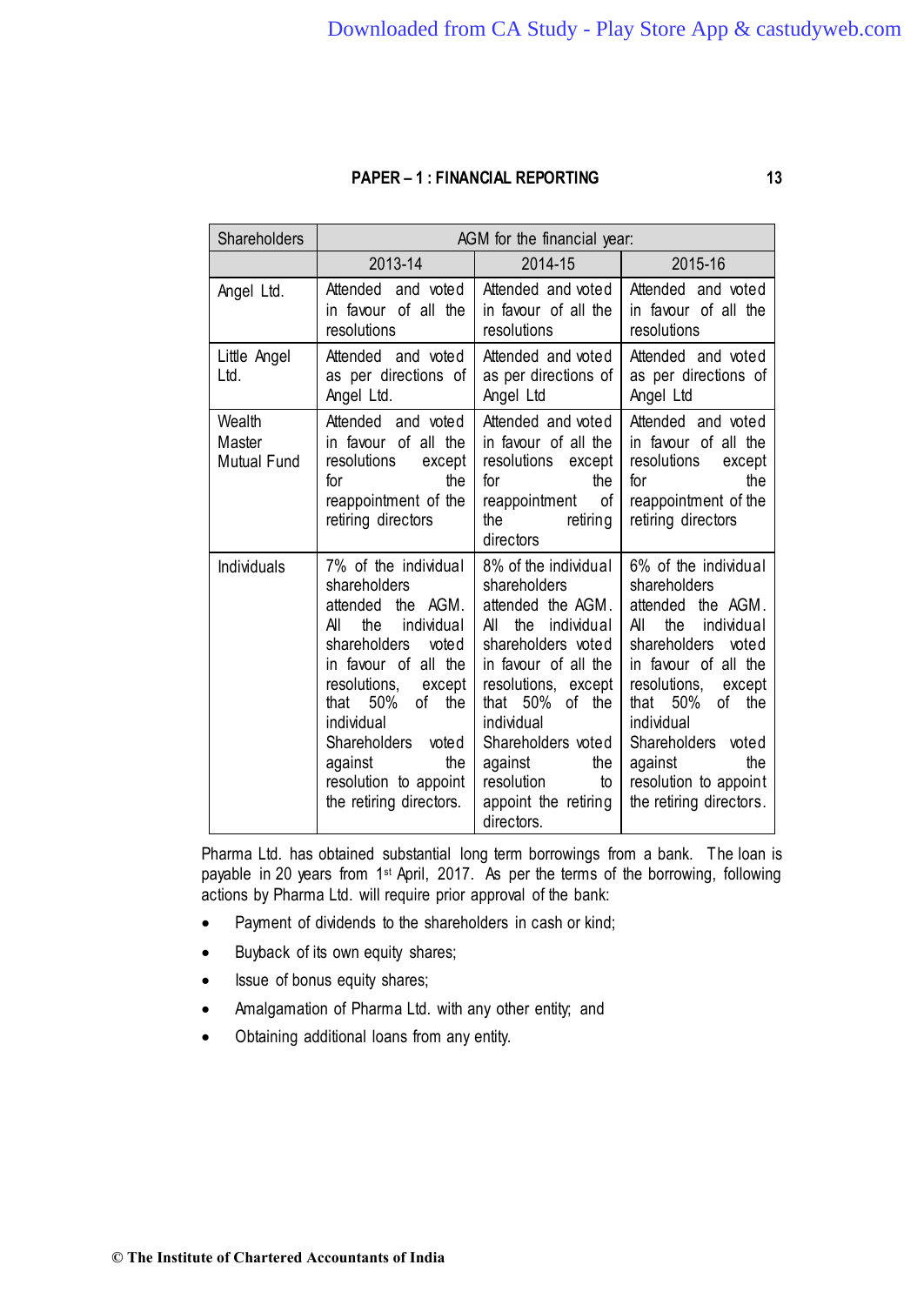Recently, the Board of Directors of Pharma Ltd. proposed a dividend of  $\bar{z}$  5 per share. However, when the CFO of Pharma Ltd. approached the bank for obtaining their approval, the bank rejected the proposal citing concerns over the short-term cash liquidity of Pharma Ltd. Having learned about the developments, the Directors of Angel Ltd. along with the Directors of Little Angel Ltd. approached the bank with a request to re-consider its decision. The Directors of Angel Ltd. and Little Angel Ltd. urged the bank to approve a reduced dividend of at least  $\bar{\tau}$ 2 per share. However, the bank categorically refused to approve any payout of dividend.

Under IGAAP, Angel Ltd. has classified Pharma Ltd. as its associate. As the CFO of Angel Ltd., you are required to comment on the correct classification of Pharma Ltd. on transition to Ind AS.

# Ind AS 109

- 9. KK Ltd. has granted an interest free loan of  $\bar{\tau}$  10,00,000 to its wholly owned Indian Subsidiary YK Ltd. There is no transaction cost attached to the said loan. The Company has not finalised any terms and conditions including the applicable interest rates on such loans. The Board of Directors of the Company are evaluating various options and has requested your firm to provide your views under Ind AS in following situations:
	- (i) The Loan given by KK Ltd. to its wholly owned subsidiary YK Ltd. is interest free and such loan is repayable on demand.
	- (ii) The said Loan is interest free and will be repayable after 3 years from the date of granting such loan. The current market rate of interest for similar loan is 10%. Considering the same, the fair value of the loan at initial recognition is  $\bar{\tau}$  8,10,150.
	- (iii) The said loan is interest free and will be repaid as and when the YK Ltd. has funds to repay the Loan amount.

Based on the same, KK Ltd. has requested you to suggest the accounting treatment of the above loan in the stand-alone financial statements of KK Ltd. and YK Ltd. and also in the consolidated financial statements of the group. Consider interest for only one year for the above loan.

Further the Company is also planning to grant interest free loan from YK Ltd. to KK Ltd. in the subsequent period. What will be the accounting treatment of the same under applicable Ind AS?

## Ind AS 38

10. As part of its business expansion strategy, KK Ltd. is in process of setting up a pharma intermediates business which is at very initial stage. For this purpose, KK Ltd. has acquired on 1st April, 2018, 100% shares of ABR Ltd. that manufactures pharma intermediates. The purchase consideration for the same was by way of a share exchange valued at  $\bar{\tau}$  35 crores. The fair value of ABR Ltd.' s net assets was ₹ 15 crores, but does not include: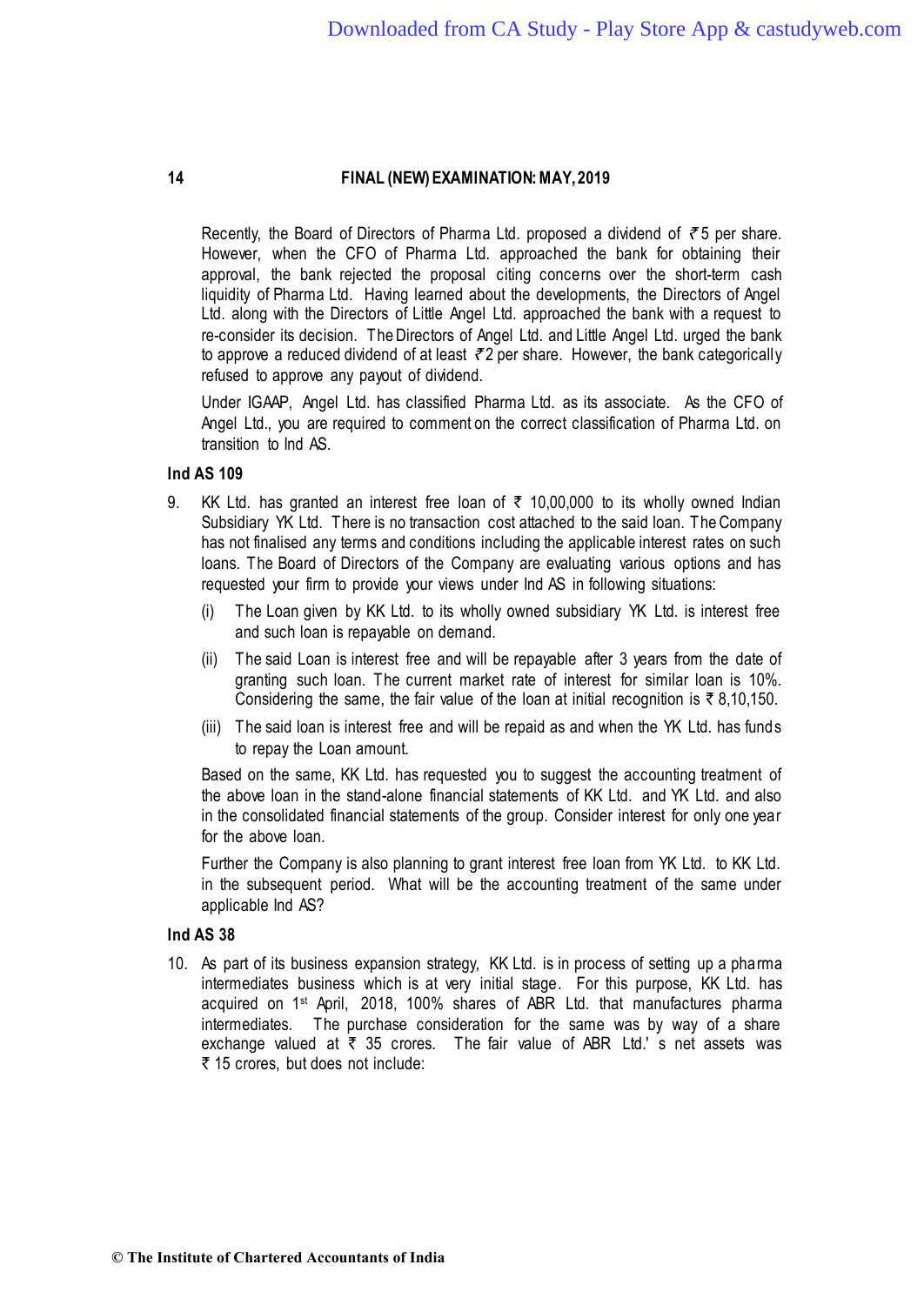- (i) A patent owned by ABR Ltd. for an established successful intermediate drug that has a remaining life of 8 years. A consultant has estimated the value of this patent to be  $\bar{\tau}$  10 crores. However, the outcome of clinical trials for the same are awaited. If the trials are successful, the value of the drug would fetch the estimated  $\bar{\tau}$  15 crores.
- (ii) ABR Ltd. has developed and patented a new drug which has been approved for clinical use. The cost of developing the drug was  $\bar{\tau}$  12 crores. Based on early assessment of its sales success, the valuer has estimated its market value at  $\bar{\tau}$  20 crores.
- (iii) ABR Ltd.'s manufacturing facilities have received a favourable inspection by a government department. As a result of this, the Company has been granted an exclusive five-year license to manufacture and distribute a new vaccine. Although the license has no direct cost to the Company, its directors believe that obtaining the license is a valuable asset which assures guaranteed sales and the value for the same is estimated at  $\bar{\tau}$  10 crores.

KK Ltd. has requested you to suggest the accounting treatment of the above transaction under applicable Ind AS. ·

#### Ind AS 101

11. XYZ Pvt. Ltd. is a company registered under the Companies Act, 2013 following Accounting Standards notified under Companies (Accounting Standards) Rules, 2006. The Company has decided to voluntary adopt Ind AS w.e.f 1st April, 2018 with a transition date of 1st April, 2017.

The Company has one Wholly Owned Subsidiary and one Joint Venture which are into manufacturing of automobile spare parts.

The -consolidated financial statements of the Company under Indian GAAP are as under:

**Consolidated Financial Statements**

**(**` **in Lakhs)**

| <b>Particulars</b>             | 31.03.2018 | 31.03.2017 |
|--------------------------------|------------|------------|
| <b>Shareholder's Funds</b>     |            |            |
| Share Capital                  | 7,953      | 7,953      |
| Reserves & Surplus             | 16,547     | 16,597     |
| <b>Non-Current Liabilities</b> |            |            |
| Long Term Borrowings           | 1,000      | 1,000      |
| Long Term Provisions           | 1,101      | 691        |
| Other Long-Term Liabilities    | 5,202      | 5,904      |
|                                |            |            |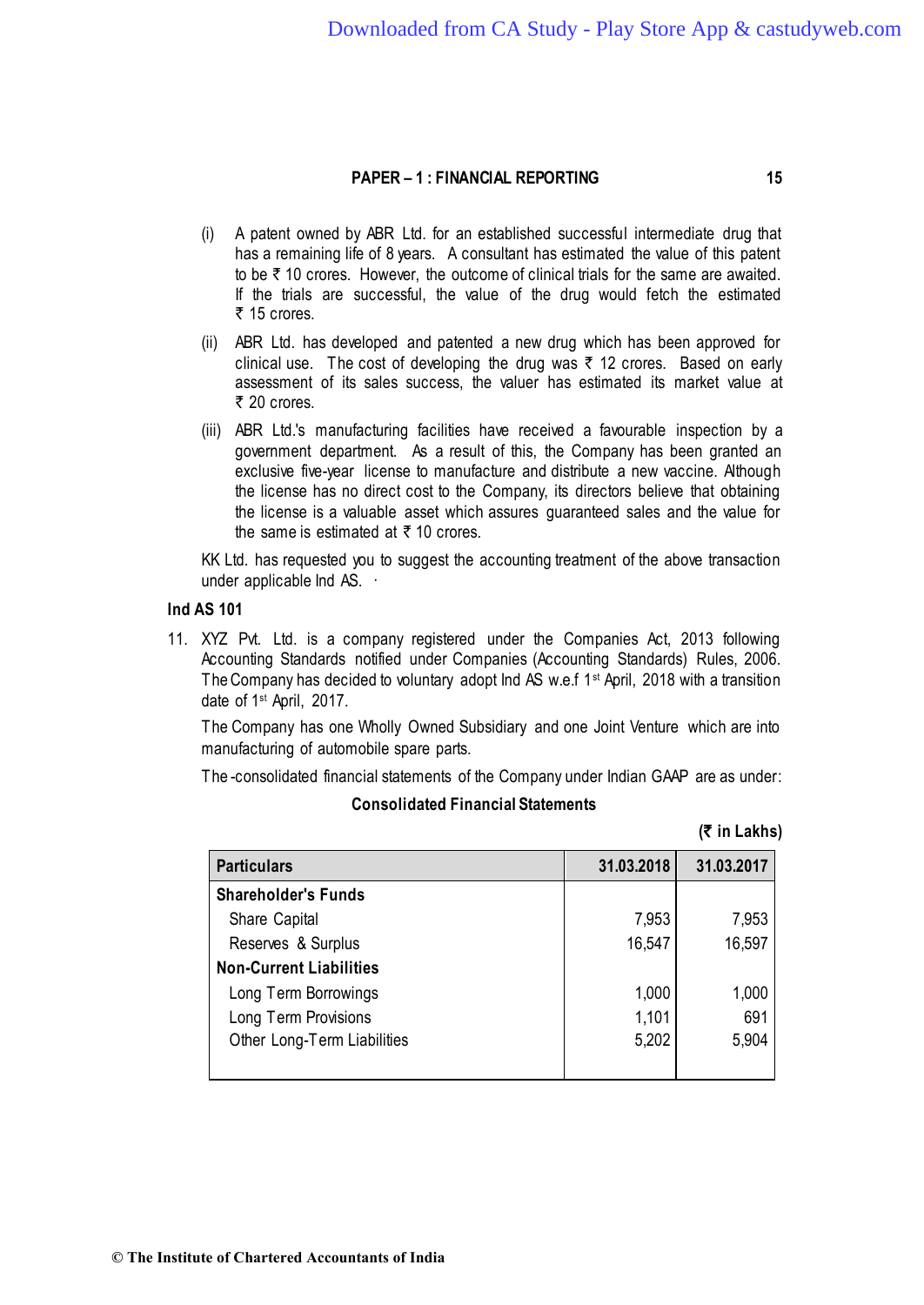| <b>Current Liabilities</b>                     |        |        |
|------------------------------------------------|--------|--------|
| <b>Trade Payables</b>                          | 9,905  | 8,455  |
| <b>Short Term Provisions</b>                   | 500    | 475    |
| Total                                          | 42,208 | 41,075 |
| <b>Non-Current Assets</b>                      |        |        |
| Property Plant & Equipment                     | 21,488 | 22,288 |
| Goodwill on Consolidation of subsidiary and JV | 1,507  | 1,507  |
| Investment Property                            | 5,245  | 5,245  |
| Long Term Loans & Advances                     | 6,350  | 6,350  |
| <b>Current Assets</b>                          |        |        |
| Trade Receivables                              | 4,801  | 1,818  |
| Investments $\cdot$                            | 1,263  | 3,763  |
| <b>Other Current Assets</b>                    | 1,554  | 104    |
| Total                                          | 42,208 | 41,075 |

# **Additional Information:**

The Company has entered into a joint arrangement by acquiring 50% of the equity shares of ABC Pvt. Ltd. Presently, the same has been accounted as per the proportionate consolidated method. The proportionate share of assets and liabilities of ABC Pvt. Ltd. included in the consolidated financial statement of XYZ Pvt. Ltd. is as under:

| <b>Particulars</b>           | ₹ in Lakhs |
|------------------------------|------------|
| Property, Plant & Equipment  | 1,200      |
| Long Term Loans & Advances   | 405        |
| <b>Trade Receivables</b>     | 280        |
| <b>Other Current Assets</b>  | 50         |
| Trade Payables               | 75         |
| <b>Short Term Provisions</b> | 35         |

The Investment is in the nature of Joint Venture as per Ind AS 111.

The Company has approached you to advice and suggest the accounting adjustments which are required to be made in the opening Balance Sheet as on 1st April, 2017.

# Ind AS 105

12. CK Ltd. prepares the financial statement under Ind AS for the quarter year ended 30th June, 2018. During the 3 months ended 30th June, 2018 following events occurred: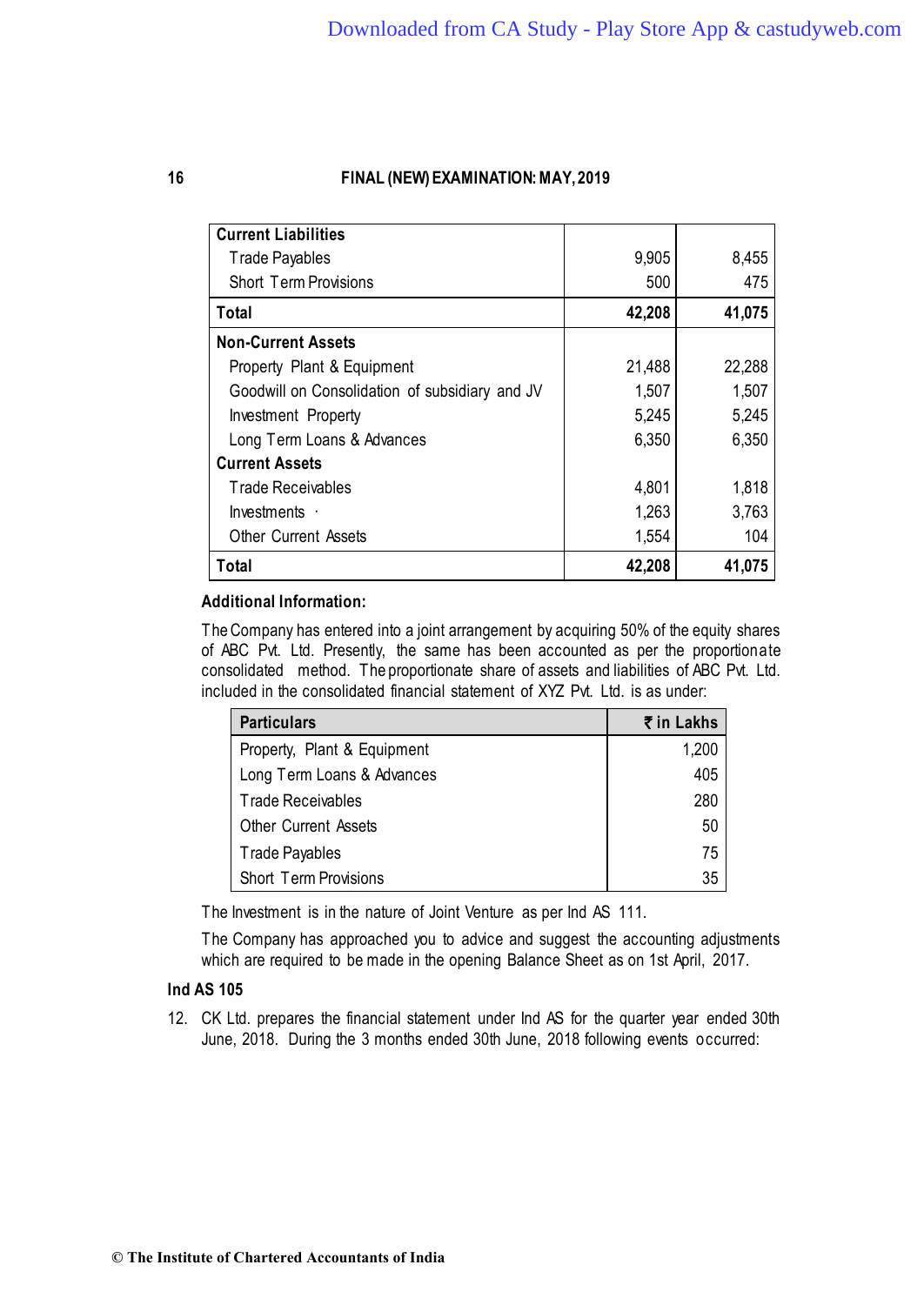On 1st April, 2018, the Company has decided to sell one of its divisions as a going concern following a recent change in its geographical focus. The proposed sale would involve the buyer acquiring the non-monetary assets (including goodwill) of the division, with the Company collecting any outstanding trade receivables relating to the division and settling any current liabilities.

On 1st April, 2018, the carrying amount of the assets of the division were as follows:

- Purchased Goodwill ₹ 60,000
- Property, Plant & Equipment (average remaining estimated useful life two years) -₹ 20.00.000
- Inventories  $-$  ₹ 10,00,000

From 1st April, 2018, the Company has started to actively market the division and has received number of serious enquiries. On 1st April, 2018 the directors estimated that they would receive  $\bar{\tau}$  32,00,000 from the sale of the division. Since 1st April, 2018, market condition has improved and as on 1<sup>st</sup> August, 2018 the Company received and accepted a firm offer to purchase the division for  $\bar{\tau}$  33,00,000.

The sale is expected to be completed on 30th September, 2018 and  $\bar{\tau}$  33,00,000 can be assumed to be a reasonable estimate of the value of the division as on 30th June, 2018. During the period from 1<sup>st</sup> April to 30<sup>th</sup> June inventories of the division costing  $\bar{\tau}$  8,00,000 were sold for  $\bar{\tau}$  12,00,000. At 30th June, 2018, the total cost of the inventories of the division was  $\bar{\tau}$  9,00,000. All of these inventories have an estimated net realisable value that is in excess of their cost.

The Company has approached you to suggest how the proposed sale will be reported in the interim financial statements for the quarter ended  $30<sup>th</sup>$  June, 2018 giving relevant explanations.

# **Ind AS 8**

13. ABC Ltd. changed its method adopted for inventory valuation in the year 2018-2019. Prior to the change, inventory was valued using the first in first out method (FIFO). However, it was felt that in order to match current practice and to make the financial statements more relevant and reliable, a weighted average valuation model would be more appropriate.

The effect of the change in the method of valuation of inventory was as follows:

- 31<sup>st</sup> March, 2017 Increase of  $\bar{\tau}$  10 million
- 31<sup>st</sup> March, 2018 Increase of  $\bar{\tau}$  15 million
- 31<sup>st</sup> March, 2019 Increase of  $\bar{\tau}$  20 million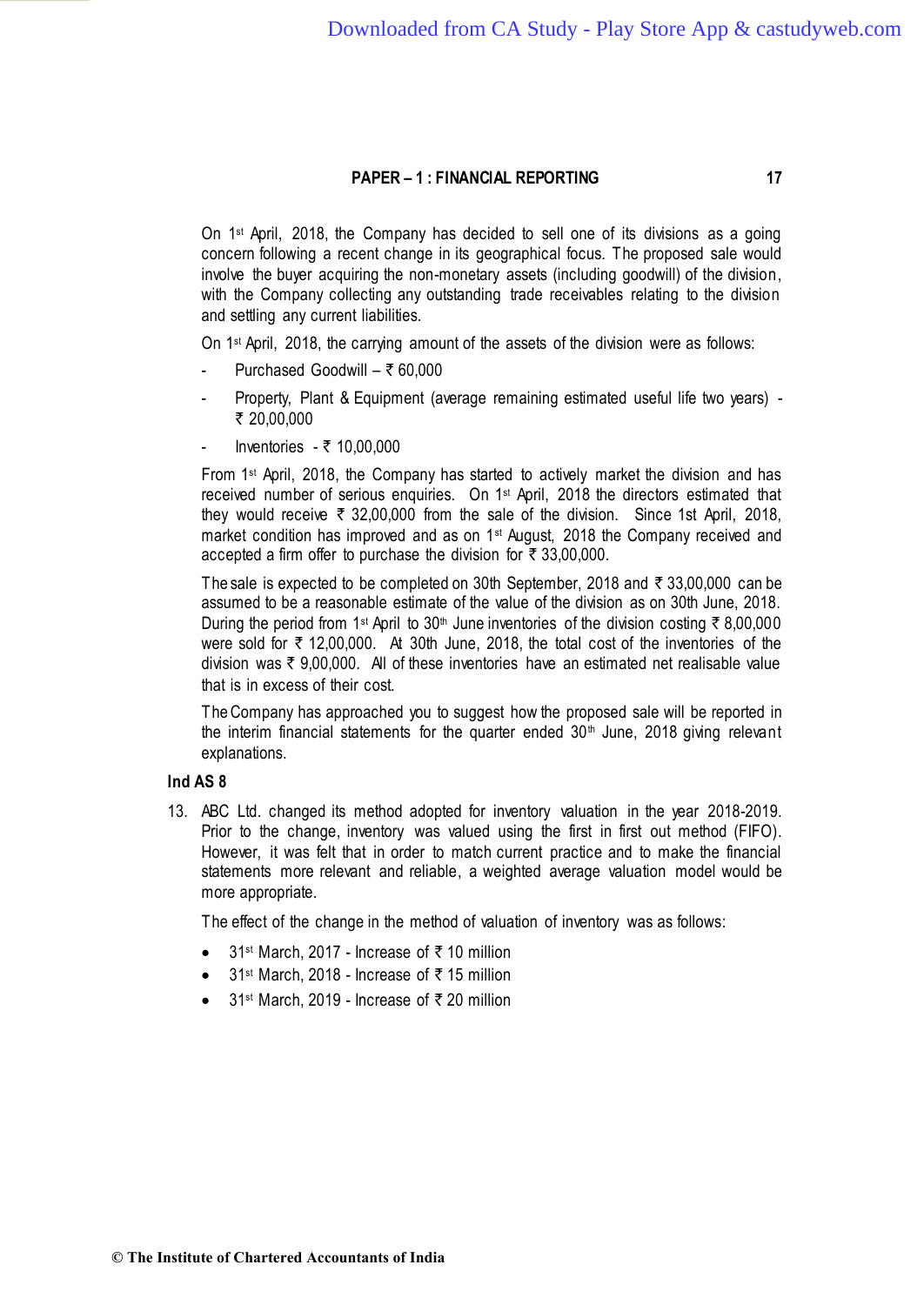Profit or loss under the FIFO valuation model are as follows:

|                    | 2018-2019 | 2017-2018 |
|--------------------|-----------|-----------|
| Revenue            | 324       | 296       |
| Cost of goods sold | (173)     | 164       |
| Gross profit       | 151       | 132       |
| Expenses           | (83)      | (74)      |
| <b>Profit</b>      | 68        | 58        |

Retained earnings at 31<sup>st</sup> March, 2017 were  $\bar{\tau}$  423 million

Present the change in accounting policy in the profit or loss and produce an extract of the statement of changes in equity in accordance with Ind AS 8.

# AS 15 / Ind AS 19

14. ABC Limited operates a defined benefit plan which provides to the employees covered under the plan a pension benefit which is equal to 0.75% final salary for each year of completed service. An employee needs to complete minimum of five years' service for becoming eligible to the benefit. On 1st April, 2015, the entity improves the pension benefit to 1% of final salary for each year of service, including prior years. The present value of the defined benefit obligation is therefore, increased by  $\bar{\tau}$  80 million. Given below is the composition of this amount:

| Employees with more than 5 years' of service at 1 <sup>st</sup> April, 2015 | ₹60 million  |
|-----------------------------------------------------------------------------|--------------|
| Employees with less than 5 years' of service at 1 <sup>st</sup> April, 2015 | ₹ 20 million |

The employees in the second category have completed average 2 and half years of service. Hence, they need to complete another two and half year of service until vesting.

Comment on the treatment of  $\bar{\tau}$  80 million of the defined benefit obligation in the financial statements both as per AS 15 and Ind AS 19.

## Corporate Social Responsibility Reporting

15. ABC Ltd. is a company which has a net worth of INR 200 crores, it manufactures rubber parts for automobiles. The sales of the company are affected due to low demand of its products.

|                  | (Current year) |      | March 31, 2019   March 31, 2018   March 31, 2017   March 31, 2016 |      |
|------------------|----------------|------|-------------------------------------------------------------------|------|
| Net Profit       | 3.00           | 8.50 | 4.00                                                              | 3.00 |
| Sales (turnover) | 850            | 950  | 900                                                               | 800  |

The previous year's financial state:  $(\bar{\tau})$  in Crore)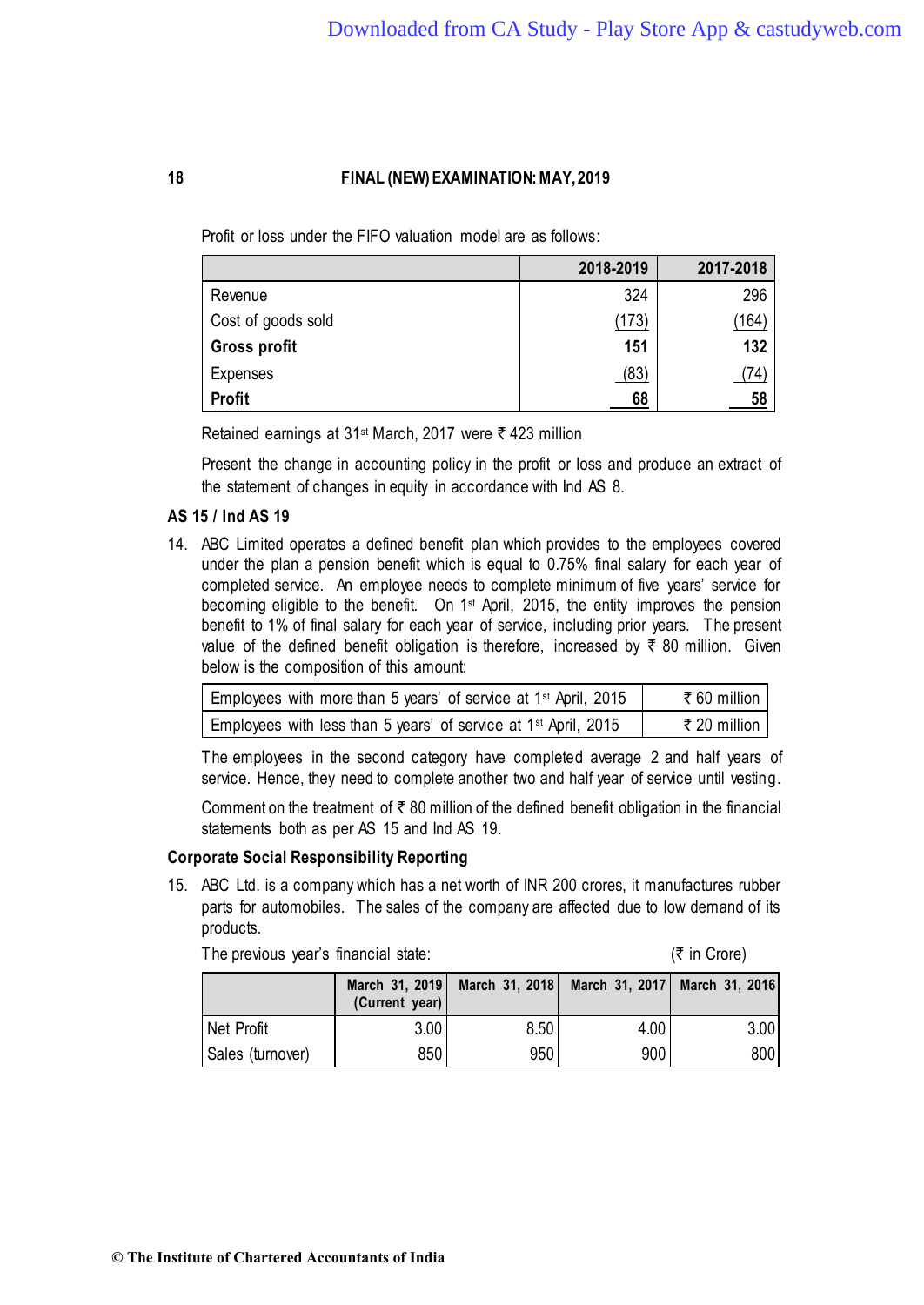Does the Company have an obligation to form a CSR committee since the applicability criteria is not satisfied in the current financial year?

### **Ind AS 33**

16. An entity issues 2,000 convertible bonds at the beginning of Year 1. The bonds have a three-year term, and are issued at par with a face value of  $\bar{\tau}$  1,000 per bond, giving total proceeds of  $\bar{\tau}$  2,000,000. Interest is payable annually in arrears at a nominal annual interest rate of 6 per cent. Each bond is convertible at any time up to maturity into 250 ordinary shares. The entity has an option to settle the principal amount of the convertible bonds in ordinary shares or in cash.

When the bonds are issued, the prevailing market interest rate for similar debt without a conversion option is 9 per cent. At the issue date, the market price of one ordinary share is  $\bar{\tau}$  3. Income tax is ignored.

Calculate basic and diluted EPS when

| Profit attributable to ordinary equity holders of the parent entity Year 1 | ₹ 1,000,000 |
|----------------------------------------------------------------------------|-------------|
| Ordinary shares outstanding                                                | 1,200,000   |
| Convertible bonds outstanding                                              | 2,000       |

#### Ind AS 7

17. Z Ltd. has no foreign currency cash flow for the year 2017. It holds some deposit in a bank in the USA. The balances as on 31.12.2017 and 31.12.2018 were US\$ 100,000 and US\$ 102,000 respectively. The exchange rate on December 31, 2017 was US\$1 = ₹ 45. The same on 31.12.2018 was US\$1 = ₹ 50. The increase in the balance was on account of interest credited on 31.12.2018. Thus, the deposit was reported at  $\bar{\tau}$  45,00,000 in the balance sheet as on December 31, 2017. It was reported at  $\bar{\tau}$  51,00,000 in the balance sheet as on 31.12.2018. How these transactions should be presented in cash flow for the year ended 31.12.2018 as per Ind AS 7?

# Ind AS 17

18. The building, if purchased outright, would have a useful economic life of 50 years. The lease term, which would commence on 1 January 2019, is for 30 years. D Ltd would pay 40% of the asset's value upfront. At the end of each of the 30 years, there is also an annual rental payment due. This is equivalent to 6% of the asset's value as at 1 January 2019 or a contingent rent, if higher, at the year end. Legal title at the end of the lease remains with the lessor, but D Ltd can continue to lease the asset indefinitely at a rental that is substantially below its market value. If D Ltd cancels the lease, it must make a payment to the lessor to recover their remaining investment.

As per Ind AS 17 Leases, should the lease be classified as an operating lease or a finance lease?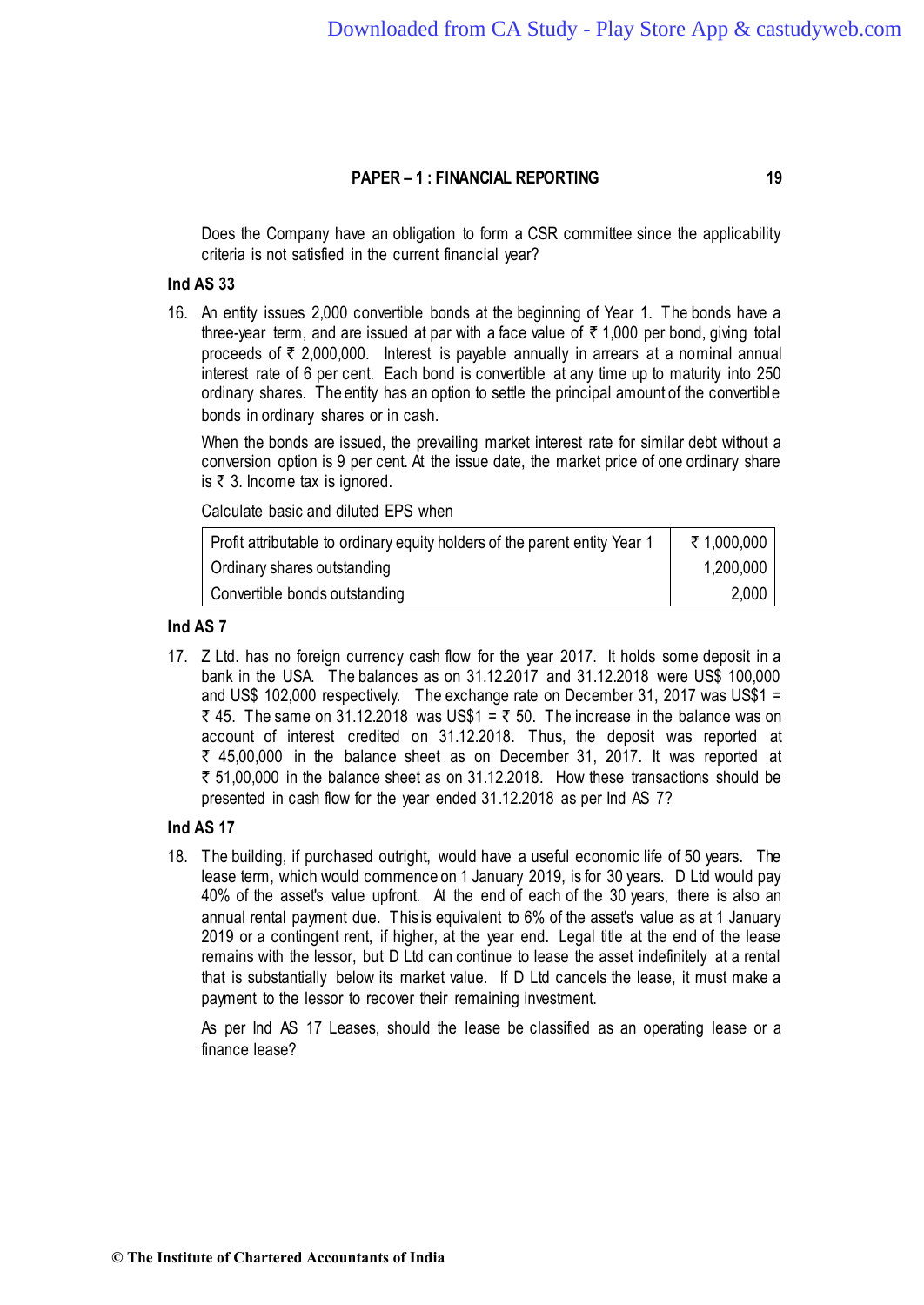## Ind AS 16

19. Company X performed a revaluation of all of its plant and machinery at the beginning of 2018-2019. The following information relates to one of the machinery:

|                                                 | Amount ('000) |
|-------------------------------------------------|---------------|
| Gross carrying amount                           | ₹ 200         |
| Accumulated depreciation (straight-line method) | ₹80           |
| Net carrying amount                             | ₹ 120         |
| Fair value                                      | ₹ 150         |

The useful life of the machinery is 10 years and the company uses Straight line method of depreciation. The revaluation was performed at the end of the 4<sup>th</sup> year.

How should the Company account for revaluation of plant and machinery and depreciation subsequent to revaluation?

# Ind AS 108

20. An entity uses the weighted average cost formula to assign costs to inventories and cost of goods sold for financial reporting purposes, but the reports provided to the chief operating decision maker use the First-In, First-Out (FIFO) method for evaluating the performance of segment operations. Which cost formula should be used for Ind AS 108 disclosure purposes?

#### **ANSWERS**

**1. (a) Computation of impairment loss and carrying value of each of the asset in CGU after impairment loss**

| Machinery A                                         |     |             |
|-----------------------------------------------------|-----|-------------|
| Cost                                                | (A) | ₹ 10,00,000 |
| Residual Value                                      |     | ₹ 50,000    |
| Useful life                                         |     | 10 years    |
| Useful life already elapsed                         |     | 5 years     |
| Yearly depreciation                                 | (B) | ₹ 95,000    |
| WDV as at 31 <sup>st</sup> March, 2018 [A- (B x 5)] |     | ₹ 5,25,000  |
| Machinery B                                         |     |             |
| Cost                                                | 'C  | ₹ 5,00,000  |

**(i) Calculation of carrying value of Machinery A and B before impairment**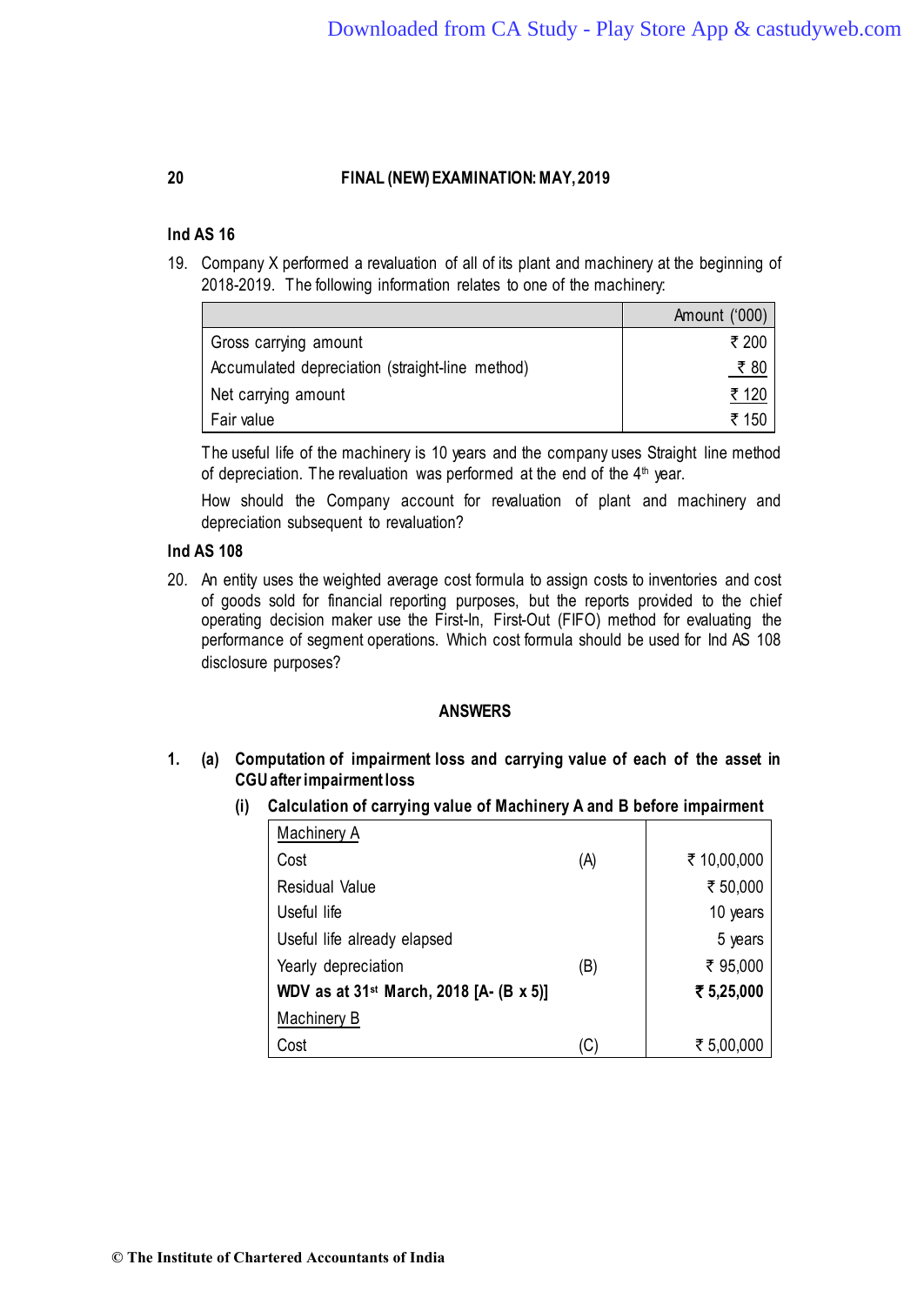**Residual Value** Useful life 10 years 10 years 10 years 10 years 10 years 10 years 10 years 10 years 10 years 10 years 10 years Useful life already elapsed and set of the 3 years Yearly depreciation  $(D)$   $\uparrow$   $\bar{\tau}$  50,000 **WDV as at 31st March, 2018 [C- (D x 3)]** ` **3,50,000** 

# **(ii) Calculation of Value-in-use of Machinery A**

| Period       | Cash Flows $(\bar{z})$ | <b>PVF</b> | PV       |
|--------------|------------------------|------------|----------|
|              | 1,50,000               | 0.909      | 1,36,350 |
| 2            | 1,00,000               | 0.826      | 82,600   |
| 3            | 1,00,000               | 0.751      | 75,100   |
| 4            | 1,50,000               | 0.683      | 1,02,450 |
| 5            | 1,00,000               | 0.621      | 62,100   |
| 5            | 50,000                 | 0.621      | 31,050   |
| Value in use |                        |            | 4,89,650 |

# **(iii) Calculation of Fair Value less cost of disposal of Machinery A**

| Fair Value                       | 7,00,000   |
|----------------------------------|------------|
| Less: Dismantling cost           | (1,50,000) |
| Packaging cost                   | (25,000)   |
| Legal Fees                       | (75,000)   |
| Fair value less cost of disposal | 4,50,000   |

## **(iv) Calculation of Impairment loss on Machinery A**

| Carrying Value                                           | 5,25,000 |
|----------------------------------------------------------|----------|
| Recoverable Value ie higher of Value-in-use and<br>Less: |          |
| Fair value less cost of disposal                         | 4,89,650 |
| <b>Impairment Loss</b>                                   | 35,350   |

## **(v) Calculation of Impairment loss of CGU**

- 1. First goodwill will be impaired fully and then the remaining impairment loss of  $\bar{\tau}$  75,000 will be allocated to Machinery A and B.
- 2. If we allocate remaining impairment loss to Machinery A and B on prorata basis, it would come to  $\bar{\tau}$  45,000 on Machinery A. However, the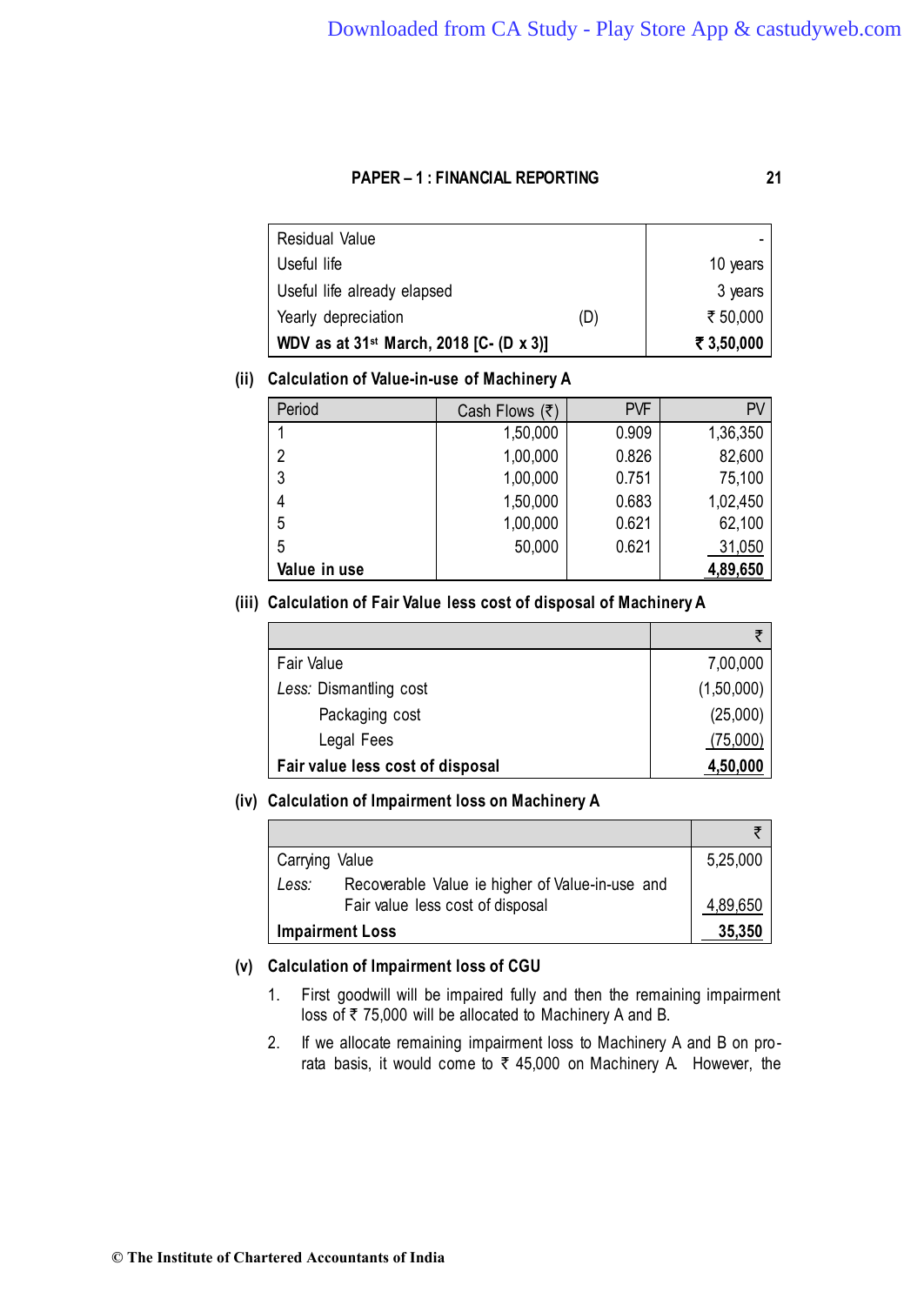ا<br>ا

# **22 FINAL (NEW)EXAMINATION:MAY,2019**

impairment loss of Machinery A cannot exceed  $\bar{\tau}$  35,350. Hence, impairment to CGU will be as follows:

|             | Carrying<br>value before<br>impair ment<br>loss | Impairment<br>loss | Carrying<br>value after<br>impairment<br>loss |
|-------------|-------------------------------------------------|--------------------|-----------------------------------------------|
|             | ₹                                               | ₹                  | ₹                                             |
| Machinery A | 5,25,000                                        | 35,350             | 4,89,650                                      |
| Machinery B | 3,50,000                                        | 39,650*            | 3,10,350                                      |
| Inventory   | 2,00,000                                        |                    | 2,00,000                                      |
| Goodwill    | 1,50,000                                        | 1,50,000           |                                               |
| Total       | 12,25,000                                       | 2,25,000           | 10,00,000                                     |

**\*** Balancing figure.

# **(b) Carrying value after adjustment of depreciation**

| Machinery A [4,89,650 - { $(4,89,650-50,000)/5$ }] | 4,01,720 |
|----------------------------------------------------|----------|
| Machinery B $[3,10,350 - (3,10,350/7)]$            | 2,66,014 |
| Inventory                                          | 2,00,000 |
| Goodwill                                           |          |
| Total                                              | 8,67,734 |

# **(c) Calculation of carrying value of CGU as on 31st March, 2019**

The revised value of CGU is  $\bar{\tau}$  11 Lakh. However, impaired goodwill cannot be reversed. Further, the individual assets cannot be increased by lower of recoverable value or Carrying Value as if the assets were never impaired.

Accordingly, the carrying value as on 31<sup>st</sup> March, 2019 assuming that the impairment loss had never incurred, will be:

|              | Carrying<br>Value | <b>Recoverable Value</b>         | Final CV as at<br>31st Mar 2019 |
|--------------|-------------------|----------------------------------|---------------------------------|
| Machinery A  | 4,30,000          | 4,50,000                         | 4,30,000                        |
| Machinery B  | 3,00,000          | $(7,60,000 - 4,50,000)$ 3,10,000 | 3,00,000                        |
| Inventory    | 2,00,000          | 2,00,000                         | 2,00,000                        |
| Goodwill     | -                 |                                  |                                 |
| <b>Total</b> | 9,30,000          | 9,60,000                         | 9,30,000                        |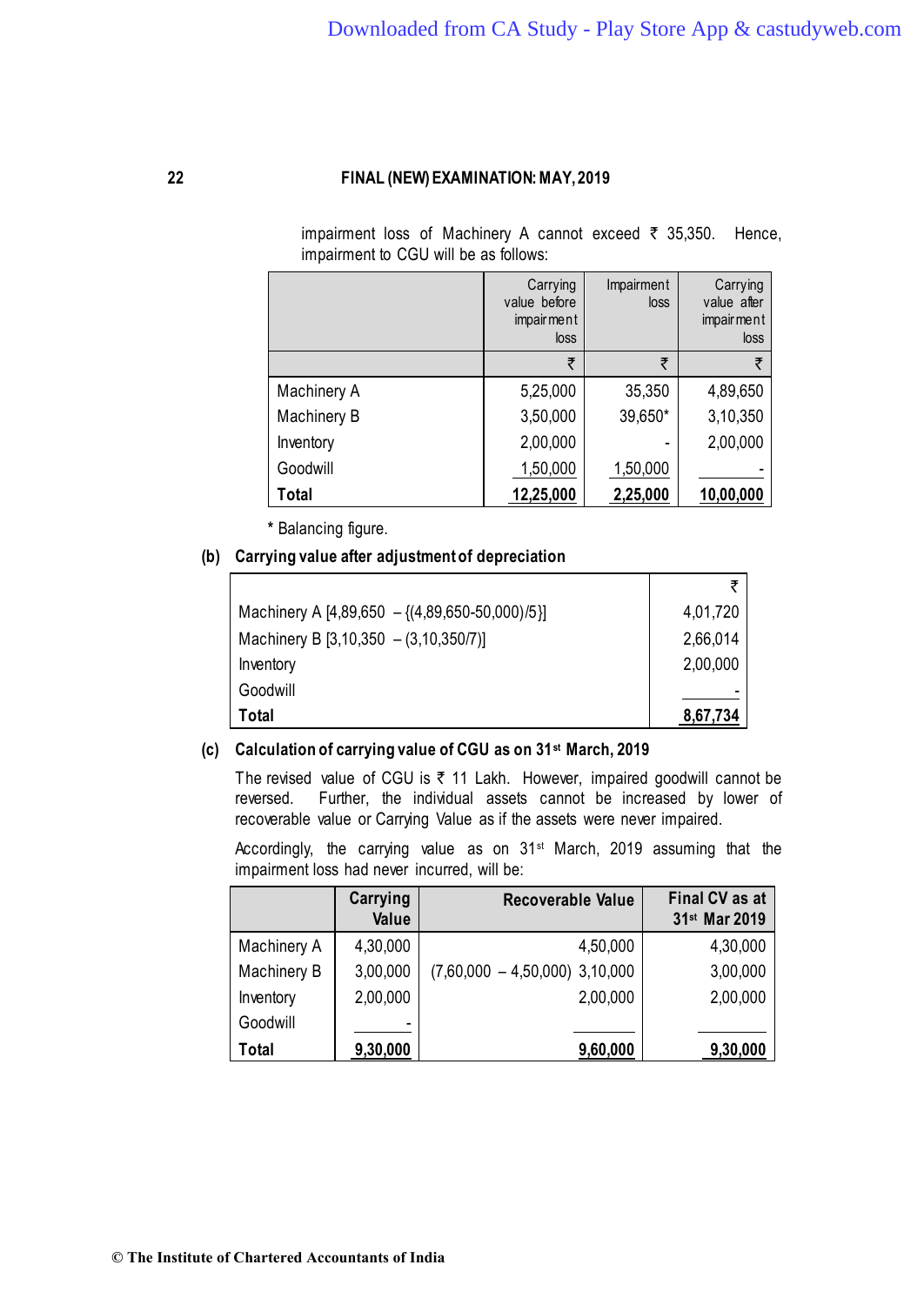Hence the impairment loss to be reversed will be limited to  $\bar{\tau}$  62,266 only  $(5, 9, 30, 000 - 5, 8, 67, 734).$ 

## **2. Impact on consolidated balance sheet of PQR Ltd. group at 31st March, 2018**

- The tax loss creates a potential deferred tax asset for the PQR Ltd. group since its carrying value is nil and its tax base is  $\bar{\tau}$  30,00,000. However, no deferred tax asset can be recognised because there is no prospect of being able to reduce tax liabilities in the foreseeable future as no taxable profits are anticipated.
- The development costs have a carrying value of  $\bar{\tau}$  15,20,000 ( $\bar{\tau}$  16,00,000  $(3.16,00,000 \times 1/5 \times 3/12)$ . The tax base of the development costs is nil since the relevant tax deduction has already been claimed. The deferred tax liability will be  $\bar{\tau}$  4,56,000 ( $\bar{\tau}$  15,20,000 x 30%). All deferred tax liabilities are shown as noncurrent.
- The carrying value of the loan at 31<sup>st</sup> March, 2018 is  $\bar{\tau}$  1,07,80,000 ( $\bar{\tau}$  1,00,00,000  $-$  ₹ 200,000 + (₹ 98,00,000 x 10%)). The tax base of the loan is 1,00,00,000. This creates a deductible temporary difference of  $\bar{\tau}$  7,80,000 and a potential deferred tax asset of  $\overline{\zeta}$  2,34,000 ( $\overline{\zeta}$  7,80,000 x 30%).
- **3.** Paragraph 37 of Ind AS 103, inter alia, provides that the consideration transferred in a business combination should be measured at fair value, which should be calculated as the sum of (a) the acquisition-date fair values of the assets transferred by the acquirer, (b) the liabilities incurred by the acquirer to former owners of the acquiree and (c) the equity interests issued by the acquirer.

Further, paragraph 39 of Ind AS 103 provides that the consideration the acquirer transfers in exchange for the acquiree includes any asset or liability resulting from a contingent consideration arrangement. The acquirer shall recognize the acquisition-date fair value of contingent consideration as part of the consideration transferred in exchange for the acquiree.

With respect to contingent consideration, obligations of an acquirer under contingent consideration arrangements are classified as equity or a liability in accordance with Ind AS 32 or other applicable Ind AS, i.e., for the rare case of non-financial contingent consideration. Paragraph 40 provides that the acquirer shall classify an obligation to pay contingent consideration that meets the definition of a financial instrument as a financial liability or as equity on the basis of the definitions of an equity instrument and a financial liability in paragraph 11 of Ind AS 32, Financial Instruments: Presentation. The acquirer shall classify as an asset a right to the return of previously transferred consideration if specified conditions are met. Paragraph 58 of Ind AS 103 provides guidance on the subsequent accounting for contingent consideration.

(i) In the given case the amount of purchase consideration to be recognized **on initial recognition** shall be as follows: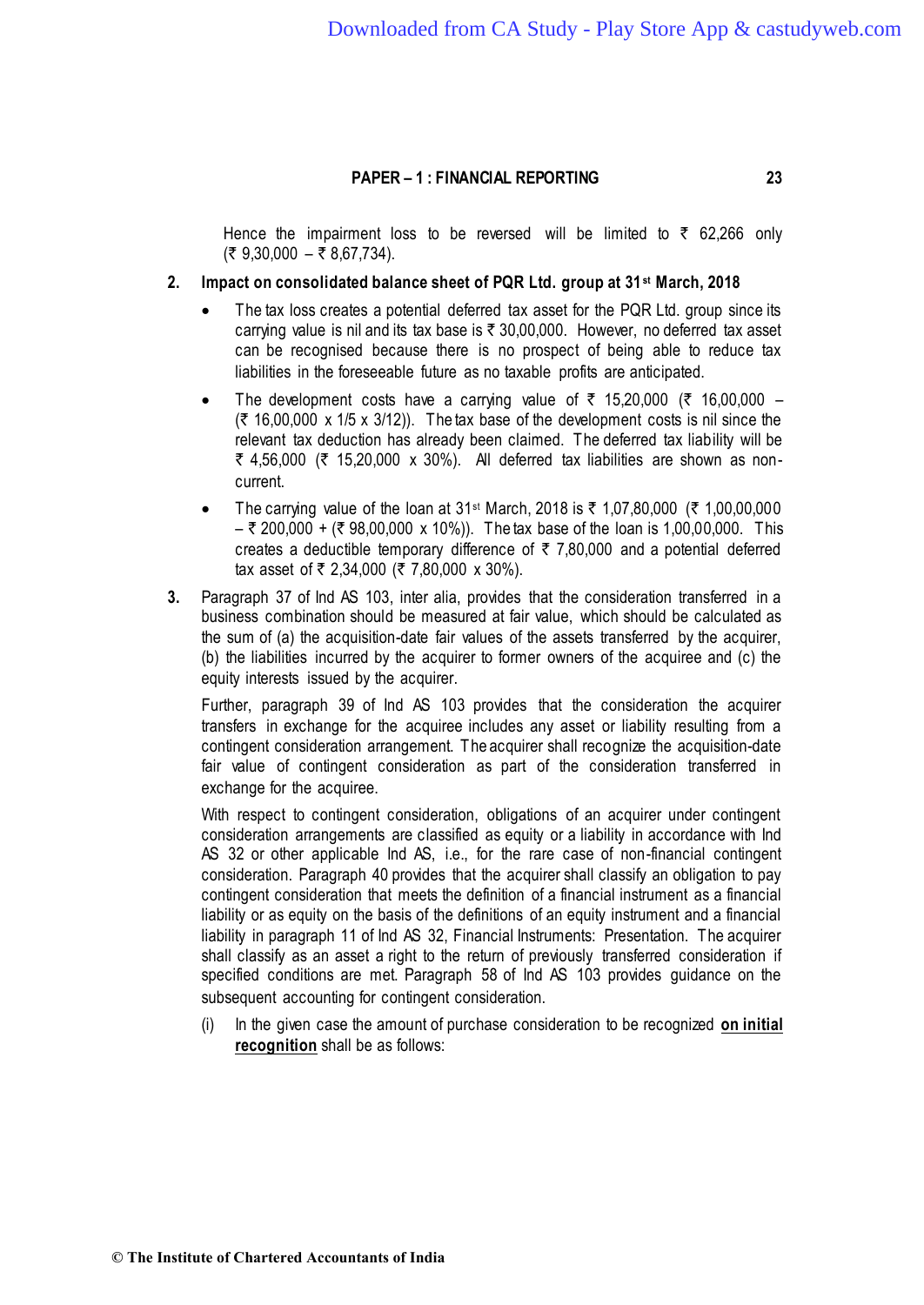| Fair value of shares issued (10,00,000 $\times$ ₹20) | ₹2,00,00,000 |
|------------------------------------------------------|--------------|
| Fair value of contingent consideration               | ₹25,00,000   |
| Total purchase consideration                         | ₹2,25,00,000 |

Subsequent measurement of contingent consideration payable for business combination

In general, an equity instrument is any contract that evidences a residual interest in the assets of an entity after deducting all of its liabilities. Ind AS 32 describes an equity instrument as one that meets both of the following conditions:

- (a) There is no contractual obligation to deliver cash or another financial asset to another party, or to exchange financial assets or financial liabilities with another party under potentially unfavorable conditions (for the issuer of the instrument).
- (b) If the instrument will or may be settled in the issuer's own equity instruments, then it is:
	- (i) a non-derivative that comprises an obligation for the issuer to deliver a fixed number of its own equity instruments; or
	- (ii) a derivative that will be settled only by the issuer exchanging a fixed amount of cash or other financial assets for a fixed number of its own equity instruments.

In the given case, given that the acquirer has an obligation to issue fixed number of shares on fulfilment of the contingency, the contingent consideration will be classified as equity as per the requirements of Ind AS 32.

As per paragraph 58 of Ind AS 103, contingent consideration classified as equity should not be re-measured and its subsequent settlement should be accounted for within equity.

Here, the obligation to pay contingent consideration amounting to  $\overline{\xi}$ 25,00,000 is recognized as a part of equity and therefore not re-measured subsequently or on issuance of shares.

(ii) The amount of purchase consideration to be recognized **on initial recognition** is shall be as follows:

| Fair value shares issued (10,00,000 x ₹20)    | ₹2,00,00,000 |
|-----------------------------------------------|--------------|
| <b>Fair value of contingent consideration</b> | ₹25,00,000   |
| Total purchase consideration                  | ₹2,25,00,000 |

Subsequent measurement of contingent consideration payable for business combination

The contingent consideration will be classified as liability as per Ind AS 32.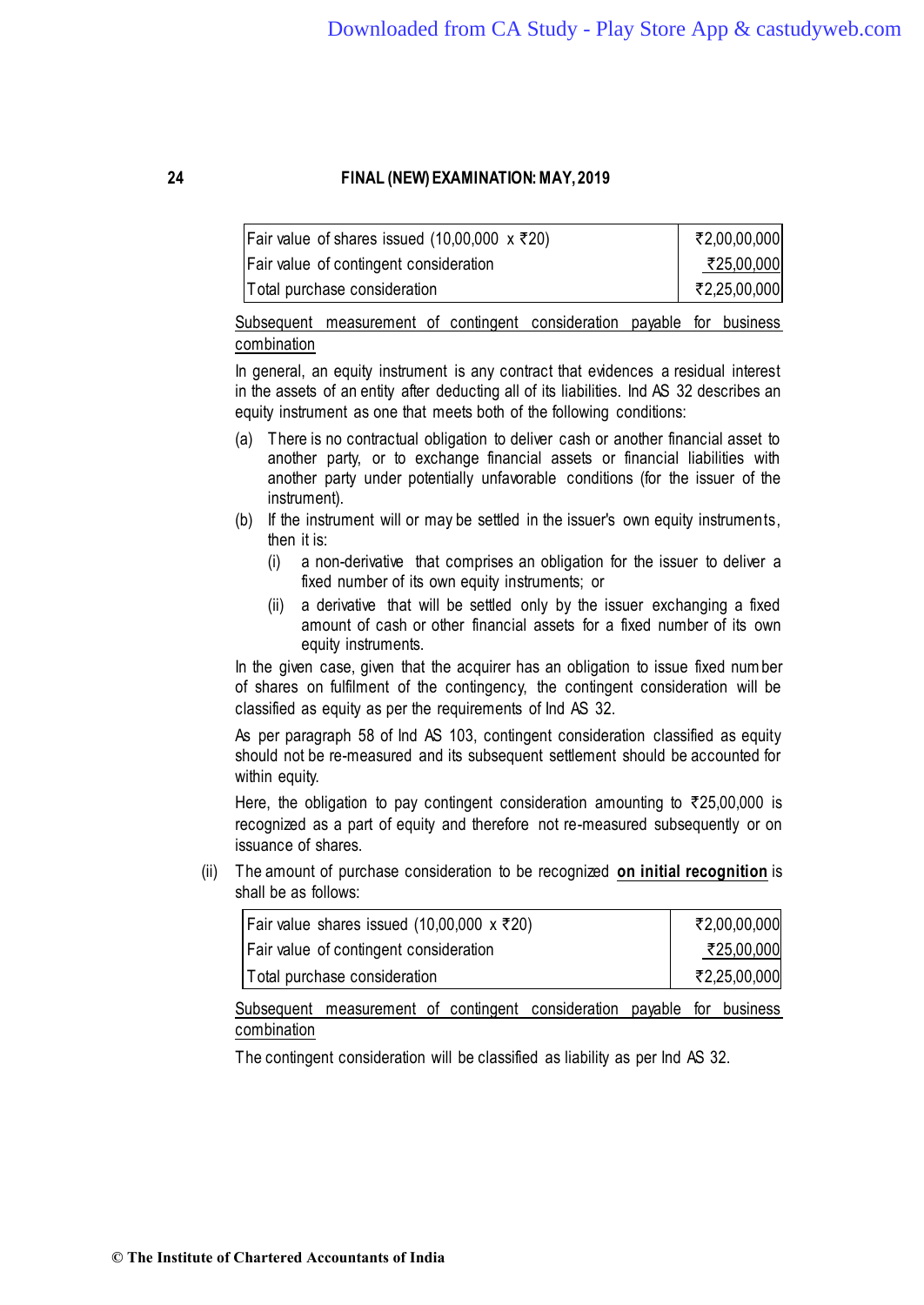As per paragraph 58 of Ind AS 103, contingent consideration not classified as equity should be measured at fair value at each reporting date and changes in fair value should be recognized in profit or loss.

As at 31 March 2017, (being the date of settlement of contingent consideration), the liability would be measured at its fair value and the resulting loss of  $\bar{\tau}$ 15,00,000  $(340,00,000 - 325,00,000)$  should be recognized in the profit or loss for the period. A Ltd. would recognize issuance of 160,000 ( $\overline{\zeta}$ 40,00,000/25) shares at a premium of  $\overline{5}$ 15 per share.

**4.** (a) Points earned on  $\bar{\tau}$  10,00,000 @ 10 points on every  $\bar{\tau}$  500 = [(10,00,000/500) x 10] = 20,000 points.

| Revenue recognized for sale of goods | ₹9,90,099 | [10,00,000]<br>(10,00,000/10,10,000)] |  |
|--------------------------------------|-----------|---------------------------------------|--|
| Revenue for points deferred          | ₹9,901    | [10,00,000]<br>(10,000/10,10,000)]    |  |

Value of points = 20,000 points  $x \bar{\tau}$  0.5 each point =  $\bar{\tau}$  10,000

#### **Journal Entry**

| Bank Ac                             | Dr. | 10,00,000 |          |
|-------------------------------------|-----|-----------|----------|
| To Sales Ac                         |     |           | 9,90,099 |
| To Liability under Customer Loyalty |     |           | 9,901    |
| programme                           |     |           |          |

(b) Points earned on ₹ 50,00,00,000 @ 10 points on every ₹ 500 = [(50,00,00,000/500) x 10] = 1,00,00,000 points.

Value of points = 1,00,00,000 points  $x \bar{x}$  0.5 each point =  $\bar{x}$  50,00,000

Revenue recognized for sale of goods =  $\bar{\tau}$  49,50,49,505 [50,00,00,000 x (50,00,00,000 / 50,50,00,000)]

Revenue for points =  $\overline{z}$  49,50,495 [50,00,00,000x (50,00,000 / 50,50,00,000)]

### **Journal Entries in the year 2017-18**

| Bank Ac                                          | Dr. | 50,00,00,000 |              |
|--------------------------------------------------|-----|--------------|--------------|
| To Sales Ac                                      |     |              | 49,50,49,505 |
| To Liability under Customer Loyalty<br>programme |     |              | 49,50,495    |
| (On sale of Goods)                               |     |              |              |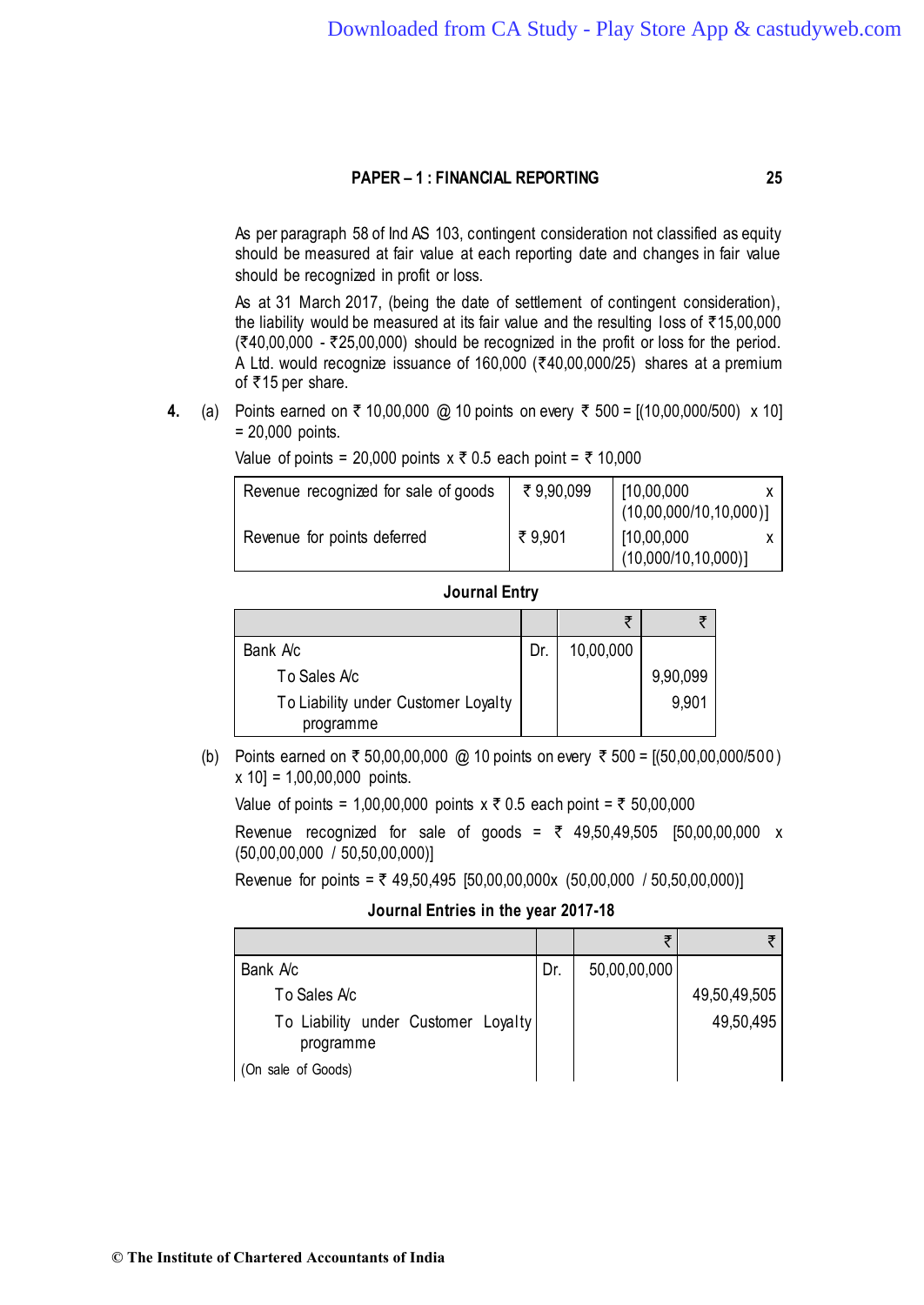| Liability under Customer Loyalty programme   Dr.        | 42,11,002 |           |
|---------------------------------------------------------|-----------|-----------|
| To Sales Ac                                             |           | 42,11,002 |
| $\vert$ (On redemption of (100 lakhs -18 lakhs) points) |           |           |

## **Revenue for points to be recognized**

Undiscounted points estimated to be recognized next year 18,00,000 x 80%  $= 14,40,000$  points

Total expected points to be redeemed in 2018-2019 and 2019-2020 = [(1,00,00,000-  $18,00,000$  +  $14,40,000$  = 96,40,000

Revenue to be recognised with respect to discounted point =  $49.50.495 \times$  $(82,00,000/96,40,000) = 42,11,002$ 

- (c) Revenue to be deferred with respect to undiscounted point in 2017-2018=  $49,50,495 - 42,11,002 = 7,39,493$
- (d) In 2018-2019, KK Ltd. would recognize revenue for discounting of 60% of outstanding points as follows:

Outstanding points = 18,00,000 x 60% = 10,80,000 points

Total points discounted till date = 82,00,000 + 10,80,000 = 92,80,000 points

Revenue to be recognized in the year 2018-2019 =  $[49,50,495 \times (92,80,000)$  $96,40,000$ } - 42,11,002] = ₹ 5,54,620.

**Journal Entry in the year 2018-2019**

| Liability under Customer Loyalty programme   Dr.   5,54,620 |  |          |
|-------------------------------------------------------------|--|----------|
| To Sales Ac                                                 |  | 5,54,620 |
| Con redemption of further 10,80,000 points)                 |  |          |

The Liability under Customer Loyalty programme at the end of the year 2018-2019 will be  $\overline{z}$  7,39,493 – 5,54,620 = 1,84,873.

(e) In the year 2019-2020, the merchant will recognized the balance revenue of  $\bar{\tau}$  1,84,873 irrespective of the points redeemed as this is the last year for redeeming the points. Journal entry will be as follows:

|  |  |  |  | Journal Entry in the year 2019-2020 |  |
|--|--|--|--|-------------------------------------|--|
|--|--|--|--|-------------------------------------|--|

| Liability under Customer Loyalty programme   Dr. | 1,84,873 |          |
|--------------------------------------------------|----------|----------|
| To Sales Ac                                      |          | 1,84,873 |
| (On redemption of further 10,80,000 points)      |          |          |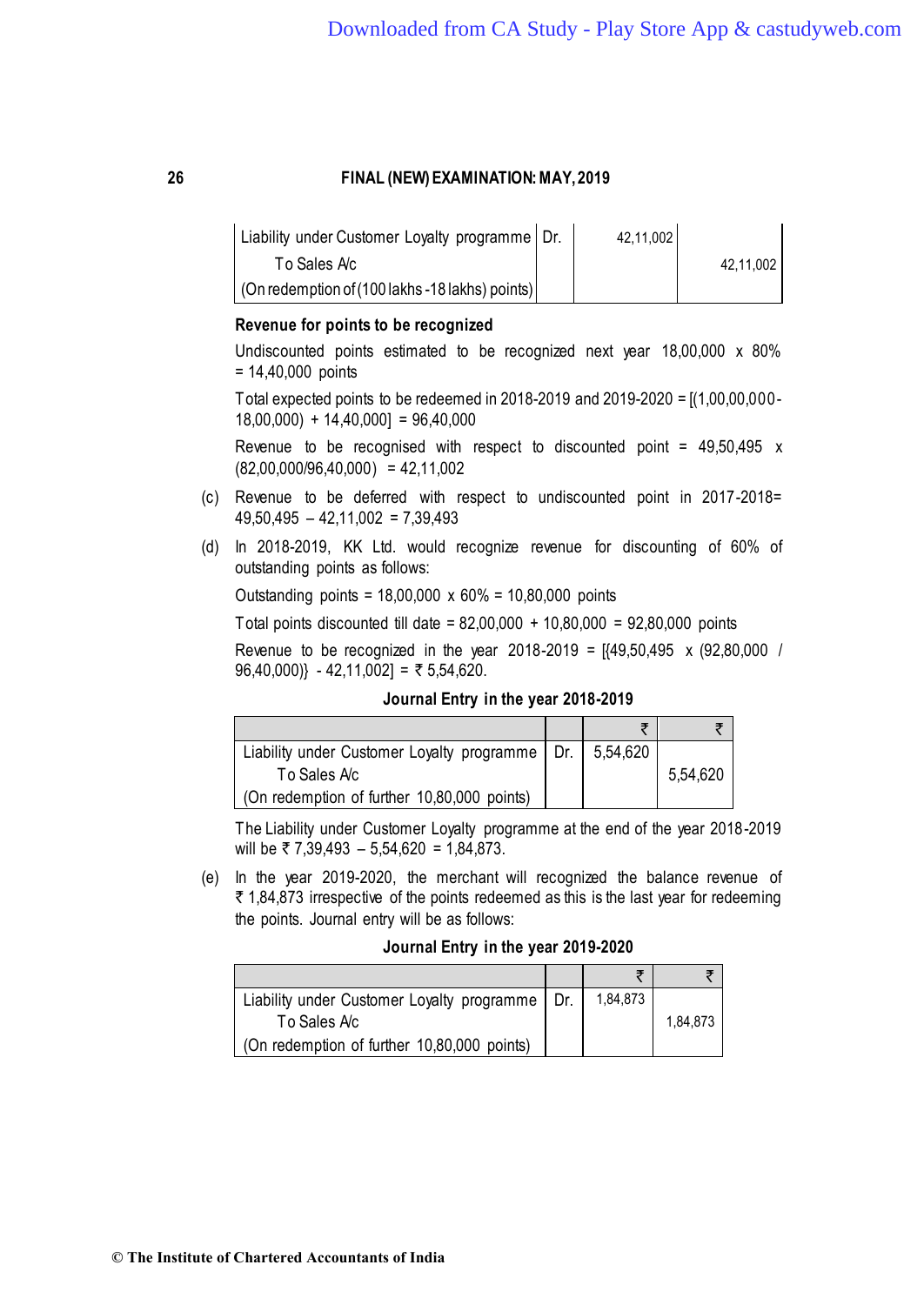**5. This is the case of Revenue recognised at a single point in time with multiple payments. As per the guidance given in Appendix B to Ind AS 21:**

A Ltd. will recognise a non-monetary contract liability amounting  $\bar{\tau}$  1,440 million, by translating USD 20 million at the exchange rate on 1<sup>st</sup> January, 2018 ie  $\bar{\tau}$  72 per USD.

A Ltd. will recognise revenue at 31st March, 2018 (that is, the date on which it transfers the goods to the customer).

A Ltd. determines that the date of the transaction for the revenue relating to the advance consideration of USD 20 million is 1st January, 2018. Applying paragraph 22 of Ind AS 21, A Ltd. determines that the date of the transaction for the remainder of the revenue as 31st March, 2018.

On 31st March, 2018, A Ltd. will:

- derecognise the non-monetary contract liability of USD 20 million and recognise USD 20 million of revenue using the exchange rate as at 1<sup>st</sup> January, 2018 ie  $\bar{\tau}$  72 per USD; and
- recognise revenue and a receivable for the remaining USD 30 million, using the exchange rate on 31<sup>st</sup> March, 2018 ie  $\overline{\tau}$  75 per USD.
- The receivable of USD 30 million is a monetary item, so it should be translated using the closing rate until the receivable is settled.
- **6.** As required by [paragraph B53](http://eifrs.ifrs.org/eifrs/ViewContent?collection=2018_Annotated_Issued_Standards_(Red_Book)&fn=IFRS02o_2004-02-01_en-6.html&scrollTo=F9035832) of the Ind AS 102, over the two-year vesting period, the subsidiary measures the services received from the employees in accordance, the requirements applicable to equity-settled share-based payment transactions as given in [paragraph 43B.](http://eifrs.ifrs.org/eifrs/ViewContent?collection=2018_Annotated_Issued_Standards_(Red_Book)&fn=IFRS02o_2004-02-01_en-4.html&scrollTo=F9035637) Thus, the subsidiary measures the services received from the employees on the basis of the fair value of the share options at grant date. An increase in equity is recognised as a contribution from the parent in the separate or individual financial statements of the subsidiary.

| Year 1                                                                                       |     | ₹        | Ŧ        |
|----------------------------------------------------------------------------------------------|-----|----------|----------|
| Remuneration expense<br>(200 x 100 employees x ₹ 30 x 80% x ½)                               | Dr. | 2,40,000 |          |
| To Equity (Contribution from the parent)                                                     |     |          | 2,40,000 |
| Year 2                                                                                       |     |          |          |
| Remuneration expense<br>$[(200 \times 81 \text{ employees } x \bar{z} \bar{30}) - 2,40,000]$ | Dr. | 2,46,000 |          |
| To Equity (Contribution from the parent)                                                     |     |          | 2,46,000 |

The journal entries recorded by the subsidiary for each of the two years are as follows: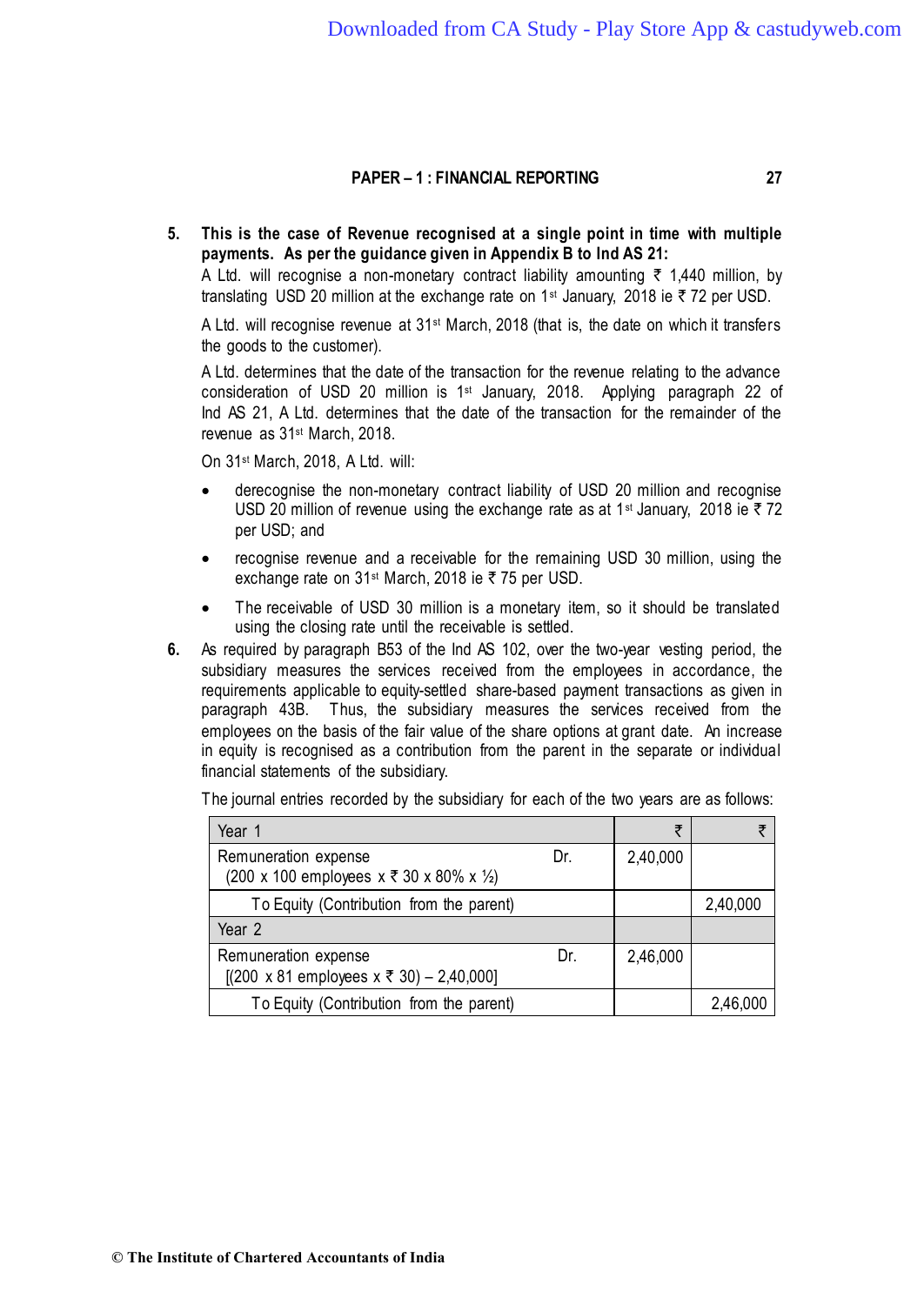- **7.** With regard to going concern basis to be followed for preparation of financial statements, Ind AS 10 provides as follows:
	- "14 An entity shall not prepare its financial statements on a going concern basis if management determines after the reporting period either that it intends to liquidate the entity or to cease trading, or that it has no realistic alternative but to do so.
	- 15 Deterioration in operating results and financial position after the reporting period may indicate a need to consider whether the going concern assumption is still appropriate. If the going concern assumption is no longer appropriate, the effect is so pervasive that this Standard requires a fundamental change in the basis of accounting, rather than an adjustment to the amounts recognised within the original basis of accounting."

In accordance with the above, an entity needs to change the basis of accounting if the effect of deterioration in operating results and financial position is so pervasive that management determines after the reporting period either that it intends to liquidate the entity or to cease trading, or that it has no realistic alternative but to do so.

In the instant case, since contract is expiring on 31st December 2017 and it is confirmed on 23rd April, 2017, i.e., after the end of the reporting period and before the approval of the financial statements, that no further contact is secured, implies that the entity's operations are expected to come to an end. Accordingly, if entity's operations are expected to come to an end, the entity needs to make a judgement as to whether it has any realistic possibility to continue or not. In case, the entity determines that it has no realistic alternative of continuing the business, preparation of financial statements for 2016-17 and thereafter on going concern basis may not be appropriate.

**8.** To determine whether Pharma Limited can be continued to be classified as an associate on transition to lnd AS, we will have to determine whether Angel Limited controls Pharma Limited as defined under Ind AS 110.

An investor controls an investee if and only if the investor has all the following:

- (a) Power over investee
- (b) Exposure, or rights, to variable returns from its involvement with the investee
- (c) Ability to use power over the investee to affect the amount of the investor's returns.

Since Angel Ltd. does not have majority voting rights in Pharma Ltd. we will have to determine whether the existing voting rights of Angel Ltd. are sufficient to provide it power over Pharma Ltd.

Analysis of each of the three elements of the definition of control:

| <b>Elements / conditions</b> | Analysis                                               |
|------------------------------|--------------------------------------------------------|
| Power over investee          | Angel Limited along with its subsidiary Little Angel   |
|                              | Limited (hereinafter referred to as "the Angel group") |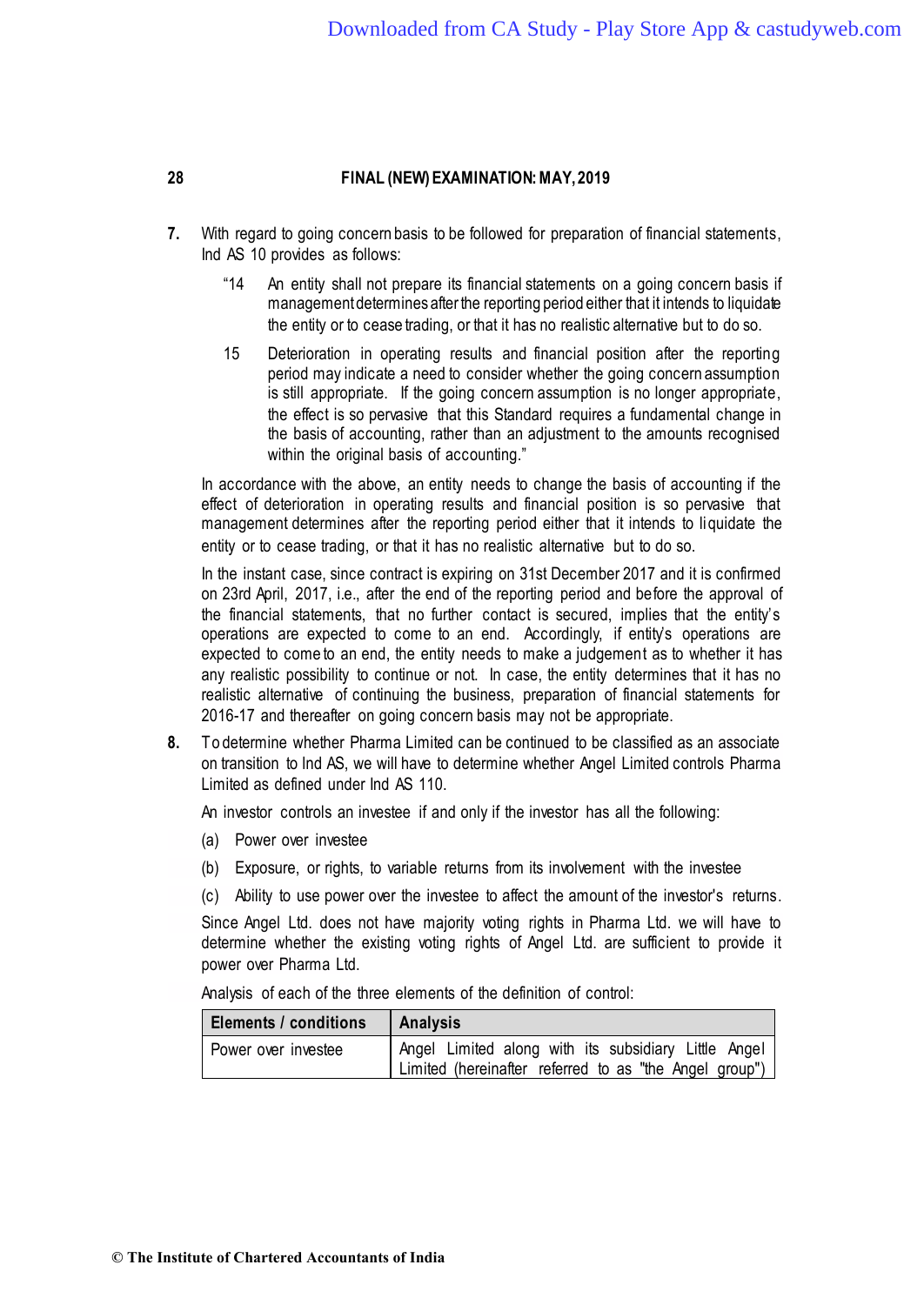|                                                                                                | does not have majority voting rights in Pharma Limited.<br>Therefore, in order to determine whether Angel group<br>have power over Pharma Limited. we will need to<br>analyse whether Angel group, by virtue of its non-<br>majority voting<br>power, have practical ability to<br>unilaterally direct the relevant activities of Pharma<br>Limited. In other words, we will need to analyse whether<br>Angel group has de facto power over Pharma Limited.<br>Following is the analysis of de facto power of Angel over<br>Pharma Limited:<br>The public shareholding of Pharma Limited (that is,<br>52% represents thousands of shareholders none<br>individually holding material shareholding,<br>The actual participation of Individual public<br>shareholders in the general meetings is minimal<br>(that is, in the range of 6% to 8%).<br>Even the public shareholders who attend the<br>meeting do not consult with each other to vote.<br>Therefore, as per guidance of Ind AS 110, the<br>public shareholders will not be able to outvote<br>Angel group (who is the largest shareholder group)<br>in any general meeting.<br>Based on the above-mentioned analysis, we can<br>conclude that Angel group has de facto power over |
|------------------------------------------------------------------------------------------------|---------------------------------------------------------------------------------------------------------------------------------------------------------------------------------------------------------------------------------------------------------------------------------------------------------------------------------------------------------------------------------------------------------------------------------------------------------------------------------------------------------------------------------------------------------------------------------------------------------------------------------------------------------------------------------------------------------------------------------------------------------------------------------------------------------------------------------------------------------------------------------------------------------------------------------------------------------------------------------------------------------------------------------------------------------------------------------------------------------------------------------------------------------------------------------------------------------------------------------------------|
| Exposure, or rights, to<br>variable returns from its<br>involvement<br>with<br>the<br>investee | Pharma Limited.<br>Angel group has exposure to variable returns from its<br>involvement with Pharma Limited by virtue of its equity<br>stake.                                                                                                                                                                                                                                                                                                                                                                                                                                                                                                                                                                                                                                                                                                                                                                                                                                                                                                                                                                                                                                                                                               |
| Ability to use power over<br>the investee to affect the<br>amount of the investor's<br>returns | Angel group has ability to use its power (in the capacity<br>of a principal and not an agent) to affect the amount of<br>returns from Pharma Limited because it is in the position<br>to appoint directors of Pharma Limited who would take<br>all the decisions regarding relevant activities of Pharma<br>Limited.<br>Here, it is worthwhile to evaluate whether certain rights<br>held by the bank would prevent Angel Limited's ability<br>to use the power over Pharma Limited to affect its<br>returns. It is to be noted that, all the rights held by the<br>bank in relation to Pharma Limited are protective in<br>nature as they do not relate to the relevant activities                                                                                                                                                                                                                                                                                                                                                                                                                                                                                                                                                         |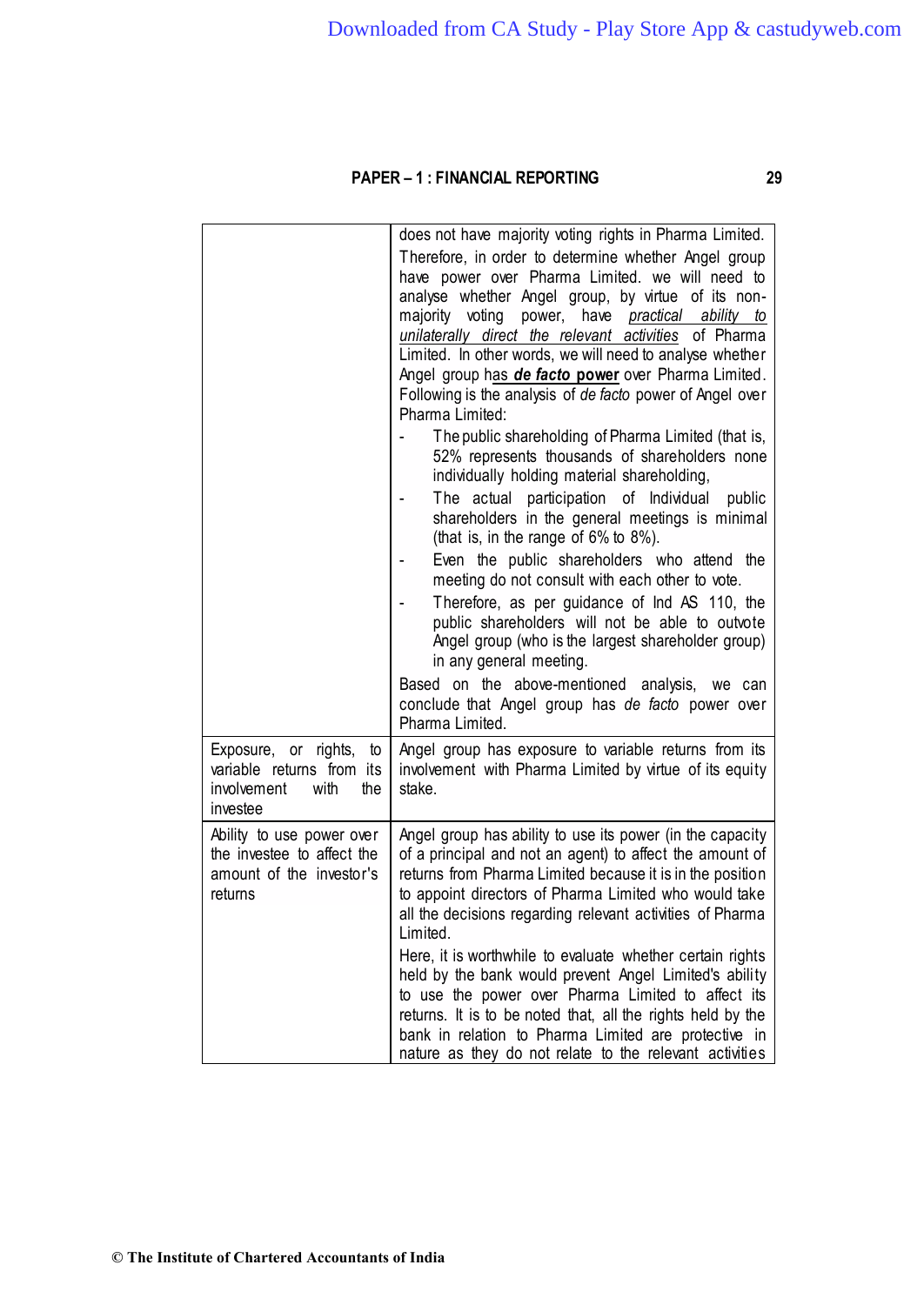|                                                                                                | (that is, activities that significantly affect he Pharma<br>Limited's returns) of Pharma Limited.                                                                     |  |
|------------------------------------------------------------------------------------------------|-----------------------------------------------------------------------------------------------------------------------------------------------------------------------|--|
|                                                                                                | As per Ind AS 110, protective rights are the rights<br>designed to protect the interest of the party holding<br>those rights without giving that party power over the |  |
|                                                                                                | entity to which those rights relate.<br>Therefore, the protective rights held by the bank should                                                                      |  |
|                                                                                                | not be considered while evaluating whether or not Angel<br>Group has control over Pharma Limited.                                                                     |  |
| <b>Conclusion:</b> Since all the three elements of definition of control is present, it can be |                                                                                                                                                                       |  |

**Conclusion:** Since all the three elements of definition of control is present, it can be concluded that Angel Limited has control over Pharma Limited.

Since it has been established that Angel Limited has control over Pharma Limited, upon transition to lnd AS, Angel Limited shall classify Pharma Limited as its subsidiary.

# **9. Scenario (i)**

Since the loan is repayable on demand, it has fair value equal to cash consideration given. KK Ltd. and YK Ltd. should recognize financial asset and liability, respectively, at the amount of loan given (assuming that loan is repayable within a year). Upon, repayment, both the entities should reverse the entries that were made at the origination.

*At origination* Loan to YK Ltd. A/c Dr.  $\frac{1}{2}$  10,00,000 To Bank A/c  $\parallel$  ₹ 10,00,000 *On repayment* Bank A/c Dr. Dr. ₹ 10,00,000 To Loan to YK Ltd. A/c 10,00,000 1 10 10,00,000 **Journal entries in the books of YK Ltd.** *At origination* Bank A/c Dr. | ₹ 10,00,000 To Loan from KK Ltd. A/c 10,00,000 1 10.00,000 *On repayment* Loan from KK Ltd. A/c Dr.  $\vert \bar{\tau} \vert$  10,00,000 To Bank A/c  $\vert$   $\vert$  ₹ 10,00,000

**Journal entries in the books of KK Ltd.**

In the consolidated financial statements, there will be no entry in this regard since loan receivable and loan payable will get set off.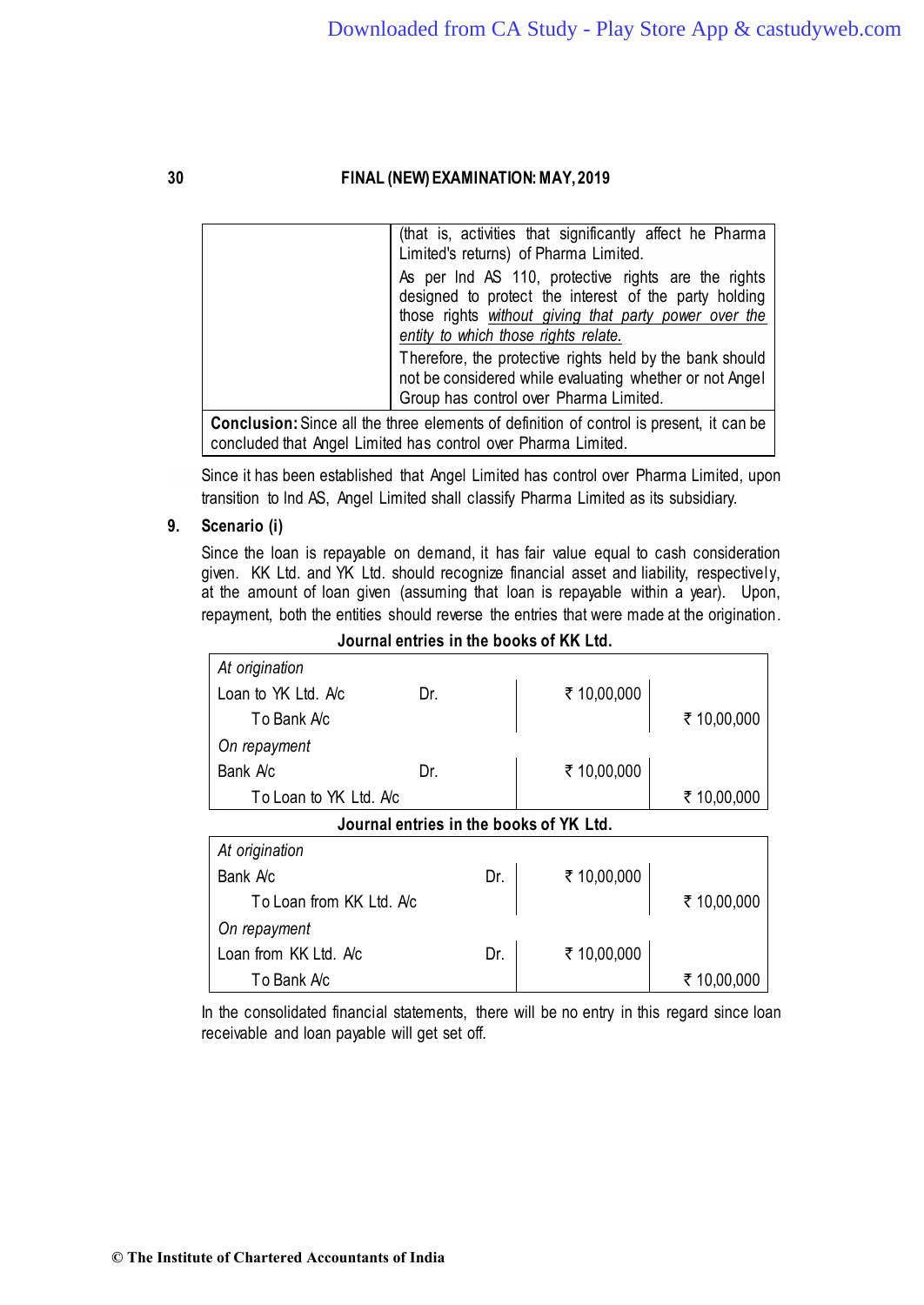### **Scenario (ii)**

Applying the guidance in Ind AS 109, a 'financial asset' shall be recorded at its fair value upon initial recognition. Fair value is normally the transaction price. However, sometimes certain type of instruments may be exchanged at off market terms (ie, different from market terms for a similar instrument if exchanged between market participants).

If a long-term loan or receivable that carries no interest while similar instruments if exchanged between market participants carry interest, then fair value for such loan receivable will be lower from its transaction price owing to the loss of interest that the holder bears. In such cases where part of the consideration given or received is for something other than the financial instrument, an entity shall measure the fair value of the financial instrument. The difference in fair value and transaction cost will treated as investment in Subsidiary YK Ltd.

Both KK Ltd. and YK Ltd. should recognise financial asset and liability, respectively, at fair value on initial recognition, i.e., the present value of  $\bar{\tau}$  10,00,000 payable at the end of 3 years using discounting factor of 10%. Since the question mentions fair value of the loan at initial recognition as  $\bar{\tau}$  8,10,150, the same has been considered. The difference between the loan amount and its fair value is treated as an equity contribution to the subsidiary. This represents a further investment by the parent in the subsidiary.

| At origination                                                                                                                                                |     |             |             |  |
|---------------------------------------------------------------------------------------------------------------------------------------------------------------|-----|-------------|-------------|--|
| Loan to YK Ltd. Ac                                                                                                                                            | Dr. | ₹8,10,150   |             |  |
| Investment in YK Ltd. Ac                                                                                                                                      | Dr. | ₹ 1,89,850  |             |  |
| To Bank A/c                                                                                                                                                   |     |             | ₹ 10,00,000 |  |
| During periods to repayment- to recognise interest                                                                                                            |     |             |             |  |
| Year 1 – Charging of Interest                                                                                                                                 |     |             |             |  |
| Loan to YK Ltd. Ac                                                                                                                                            | Dr. | ₹81,015     |             |  |
| To Interest income Ac                                                                                                                                         |     |             | ₹81,015     |  |
| Transferring of interest to Profit and Loss                                                                                                                   |     |             |             |  |
| Interest income Ac                                                                                                                                            | Dr. | ₹81,015     |             |  |
| To Profit and Loss Ac                                                                                                                                         |     |             | ₹81,015     |  |
| On repayment                                                                                                                                                  |     |             |             |  |
| Bank Ac                                                                                                                                                       | Dr. | ₹ 10,00,000 |             |  |
| To Loan to YK Ltd. Ac                                                                                                                                         |     |             | ₹ 10,00,000 |  |
| Note- Interest needs to be recognised in statement of profit and loss. The same<br>cannot be adjusted against capital contribution recognised at origination. |     |             |             |  |

**Journal entries in the books of KK Ltd. (for one year)**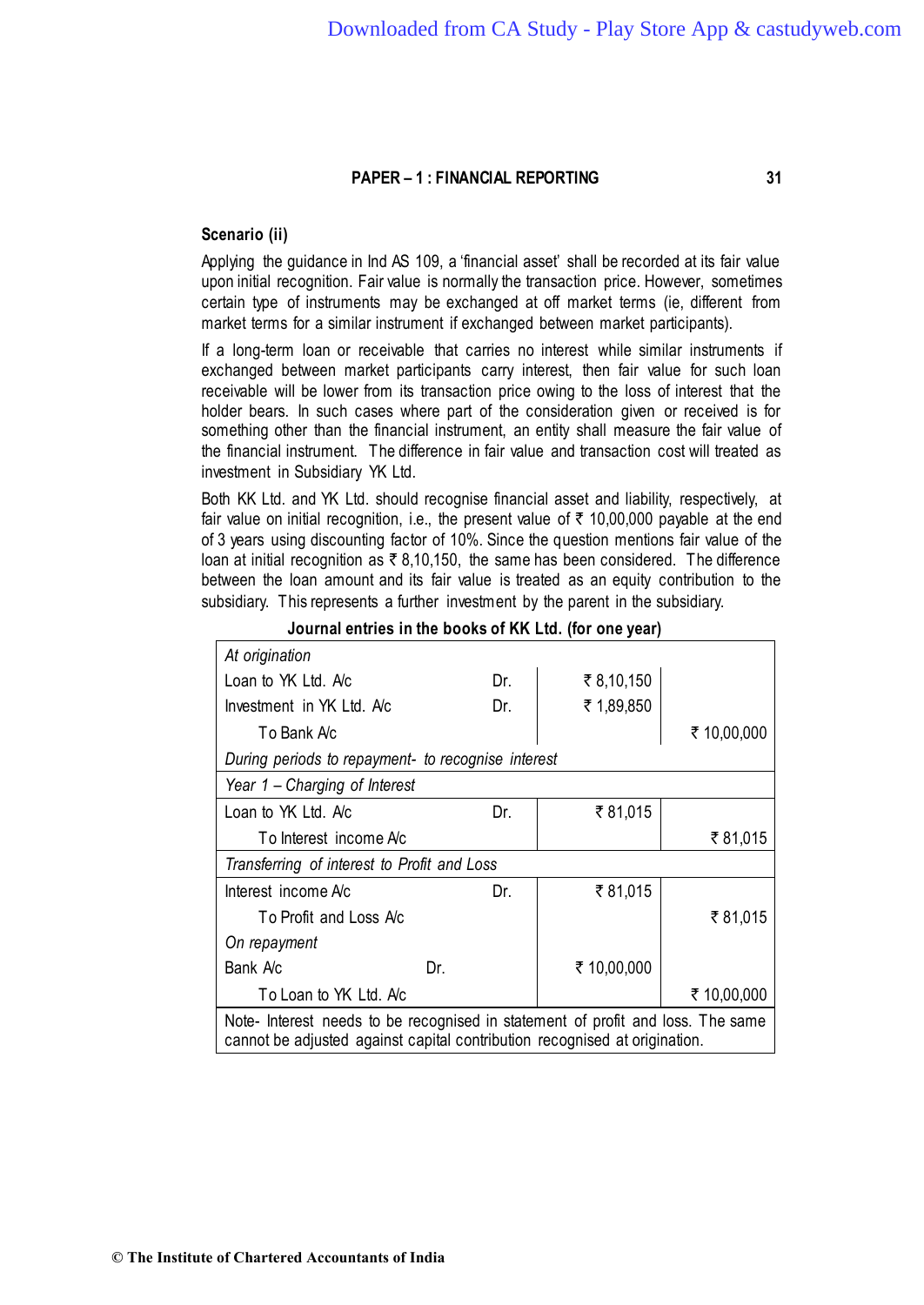### **Journal entries in the books of YK Ltd. (for one year)**

| At origination                                     |     |             |             |
|----------------------------------------------------|-----|-------------|-------------|
| Bank Ac                                            | Dr. | ₹ 10,00,000 |             |
| To Loan from KK Ltd. Ac                            |     |             | ₹8,10,150   |
| To Equity Contribution in KK Ltd. Ac               |     |             | ₹ 1,89,850  |
| During periods to repayment- to recognise interest |     |             |             |
| Year 1                                             |     |             |             |
| Interest expense A/c                               | Dr. | ₹81,015     |             |
| To Loan from KK Ltd. Ac                            |     |             | ₹81,015     |
| On repayment                                       |     |             |             |
| Loan from KK Ltd. Ac                               | Dr. | ₹ 10,00,000 |             |
| To Bank Ac                                         |     |             | ₹ 10,00,000 |

In the consolidated financial statements, there will be no entry in this regard since loan and interest income/expense will get set off.

### **Scenario (iii)**

Generally, a loan which is repayable when funds are available, cannot be stated as loan repayable on demand. Rather the entity needs to estimate the repayment date and determine its measurement accordingly by applying the concept prescribed in Scenario (ii).

In the consolidated financial statements, there will be no entry in this regard since loan and interest income/expense will get set off.

In case the subsidiary YK Ltd. is planning to grant interest free loan to KK Ltd., then the difference between the fair value of the loan on initial recognition and its nominal value should be treated as dividend distribution by YK Ltd. and dividend income by the parent KK Ltd.

**10.** As per para 13 of Ind AS 103 'Business Combination', the acquirer's application of the recognition principle and conditions may result in recognising some assets and liabilities that the acquiree had not previously recognised as assets and liabilities in its financial statements. This may be the case when the asset is developed by the entity internally and charged the related costs to expense.

Based on the above, the company can recognise following Intangible assets while determining Goodwill / Bargain Purchase for the transaction:

**(i) Patent owned by ABR Ltd.:** The patent owned will be recognised at fair value by KK Ltd. even though it was not recognised by ABR Ltd. in its financial statements. The patent will be amortised over the remaining useful life of the asset i.e. 8 years. Since the company is awaiting the outcome of the trials, the value of the patent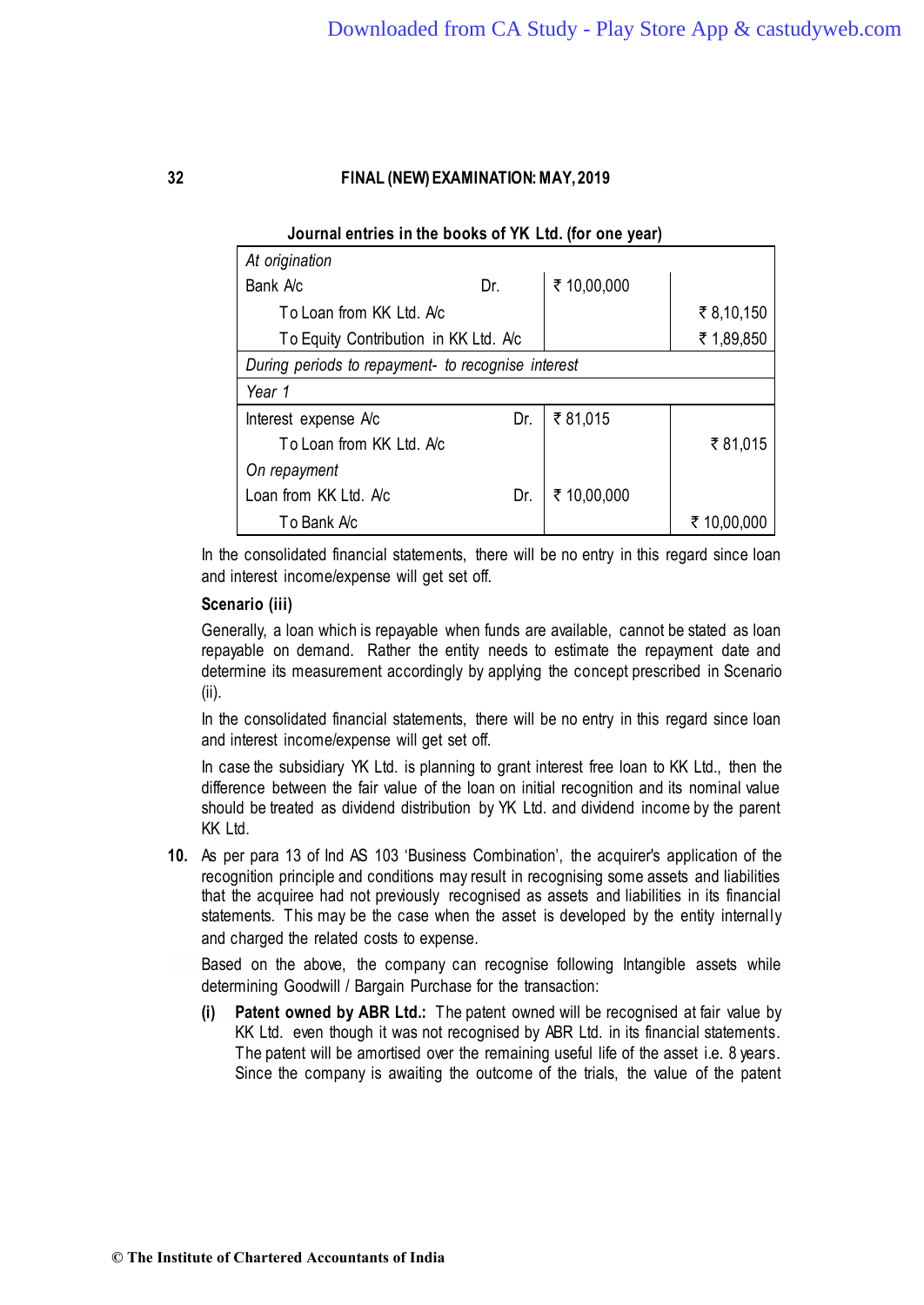cannot be estimated at  $\bar{\tau}$  15 crore and the extra  $\bar{\tau}$  5 crore should only be disclosed as a Contingent Asset and not recognised.

**(ii) Patent internally developed by ABR Ltd.:** Further as per para 75 of lnd AS 38 'Intangible Assets', after initial recognition, an intangible asset shall be carried at revalued amount, being its fair value at the date of the revaluation less any subsequent accumulated amortisation and any subsequent accumulated impairment losses. For the purpose of revaluations under this Standard, fair value shall be determined by reference to an active market.

From the information given in the question, it appears that there is no active market for patents since the fair value is based on early assessment of its sale success. Hence it is suggested to use the cost model and recognise the patent at the actual development cost of  $\bar{\tau}$  12 crore.

**(iii) Grant of Licence to ABR Ltd. by the Government:** As regards to the five-year license, para 44 of Ind AS 38 requires to recognize grant asset at fair value. KK Ltd. can recognize both the asset (license) and the grant at  $\bar{\tau}$  10 crore to be amortised over 5 years.

Hence the revised working would be as follows:

| Fair value of net assets of ABR Ltd. | ₹15 crore              |
|--------------------------------------|------------------------|
| Add: Patent $(10 + 12)$              | ₹ 22 crore             |
| Add: License                         | ₹ 10 crore             |
| Less: Grant for License              | $(5, 10 \text{ core})$ |
|                                      | ₹ 37 crores            |
| <b>Purchase Consideration</b>        | ₹ 35 crores            |
| Bargain purchase                     | ₹ 2 crore              |

**11.** As per paras D31AA and D31AB of Ind AS 101, when changing from proportionate consolidation to the equity method, an entity shall recognise its investment in the joint venture at transition date to Ind AS.

That initial investment shall be measured as the aggregate of the carrying amounts of the assets and liabilities that the entity had previously proportionately consolidated, including any goodwill arising from acquisition. If the goodwill previously belonged to a larger cash-generating unit, or to a group of cash-generating units, the entity shall allocate goodwill to the joint venture on the basis of the **relative** carrying amounts of the joint venture and the cash-generating unit or group of cash-generating units to which it belonged. The balance of the investment in joint venture at the date of transition to Ind AS, determined in accordance with paragraph D31AA above is regarded as the deemed cost of the investment at initial recognition.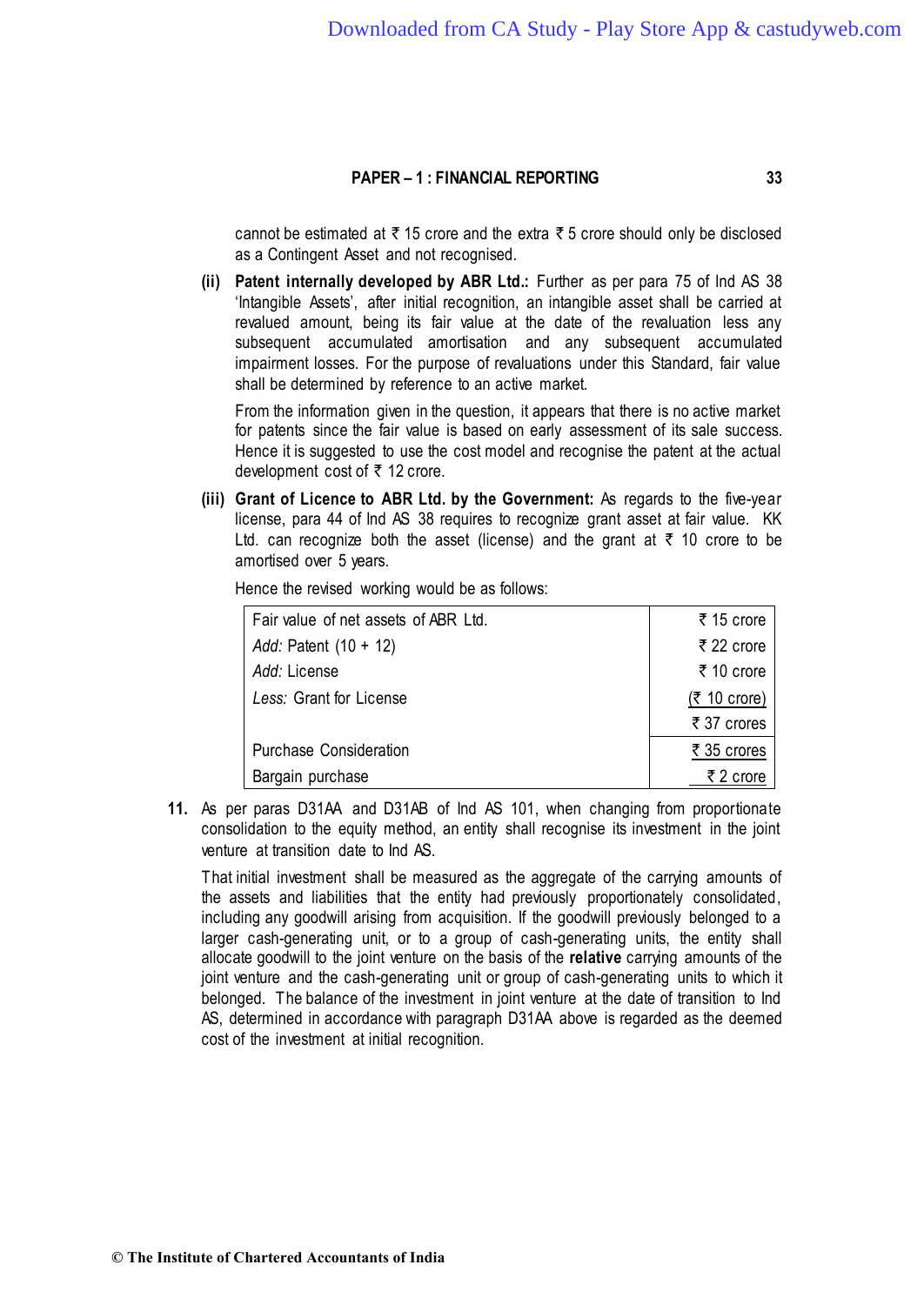### **Accordingly, the deemed cost of the investment will be**

| Property, Plant & Equipment         | 1,200 |
|-------------------------------------|-------|
| Goodwill (Refer Note below)         | 119   |
| Long Term Loans & Advances          | 405   |
| <b>Trade Receivables</b>            | 280   |
| <b>Other Current Assets</b>         | 50    |
| <b>Total Assets</b>                 | 2054  |
| Less: Trade Payables                | 75    |
| <b>Short Term Provisions</b>        | 35    |
| Deemed cost of the investment in JV | 1944  |

**Calculation of proportionate goodwill share of Joint Venture ie ABC Pvt. Ltd.**

| Property, Plant & Equipment  | 22,288 |
|------------------------------|--------|
| Goodwill                     | 1,507  |
| Long Term Loans & Advances   | 6,350  |
| <b>Trade Receivables</b>     | 1,818  |
| <b>Other Current Assets</b>  | 104    |
| <b>Total Assets</b>          | 32,067 |
| Less: Trade Payables         | 8,455  |
| <b>Short Term Provisions</b> | 475    |
|                              | 23,137 |

Proportionate Goodwill of Joint Venture

= [(Goodwill on consolidation of subsidiary and JV/Total relative net asset) x Net asset of JV]

= (1507 / 23,137) x 1825 = 119 (approx.)

Accordingly, the proportional share of assets and liabilities of Joint Venture will be removed from the respective values assets and liabilities appearing in the balance sheet on 31.3.2017 and Investment in JV will appear under non-current asset in the transition date balance sheet as on 1.4.2017.

# **Adjustments made in I GAAP balance sheet to arrive at Transition date Ind AS Balance Sheet**

| <b>Particulars</b>         | 31.3.2017 | Ind AS<br>Adjustment | <b>Transition date</b><br><b>Balance Sheet as</b><br>per Ind AS |
|----------------------------|-----------|----------------------|-----------------------------------------------------------------|
| <b>Non-Current Assets</b>  |           |                      |                                                                 |
| Property Plant & Equipment | 22,288    | (1,200)              | 21,088                                                          |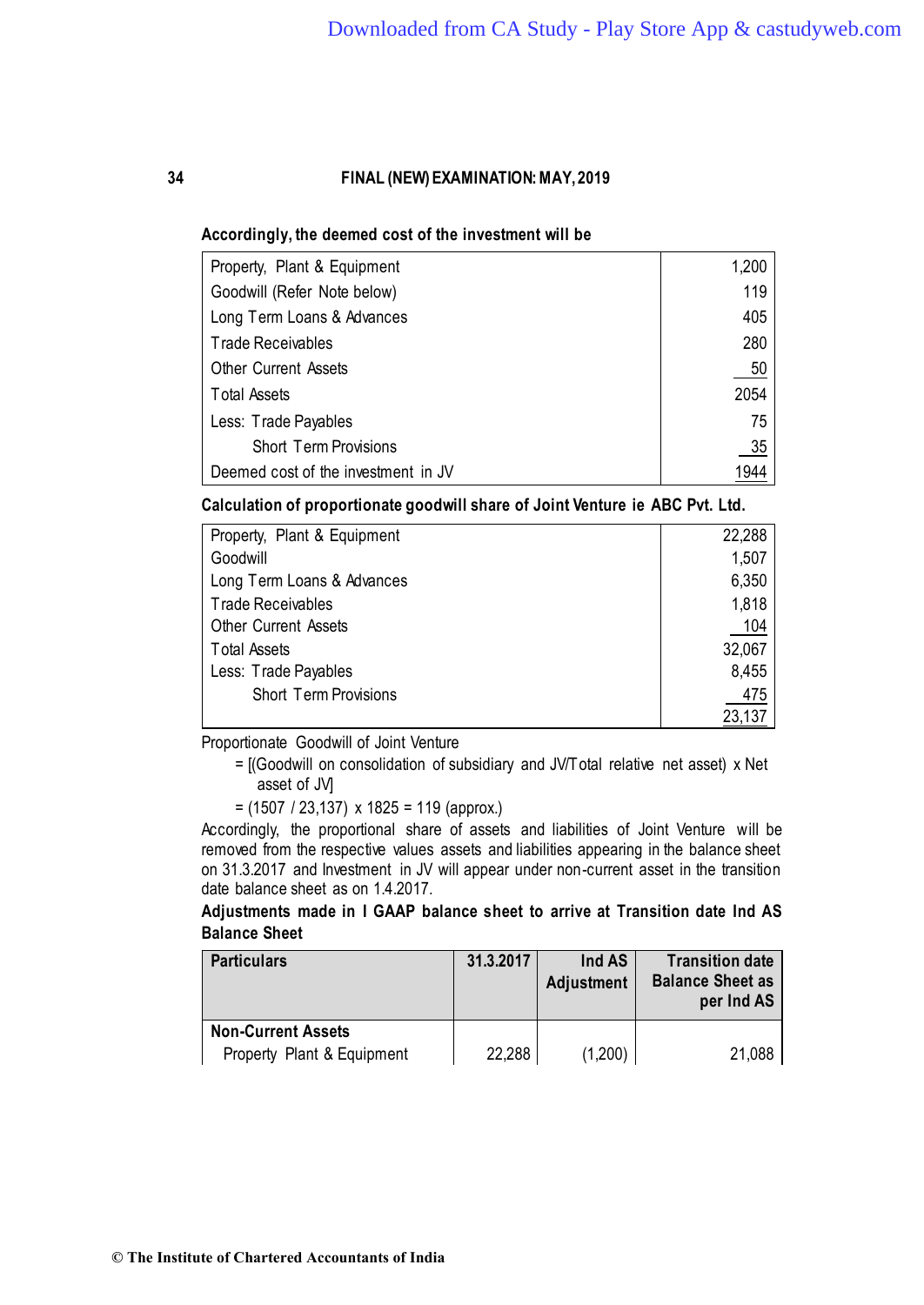| Intangible assets - Goodwill on<br>Consolidation | 1,507  | (119) | 1,388  |
|--------------------------------------------------|--------|-------|--------|
| Investment Property                              | 5,245  |       | 5,245  |
| Long Term Loans & Advances                       | 6,350  | (405) | 5,945  |
| Non- current investment in JV                    |        | 1,944 | 1,944  |
| <b>Current Assets</b>                            |        |       |        |
| <b>Trade Receivables</b>                         | 1,818  | (280) | 1,538  |
| Investments ·                                    | 3,763  |       | 3,763  |
| <b>Other Current Assets</b>                      | 104    | (50)  | 54     |
| Total                                            | 41,075 | (110) | 40,965 |
| <b>Shareholder's Funds</b>                       |        |       |        |
| Share Capital                                    | 7,953  |       | 7,953  |
| Reserves & Surplus                               | 16,597 |       | 16,597 |
| <b>Non-Current Liabilities</b>                   |        |       |        |
| Long Term Borrowings                             | 1,000  |       | 1,000  |
| Long Term Provisions                             | 691    |       | 691    |
| Other Long-Term Liabilities                      | 5,904  |       | 5,904  |
| <b>Current Liabilities</b>                       |        |       |        |
| <b>Trade Payables</b>                            | 8,455  | (75)  | 8,380  |
| <b>Short Term Provisions</b>                     | 475    | (35)  | 440    |
| Total                                            | 41,075 | (110) | 40,965 |

**12.** The decision to offer the division for sale on 1<sup>st</sup> April, 2018 means that from that date the division has been classified as held for sale. The division available for immediate sale, is being actively marketed at a reasonable price and the sale is expected to be completed within one year.

The consequence of this classification is that the assets of the division will be measured at the lower of their existing carrying amounts and their fair value less cost to sell. Here the division shall be measured at their existing carrying amount ie  $\bar{\tau}$  30,60,000 since it is less than the fair value less cost to sell  $\bar{\tau}$  32,00,000.

The increase in expected selling price will not be accounted for since earlier there was no impairment to division held for sale.

The assets of the division need to be presented separately from other assets in the balance sheet. Their major classes should be separately disclosed either on the face of the balance sheet or in the notes.

The Property, Plant and Equipment shall not be depreciated after 1<sup>st</sup> April, 2018 so its carrying value at 30<sup>th</sup> June, 2018 will be  $\bar{\tau}$  20,00,000 only. The inventories of the division will be shown at  $\bar{\tau}$  9,00,000.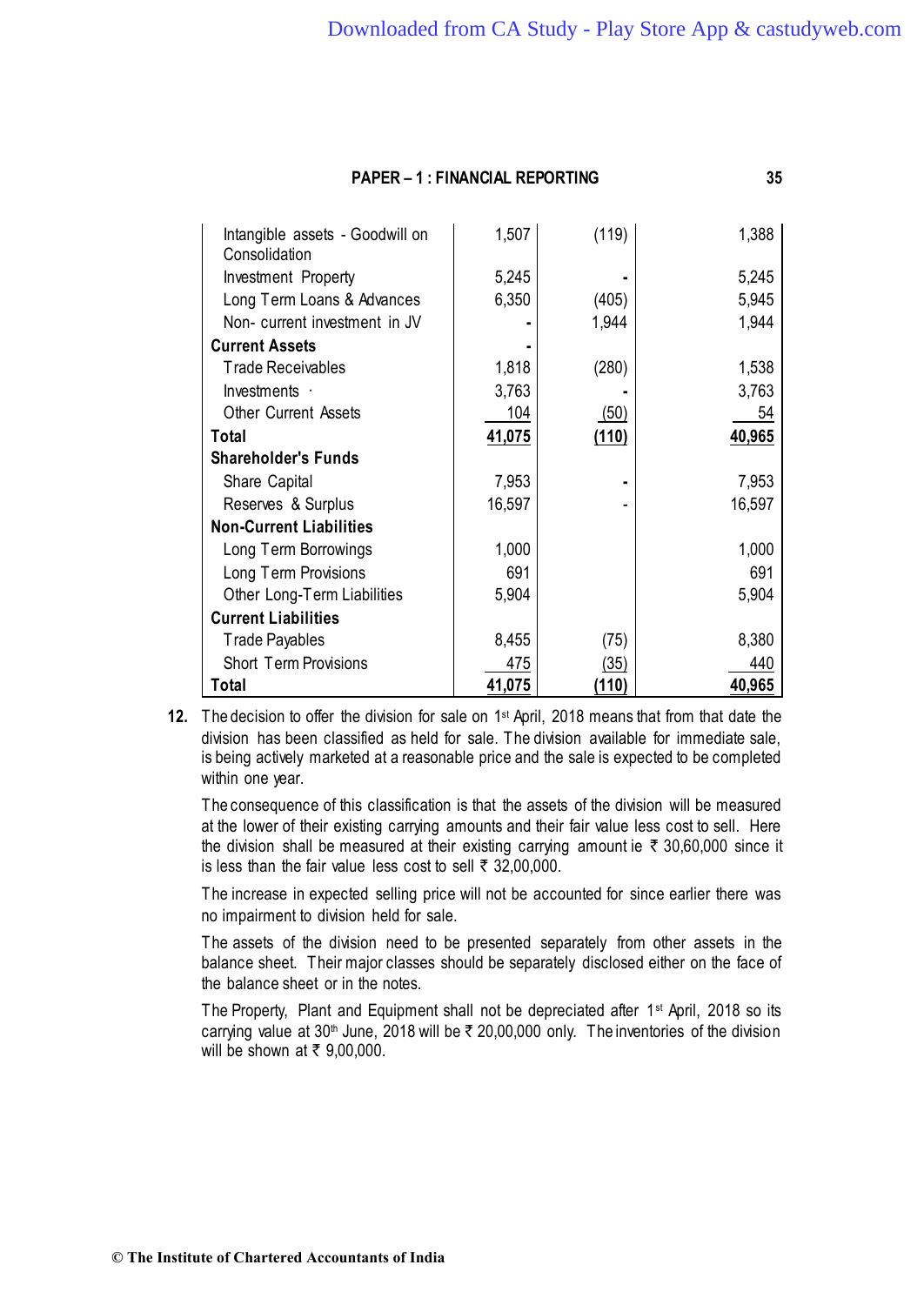The division will be regarded as discontinued operation for the quarter ended 30<sup>th</sup> June, 2018. It represents a separate line of business and is held for sale at the year end.

The Statement of Profit and Loss should disclose, as a single amount, the post-tax profit or loss of the division on classification as held for sale.

Further, as per Ind AS 33, EPS will also be disclosed separately for the discontinued operation.

### **13. Profit or loss under weighted average valuation method is as follows:**

|                     | 2018-2019 | 2017-2018<br>(Restated) |
|---------------------|-----------|-------------------------|
| Revenue             | 324       | 296                     |
| Cost of goods sold  | (168)     | (159)                   |
| <b>Gross profit</b> | 156       | 137                     |
| <b>Expenses</b>     | (83)      | (74)                    |
| <b>Profit</b>       | 73        | 63                      |

# **Statement of changes in Equity (extract)**

|                                           | <b>Retained</b><br>earnings | <b>Retained</b><br>earnings<br>(Original) |
|-------------------------------------------|-----------------------------|-------------------------------------------|
| At 1 <sup>st</sup> April, 2017            | 423                         | 423                                       |
| Change in inventory valuation policy      | 10                          |                                           |
| At 1 <sup>st</sup> April, 2017 (Restated) | 433                         | ۰                                         |
| Profit for the year 2017-2018             | 63                          | <u>58</u>                                 |
| At 31 <sup>st</sup> March, 2018           | 496                         | 481                                       |
| Profit for the 2018-2019                  | 73                          | 68                                        |
| At 31 <sup>st</sup> March, 2019           | 569                         | 549                                       |

**14.** Under AS 15, a past service cost of  $\bar{\tau}$  60 million needs to be recognized immediately, as those benefits are already vested. The remaining  $\bar{\tau}$  20 million cost is recognized on a straight line basis over the vesting period, i.e., period to two and half years commencing from 1st April, 2015.

Under Ind AS 19, the entire past service cost of  $\bar{\tau}$  80 million needs to be recognized and charged in profit or loss immediately. ABC Ltd. cannot defer any part of this cost.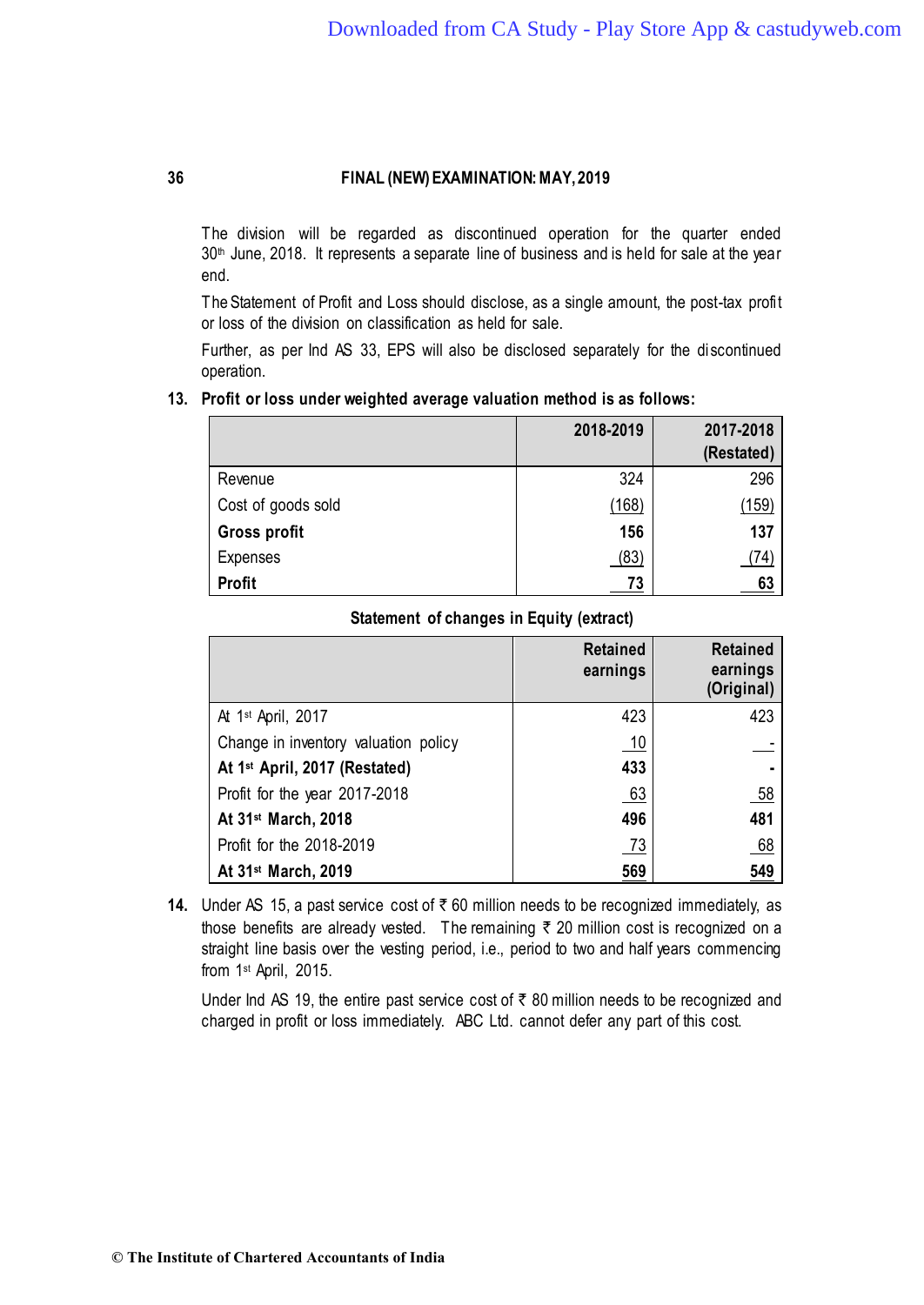**15.** It has been clarified that 'any financial year' referred to under sub-section (1) of section 135 of the Act read with Rule 3(2) of Companies CSR Rule, 2014, implies ' **any of the three** preceding financial years'.

A company which meets the net worth, turnover or net profits criteria in any of the preceding three financial years, but which does not meet the criteria in the relevant financial year, will still need to constitute a CSR Committee and comply with provisions of sections 135(2) to (5) read with the CSR Rules.

As per the criteria to constitute CSR committee -

- 1) Net worth greater than or equal to INR 500 Crores: This criterion is not satisfied.
- 2) Sales greater than or equal to INR 1000 Crores: This criterion is not satisfied.
- 3) Net Profit greater than or equal to INR 5 Crores: This criterion is satisfied in financial year ended March 31, 2018.

Hence, the Company will be required to form a CSR committee.

## **16. Allocation of proceeds of the bond issue:**

| Liability component (Refer Note 1) | ₹ 1,848,122 |
|------------------------------------|-------------|
| Equity component                   | ₹ 151,878   |
|                                    | ₹ 2,000,000 |

The liability and equity components would be determined in accordance with Ind AS 32. These amounts are recognised as the initial carrying amounts of the liability and equity components. The amount assigned to the issuer conversion option equity element is an addition to equity and is not adjusted.

# **Basic earnings per share Year 1:**

` 1,000,000

=  $\overline{\tau}$  0.83 per ordinary share

1,200,000

## **Diluted earnings per share Year 1:**

It is presumed that the issuer will settle the contract by the issue of ordinary shares. The dilutive effect is therefore calculated in accordance with the Standard.

 $\overline{5}1,000,000 + \overline{5}166,331$ 

1,200,000 + 500,000

=  $\overline{\tau}$  0.69 per ordinary share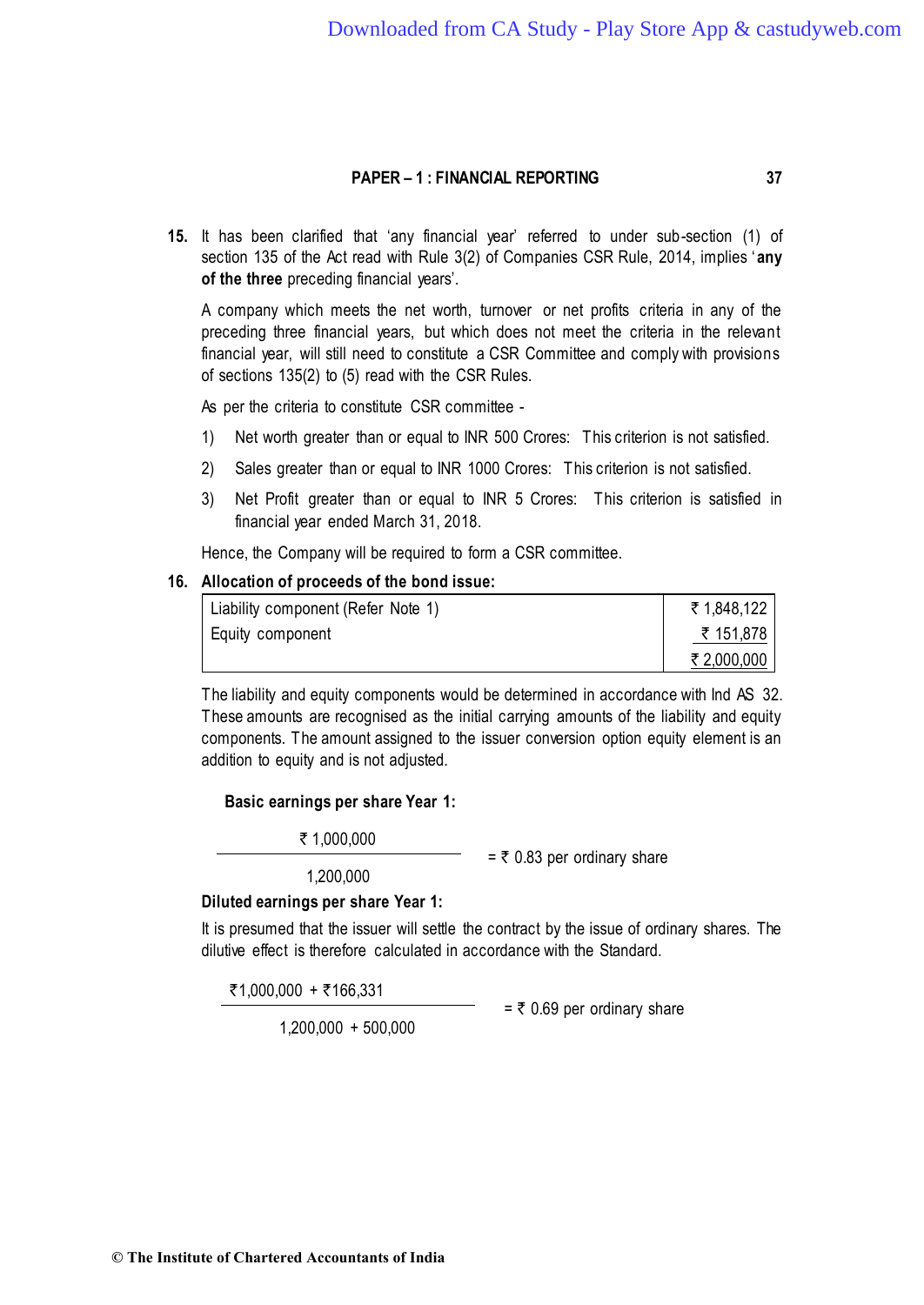## **Notes:**

- 1. This represents the present value of the principal and interest discounted at 9%  $\overline{\zeta}$  2,000,000 payable at the end of three years;  $\overline{\zeta}$  120,000 payable annually in arrears for three years.
- 2. Profit is adjusted for the accretion of  $\bar{\tau}$  166,331 ( $\bar{\tau}$  1,848,122 × 9%) of the liability because of the passage of time. However, it is assumed that interest @ 6% for the year has already been adjusted.
- 3. 500,000 ordinary shares = 250 ordinary shares x 2,000 convertible bonds
- **17.** The profit and loss account was credited by  $\bar{\tau}$  1,00,000 (US\$ 2000  $\times$   $\bar{\tau}$  50) towards interest income. It was credited by the exchange difference of US\$ 100,000  $\times$  (₹ 50 - $\overline{\xi}$ 45) that is,  $\overline{\xi}$  500,000. In preparing the cash flow statement,  $\overline{\xi}$  500,000, the exchange difference, should be deducted from the 'net profit before taxes, and extraordinary item'. However, in order to reconcile the opening balance of the cash and cash equivalents with its closing balance, the exchange difference  $\bar{\tau}$  500,000, should be added to the opening balance in note to cash flow statement.

Cash flows arising from transactions in a foreign currency shall be recorded in Z Ltd.'s functional currency by applying to the foreign currency amount the exchange rate between the functional currency and the foreign currency at the date of the cash flow.

**18.** A finance lease is a lease where the risks and rewards of ownership transfer from the lessor to the lessee.

Key indications that a lease is a finance lease are:

- The lease transfers ownership of the asset to the lessee by the end of the lease term.
- The lease term is for the major part of the asset's economic life.
- At the inception of the lease, the present value of the minimum lease payments amounts to at least substantially all of the fair value of the leased asset.
- If the lessee can cancel the lease, the lessor's losses are borne by the lessee.
- The lessee has the ability to lease the asset for a secondary period at a rent that is substantially lower than market rent.

The lease term is only for 60% (30 years/50 years) of the asset's useful life. Legal title also does not pass at the end of the lease. These factors suggest that the lease is an operating lease. However, D Ltd can continue to lease the asset at the end of the lease term for a value that is substantially below market value. This suggests that D Ltd will benefit from building over its useful life and is therefore an indication of a finance lease. D Ltd is also unable to cancel the lease without paying the lessor. This is an indication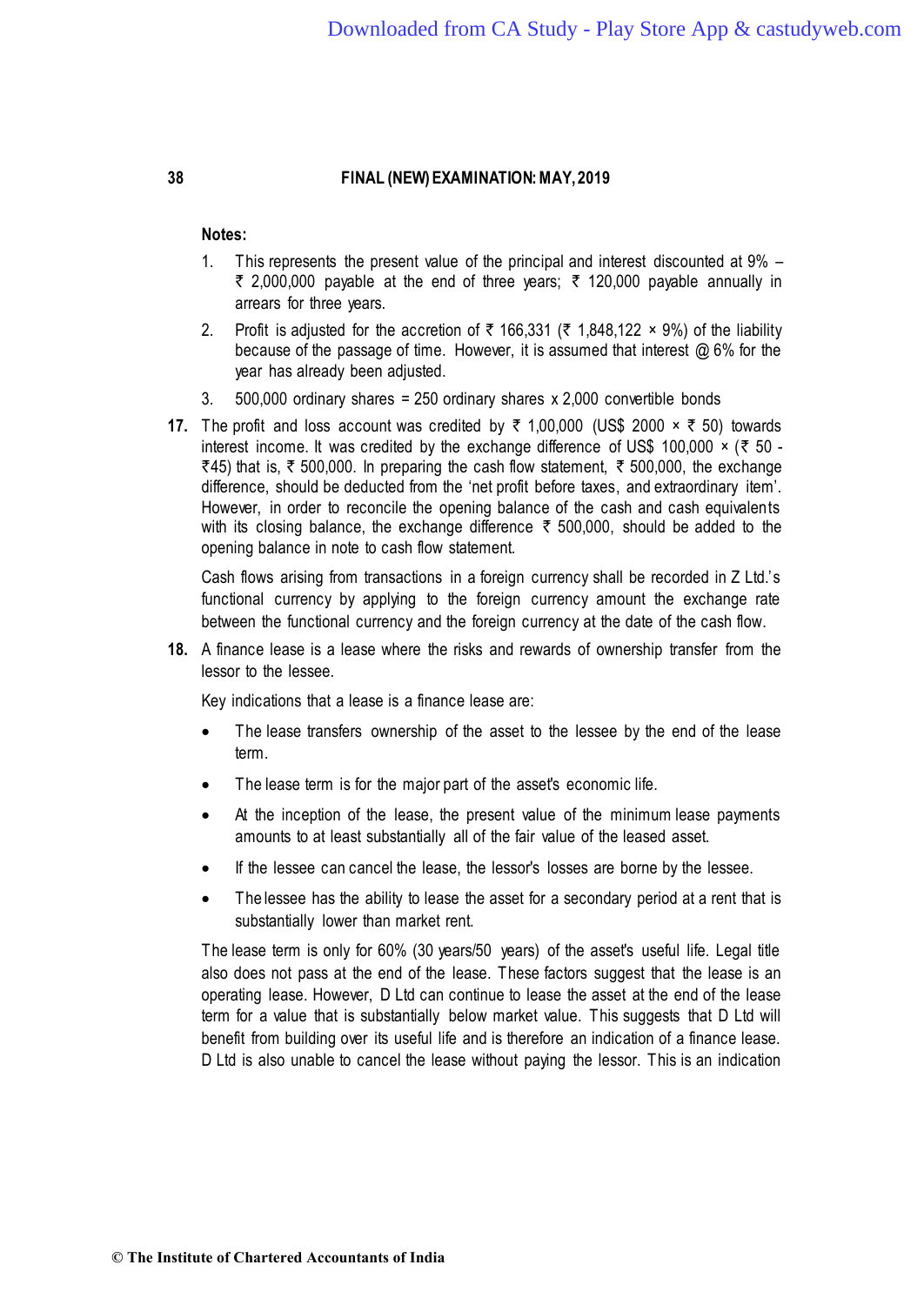that the lessor is guaranteed to recoup their investment and therefore that they have relinquished the risks of ownership: It also seems likely that the present value of the minimum lease payments will be substantially all of the asset's fair value. Contingent rentals should be excluded from minimum lease payments - the impact of the potential rental increase should be ignored as this is contingent upon a future event. The minimum lease payments (ignoring discounting) equate to 40% of the fair value, payable upfront, and then another 180% (30 years x 6%) of the fair value over the lease term. Therefore, this again suggests that the lease is a finance lease.

The fact that there is a contingent rental can be suggestive of an operating or a finance lease. This must be examined more closely to see whether it suggests a transfer of the risks and rewards of ownership. "In this particular case, an increase in the value of the building will mean that the lessor receives greater payments from the lessee. However, a decrease in the value of the building will mean that the rent is fixed at 6% of the fair value at inception. This appears to be guaranteeing the lessor their required return on the investment, suggesting that the risks of ownership have been transferred to the lessee.

All things considered, it appears that the lease is a finance lease.

- **19.** According to paragraph 35 of Ind AS 16, when an item of property, plant and equipment is revalued, the carrying amount of that asset is adjusted to the revalued amount. At the date of the revaluation, the asset is treated in one of the following ways:
	- (a) The gross carrying amount is adjusted in a manner that is consistent with the revaluation of the carrying amount of the asset. For example, the gross carrying amount may be restated by reference to observable market data or it may be restated proportionately to the change in the carrying amount. The accumulated depreciation at the date of the revaluation is adjusted to equal the difference between the gross carrying amount and the carrying amount of the asset after taking into account accumulated impairment losses; or
	- (b) The accumulated depreciation is eliminated against the gross carrying amount of the asset.

The amount of the adjustment of accumulated depreciation forms part of the increase or decrease in carrying amount that is accounted for in accordance with the paragraphs 39 and 40 of Ind AS 16.

If the Company opts for the treatment as per option (a), then the revised carrying amount of the machinery will be:

| Gross carrying amount    | ₹ 250 | $[(200/120) \times 150]$ |
|--------------------------|-------|--------------------------|
| Net carrying amount      | ₹150  |                          |
| Accumulated depreciation | ₹ 100 | (₹ 250 – ₹ 150)          |